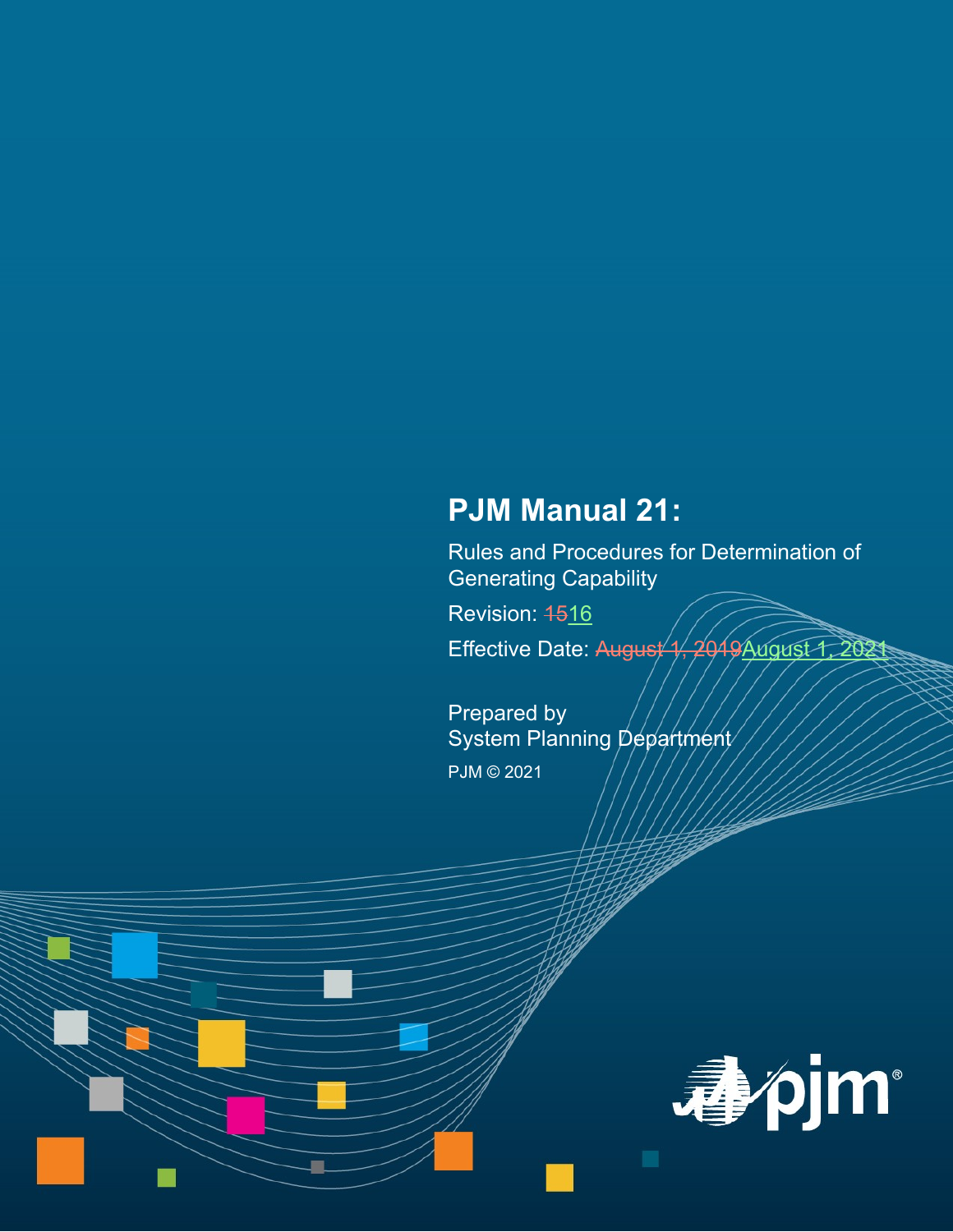

# **Table of Contents**

| 1.2.1 Determining Rated Capability (Rated ICAP, Claimed Installed Capacity,     |     |
|---------------------------------------------------------------------------------|-----|
|                                                                                 |     |
|                                                                                 |     |
|                                                                                 |     |
|                                                                                 |     |
|                                                                                 |     |
|                                                                                 |     |
|                                                                                 |     |
|                                                                                 |     |
| 1.4.1 PJM Required Simultaneous Multiple Unit Capability Verification Testing23 |     |
| 1.4.2 CIR retention for units subject to PJM Required Simultaneous Multiple     |     |
|                                                                                 |     |
| 1.4.3 Simultaneous testing for Capacity Storage and Intermittent Units24        |     |
|                                                                                 |     |
| 1.5 Changes for ELCC Resources Commencing Delivery Year 2023/2024 24            |     |
|                                                                                 |     |
|                                                                                 |     |
|                                                                                 | .25 |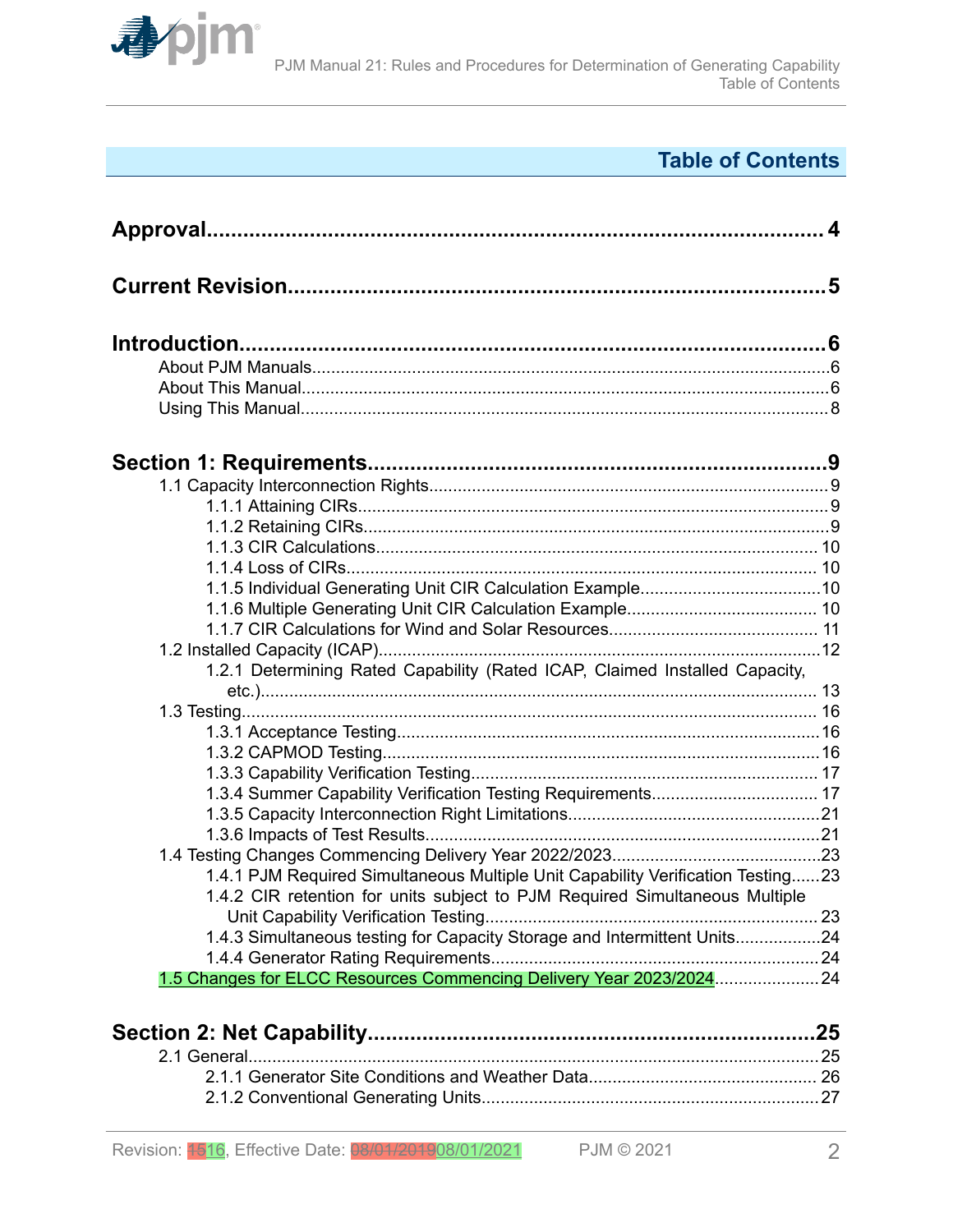

| 2.1.4 Run of River Hydroelectric Units (with pooling/storage/dispatch capability)28 |  |
|-------------------------------------------------------------------------------------|--|
|                                                                                     |  |
|                                                                                     |  |
|                                                                                     |  |
|                                                                                     |  |
| 2.2.3 Run of River Hydroelectric Units (with pooling/storage/dispatch capability)30 |  |
|                                                                                     |  |
|                                                                                     |  |
|                                                                                     |  |
|                                                                                     |  |
| 2.3.3 Run of River Hydroelectric Units (with pooling/storage/dispatch capability)32 |  |
|                                                                                     |  |
|                                                                                     |  |

| Appendix A: Net Capability Verification Guidelines33 |  |
|------------------------------------------------------|--|
|                                                      |  |

| Appendix B: Calculating Capacity Values for Wind and Solar |  |  |  |  |
|------------------------------------------------------------|--|--|--|--|
|                                                            |  |  |  |  |
|                                                            |  |  |  |  |
|                                                            |  |  |  |  |
|                                                            |  |  |  |  |
|                                                            |  |  |  |  |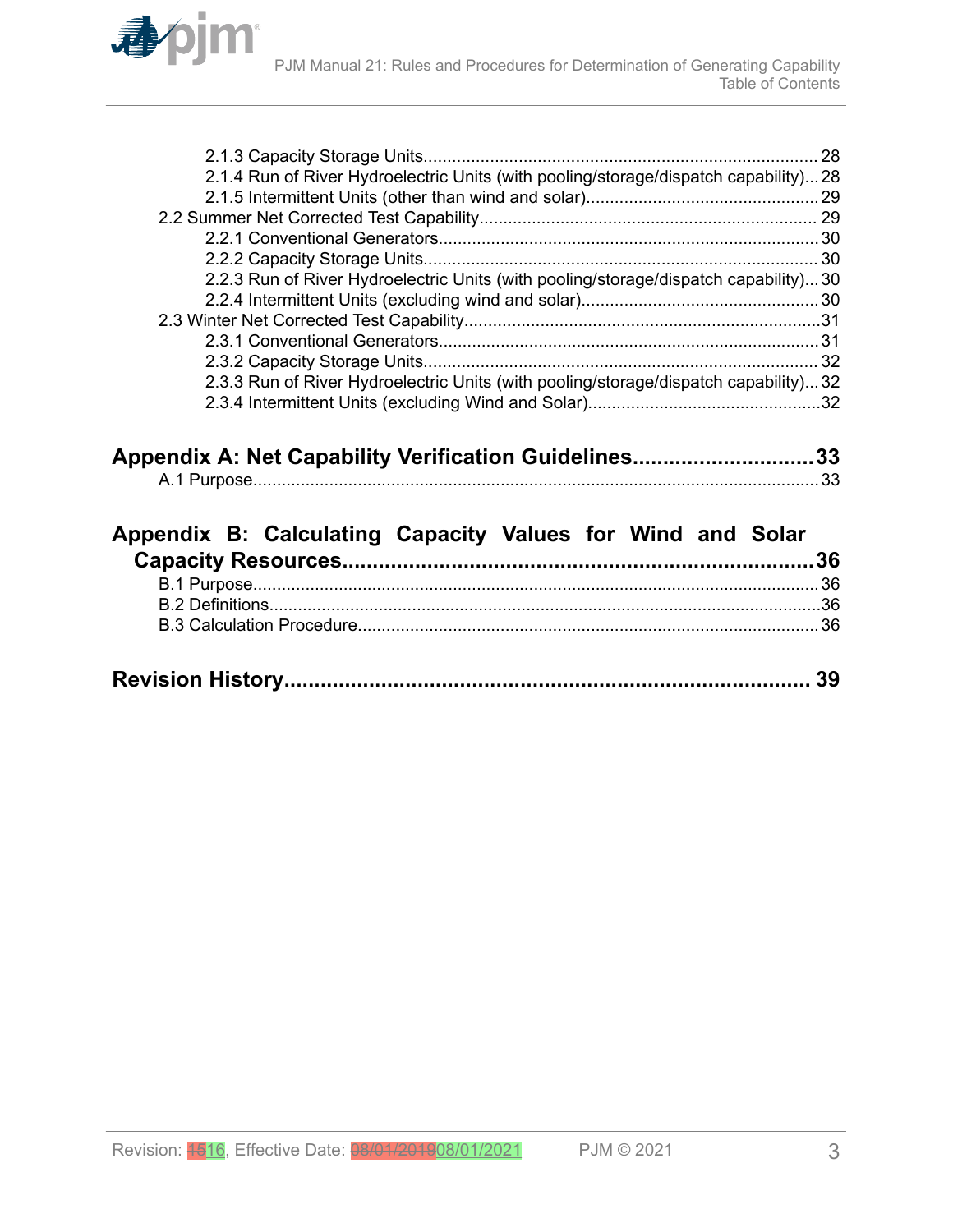<span id="page-3-0"></span>

# **Approval**

Approval Date: <mark>08/01/2019</mark>07/28/2021 Effective Date: 08/01/201908/01/2021

> Thomas Falin, Director Resource Adequacy Planning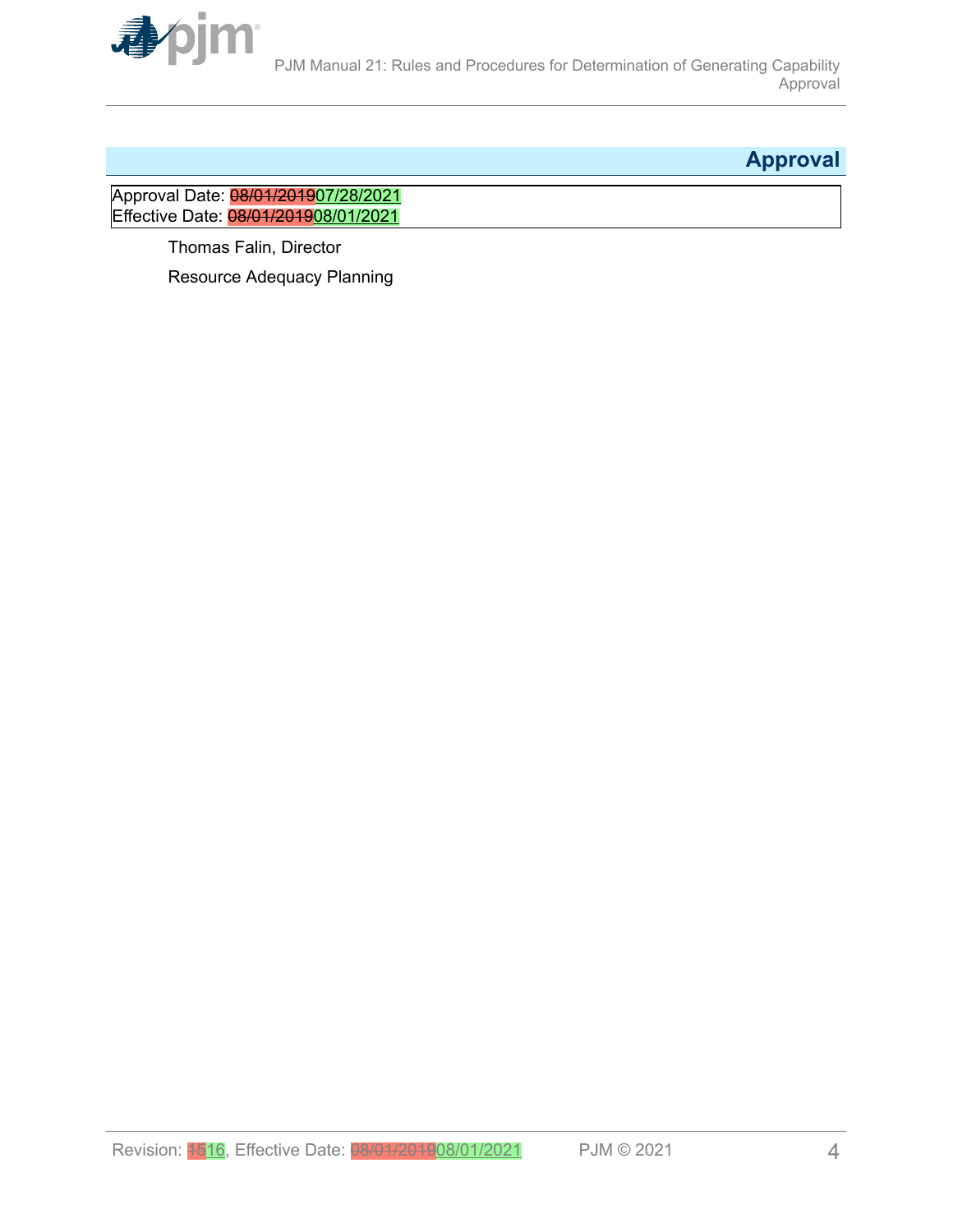<span id="page-4-0"></span>

## **Current Revision**

#### **Revision 16 (08/01/2021):**

- Section 1.5 added an expiration date for the application of Manual 21 provisions to various types of renewable and storage resources that together are the ELCC Resources in order to transition such rules to Manual 21A.
- Section 2.1 deleted the "10 hour rule" which caps the net capability of limited duration resources. This is now the "X-hour rule" in Manual 21A.

#### **Revision 15 (05/26/2021):**

- Biennial review and minor restructuring
- Proper use of weather data for verification tests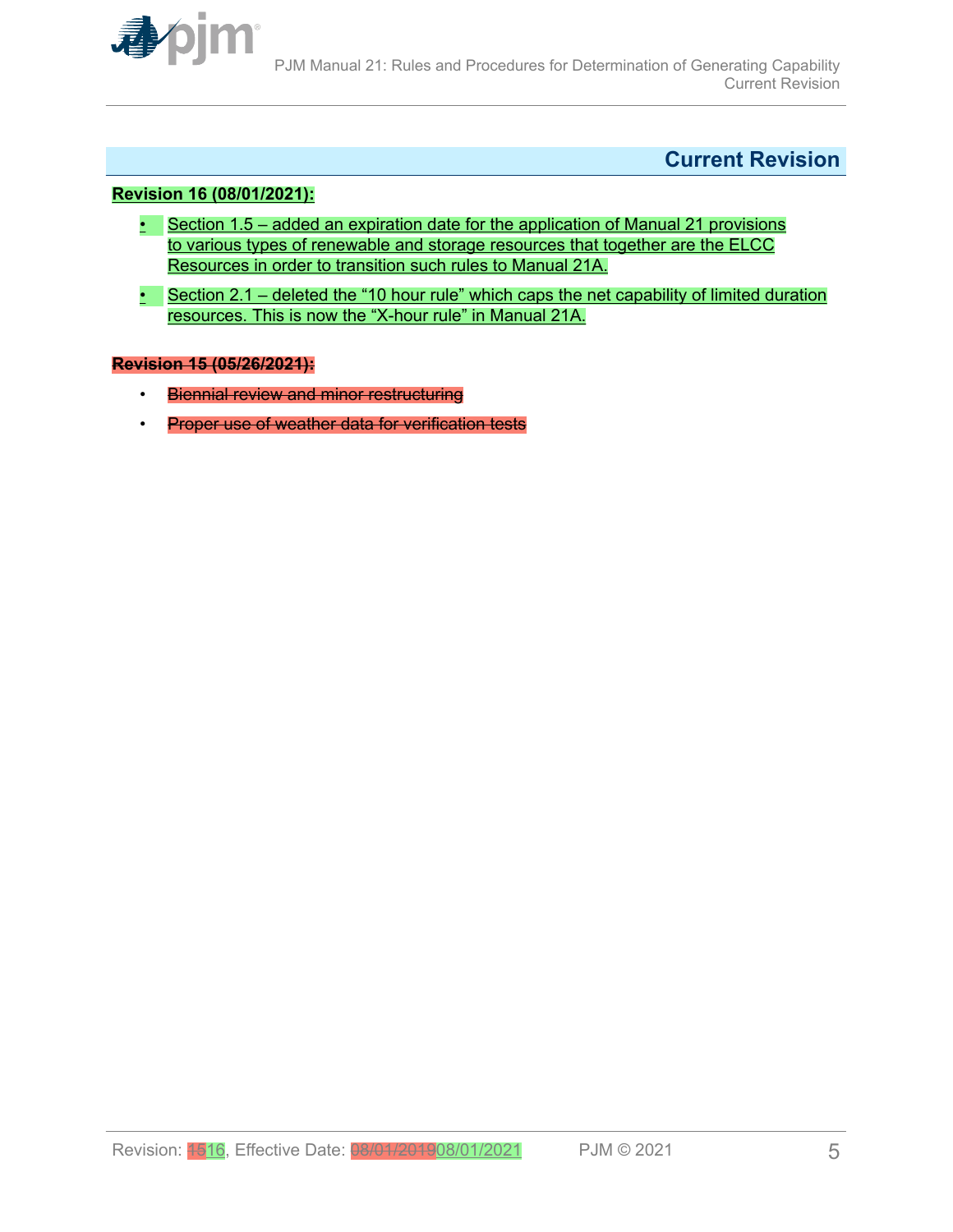<span id="page-5-0"></span>

### **Introduction**

Welcome to the **PJM Manual for Rules and Procedures for Determination of Generating Capability**. In this Introduction, you will find the following information:

- What you can expect from the PJM Manuals in general (see "About PJM Manuals").
- What you can expect from this PJM Manual (see "About This Manual").
- How to use this manual (see "Using This Manual")

## **About PJM Manuals**

The PJM Manuals are the instructions, rules, procedures, and guidelines established by the PJM for the operation, planning, and accounting requirements of the PJM and the PJM Energy Market. The manuals are grouped under the following categories:

- **Transmission**
- PJM Energy Market
- Generation and Transmission Interconnection
- Reserve
- Accounting and Billing
- PJM Administrative Services
- **Miscellaneous**

For a complete list of all PJM manuals, go to the Library section on PJM.com.

# **About This Manual**

#### **Purpose**

The PJM Manual for *Rules and Procedures for Determination of Generating Capability* is one of a series of manuals within the Reserve group of manuals. These rules and procedures for determining the capability of generating units on the systems of PJM have been adopted to provide uniformity for planning, operating, accounting and reporting purposes, and have been designed to meet the following requirement in the coordinated operation of PJM:

• **Net Capability** of generating units installed in, scheduled for installation in or transacted into the PJM Control Area is required for planning and reporting purposes and for use in accounting for deficiencies of a Party to obligations under the Operating and Reliability Assurance Agreements of PJM.

The PJM Manual for *Rules and Procedures for Determination of Generating Capability* consists of the two sections and two attachments. These are listed in the Table of Contents beginning on page 2. This manual is specifically intended to re-inforce and augment Schedule 9 of the Reliability Assurance Agreement.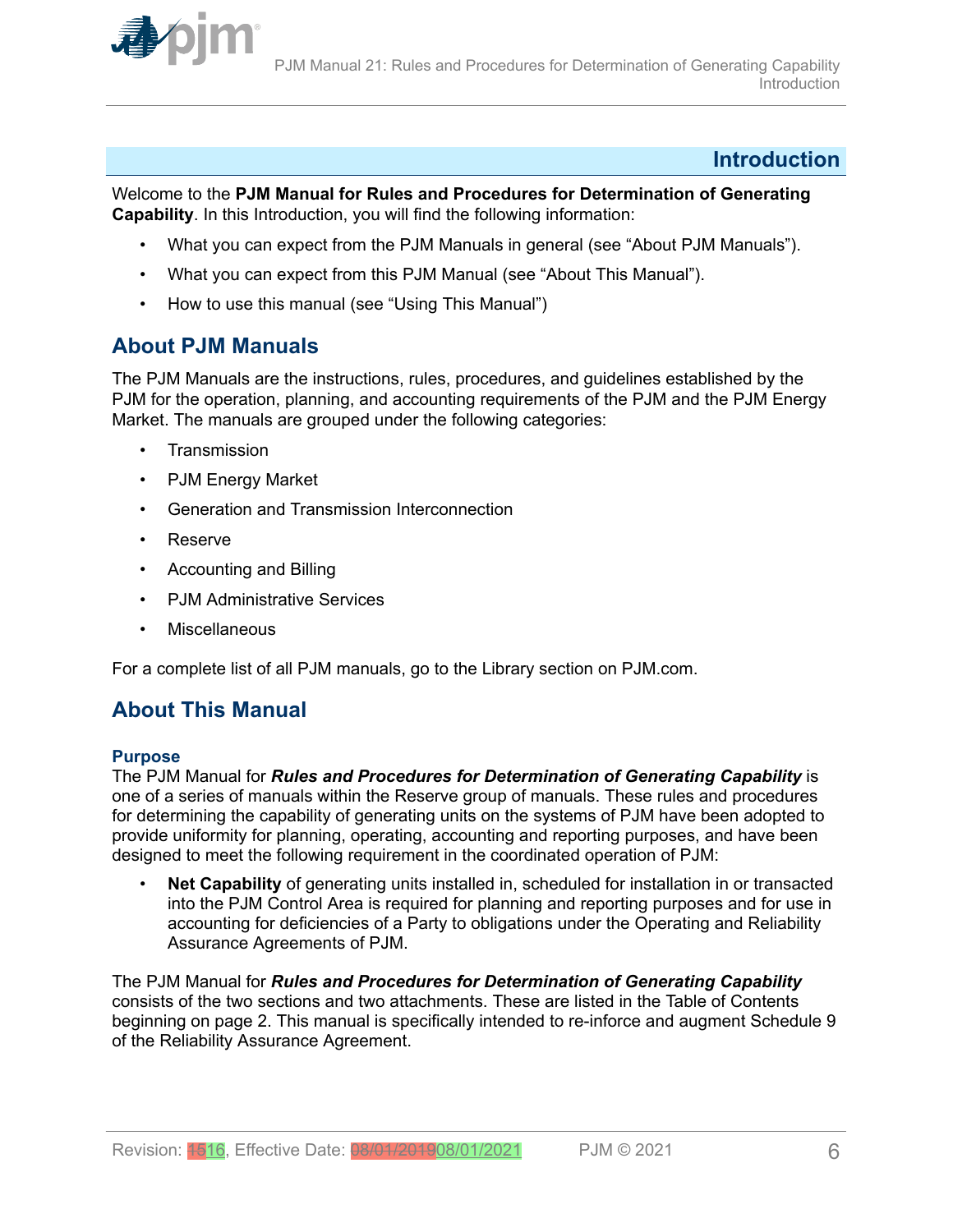

#### **Intended Audience**

The intended audiences for the PJM Manual for *Rules and Procedures for Determination of Generating Capability* are:

- PJM Board of Managers The PJM Board of Managers is responsible for the administration and approval of the forecast obligation and techniques for its determination.
- PJM Markets and Reliability Committee (MRC) Members are responsible for the review and submittal of the obligations to the PJM Board of Managers.
- PJM Market Implementation Committee (MIC) Members initiate and develop proposals to advance and promote competitive wholesale electricity markets in the PJM region for consideration by the Markets and Reliability Committee.
- PJM Planning Committee Members are responsible for reviewing PJM Capacity Adequacy Planning staff recommendations on reserve requirement matters and the parameters used in their determination.
- PJM Resource Adequacy Planning Staff PJM staff are responsible for the compilation, review and processing of the acceptance and verification tests as well as the continual collection and review of generating unit event and performance records via the Generating Availability Data System (GADS).
- PJM Market Services PJM staff are responsible to assess generation resource rating test failure penalties under the RPM process.
- Parties to Other PJM Agreements The staff of these Parties are responsible for supplying load and generator data in the required format and time period to assist in the calculation and submittal of required quantities.
- Generator Availability Analyzers Industry personnel charged with reviewing and interpreting the impacts of generator unavailability on the reliability and markets of their respective systems.

#### **References**

There are several references to other documents that provide background or additional detail. The PJM Manual for *Rules and Procedures for Determination of Generating Capability* does not replace any information in these reference documents. The following documents are the primary source of specific requirements and implementation details:

- Amended and Restated Operating Agreement of PJM Interconnection, L.L.C.
- PJM Reliability Assurance Agreement
- PJM Open Access Transmission Tariff (OATT)
- PJM Manual for Pre-Scheduling Operations (M-10)
- PJM Manual for Generator Operational Requirements (M-14D)
- PJM Manual for PJM Capacity Market (M-18)
- PJM Manual for Load Forecasting and Analysis (M-19)
- PJM Manual for Generator Resource Performance Indices (M-22)
- PJM Manual for Billing (M-29)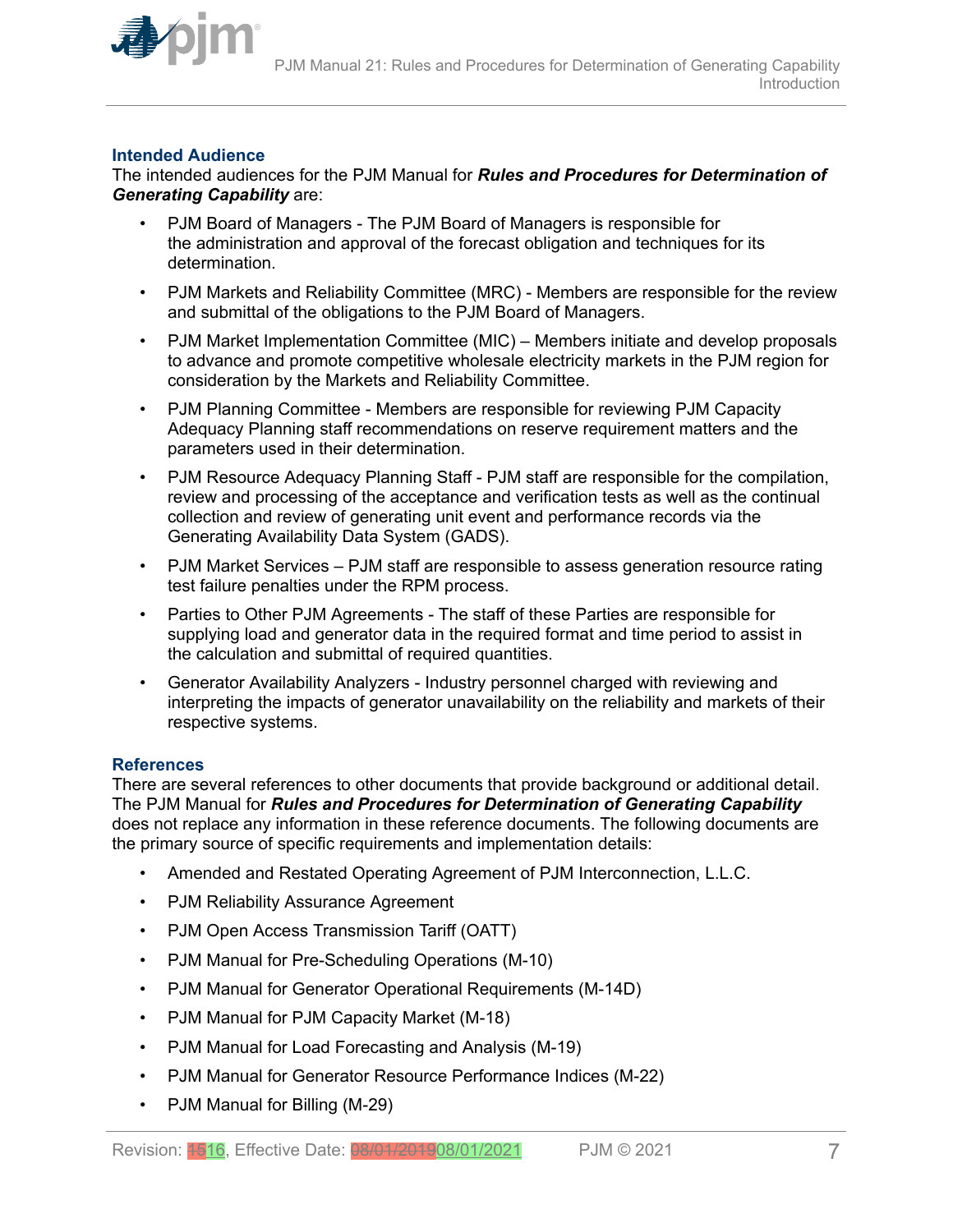<span id="page-7-0"></span>

• PJM eGADS User Guide

# **Using This Manual**

We believe that explaining concepts is just as important as presenting procedures. This philosophy is reflected in the way we organize the material in this manual. We start each section with an overview. Then we present details, procedures or references to procedures found in other PJM manuals. The following provides an orientation to the manual's structure.

#### **What You Will Find in This Manual**

- A Table of Contents that lists two levels of subheadings within each of the sections.
- An approval page that lists the required approvals and a brief outline of the current revision.
- Sections containing the specific guidelines, requirements, or procedures including PJM actions and PJM Member actions.
- A section at the end detailing all previous revisions of this PJM manual.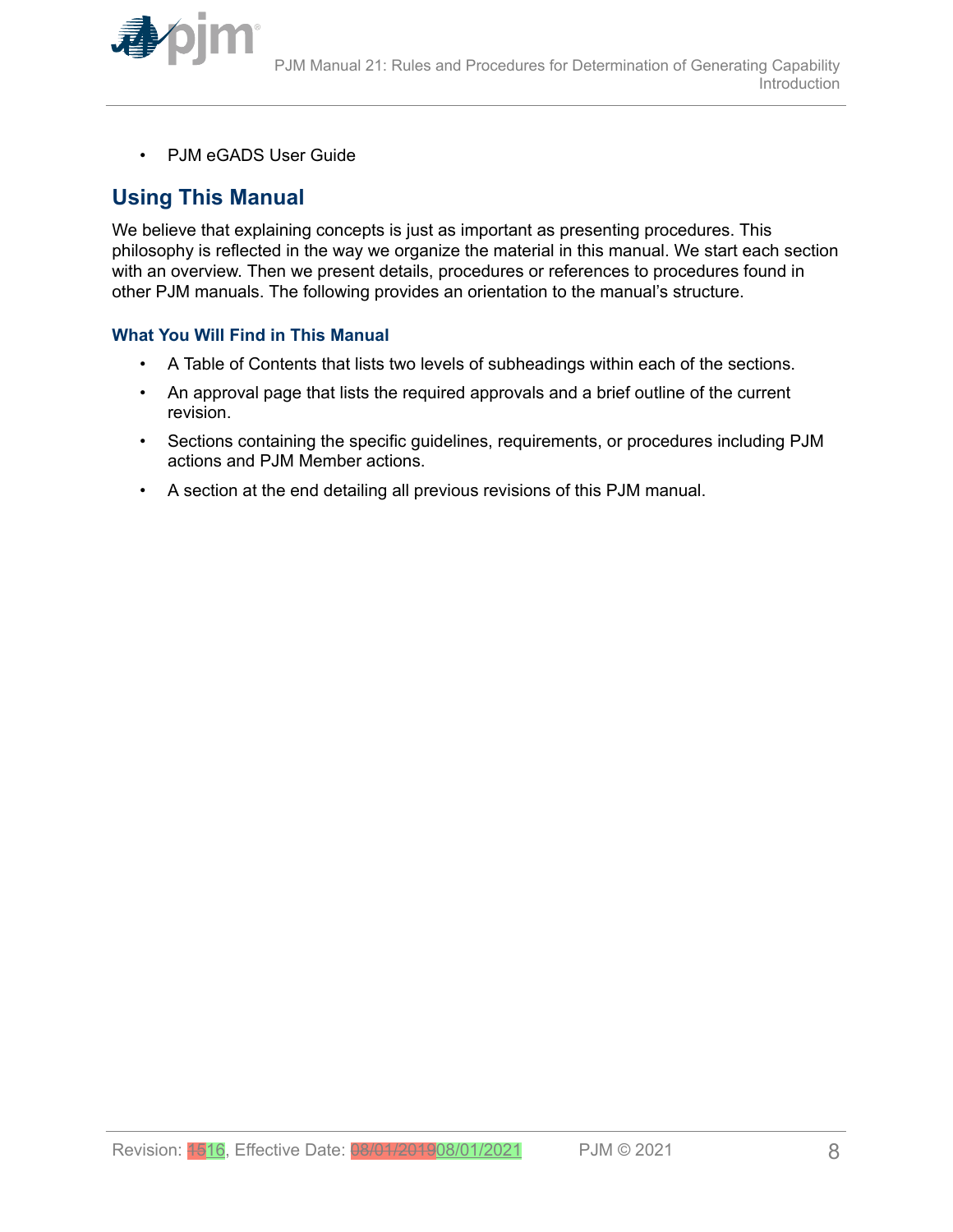<span id="page-8-0"></span>

## **Section 1: Requirements**

# **1.1 Capacity Interconnection Rights**

Capacity Interconnection Rights (CIRs) are granted as a function of a control area integration, or the execution of an Interconnection Service Agreement (ISA) or Wholesale Market Participant Agreement (WMPA) as delineated in the specifications section of the respective ISA or WMPA after completion of all required work. Rights may also be granted on interim bases in the ISA or **WMPA** 

PJMs planning department determines whether the transmission and/or distribution system can receive power commensurate with the CIR level of a generating unit and whether upgrades to the system are needed in order to receive the power therein. CIRs are evaluated under summer peak conditions.

The CIR level of a generating unit is reflective of the net capability of the generating unit at the time of the expected summer peak (this does not include wind and solar units; wind and solar units CIRs are discussed in section 1.1.7 below). Net capability is discussed in section 2 of this manual and cannot be higher than the CIR level; however, it can be lower. CIRs are typically granted on an individual generating unit basis, but, in some cases, can be issued in aggregate at the Point of Interconnection (POI).

#### **1.1.1 Attaining CIRs**

CIRs can only be attained or increased by entering the New Services Queue and executing an ISA or WMPA following the study process. These increases are expected to be for improvements to the generating units such as, but not limited to, more efficient components, improved control systems, and for capital projects that restore generating unit capability such as boiler rebuilds and turbine overhauls. If the studies identify any system upgrades are required to obtain the rights, then those upgrades must be completed before the rights are available for use by the generating unit in the market. The three year clock on the new CIR level commences at the beginning of the next summer test period after the CIRs are declared in-service, regardless if the owner exercised the rights in the market or they are interim rights. If CIRs are declared in-service during the summer test period the three year clock will have started on the declared in service date.

### **1.1.2 Retaining CIRs**

CIRs are retained when a generating unit proves its CIR level in the PJM Summer Capability Verification Test once in the most recent consecutive three year period. Out-of-period tests cannot be used for CIR retention calculations; out-of-period tests are described later in this document.

If CIRs are granted on an interim bases, in advance of the studied delivery year identified in the System Impact Study, the three year clock to maintain the rights commences at the beginning of the next summer test period after the CIRs are declared in-service, regardless if the owner exercised the rights in the market or they are interim rights. If CIRs are declared in-service during the summer test period the three year clock will have started on the declared in service date. CIR retention will be analyzed based on only those summer verification tests performed within the summer test period. Results of out of period tests cannot be used in CIR retention calculations.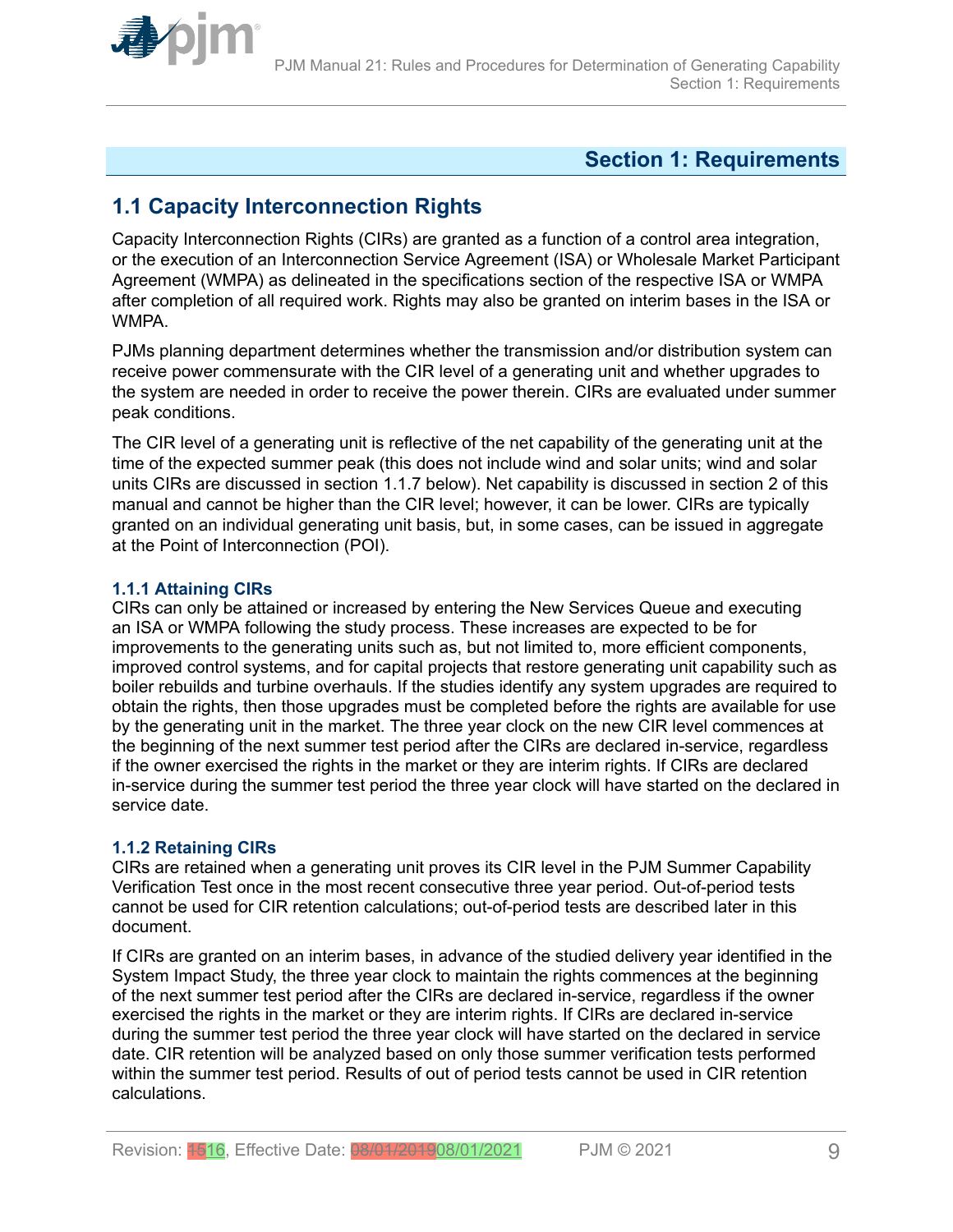<span id="page-9-0"></span>

#### **1.1.3 CIR Calculations**

Retention or loss of CIRs is determined by PJM for each generating unit that holds CIRs by performing calculations annually, in the fourth quarter of the calendar year, after the PJM Summer Capability Verification Tests have been submitted to PJM near the end of the third quarter of the calendar year.

#### **1.1.4 Loss of CIRs**

CIRs are lost when a generating unit fails to prove its CIR level in the PJM Summer Capability Verification Test once in the most recent consecutive three year period. If CIRs are lost, the quantity lost will be the difference between the current CIR level and highest Net Corrected Test Capability proved in the most recent three consecutive years' PJM Summer Capability Verification Test. CIRs, if lost, are lost immediately after the summer testing period (September 1<sup>st</sup>). For generators that have lost CIRs and whose ICAP after the CIR loss is greater than the CIR level of the generator, the ICAP of the generator must be reduced to the new CIR level or lower on February 1<sup>st</sup> of the next calendar year. This delay in reducing the ICAP at a later date than the CIR loss, provides the generator with sufficient time to provide for replacement capacity, if needed, and time for PJM staff to officially communicate that a reduction in ICAP is necessary due to the loss of CIRs. Section 1.3.5 of this manual has similar details.

#### **1.1.5 Individual Generating Unit CIR Calculation Example**

A generating unit is granted 105 MW CIRs as a result of a newly executed ISA and is declared in service on 6/1/2018. The generating unit tests to 105.2 MW, 102.5 MW and 103.5 MW in the next three consecutive years PJM Summer Capability Verification Tests. Since the generating unit met its CIR level in the first test year of the most recent three, the generating unit retains its 105 MW of CIRs until the next evaluation of CIRs occurs (in this case the next evaluation will occur in the  $4<sup>th</sup>$  quarter of 2021).

Suppose in the next PJM Summer Capability Verification Test (in the fourth test summer), the unit tests to 103.0 MW. In the  $4<sup>th</sup>$  quarter of 2021, the highest of the most recent three years PJM Summer Capability Verification tests is then 103.5 MW. The generating unit will then lose 1.5 MW of CIRs.

If the new CIR level is below the PJM RPM ICAP value on or after 2/1/2022, the generating unit's owner must CAPMOD the unit down to its CIR level or lower, effective 2/1/2022. This is discussed further in section 1.3.5 under the heading Capacity Interconnection Right Limitations.

#### **1.1.6 Multiple Generating Unit CIR Calculation Example**

A Combined Cycle generating unit (2 combustion turbine generators and one steam turbine generator) is granted 750 MW CIRs as a result of a newly executed ISA and is declared in service on 6/1/2018. If the three component generators are issued unit specific CIRs (this should be delineated in the executed agreement) their evaluation will follow the rules for individual generating unit CIR evaluation. Also, if the generating unit is an aggregate of multiple generating units (i.e. combined cycle block or group of units) and it is reported as one unit, its evaluation will follow the rules for individual generating unit CIR evaluation in section 1.1.5 above.

In this example, the individual units CIRs were not delineated. The combined cycle generating unit tests to 750.0 MW, 745.3 MW and 746.2 MW in the next three consecutive years PJM Summer Capability Verification Tests. Its individual components test as follows: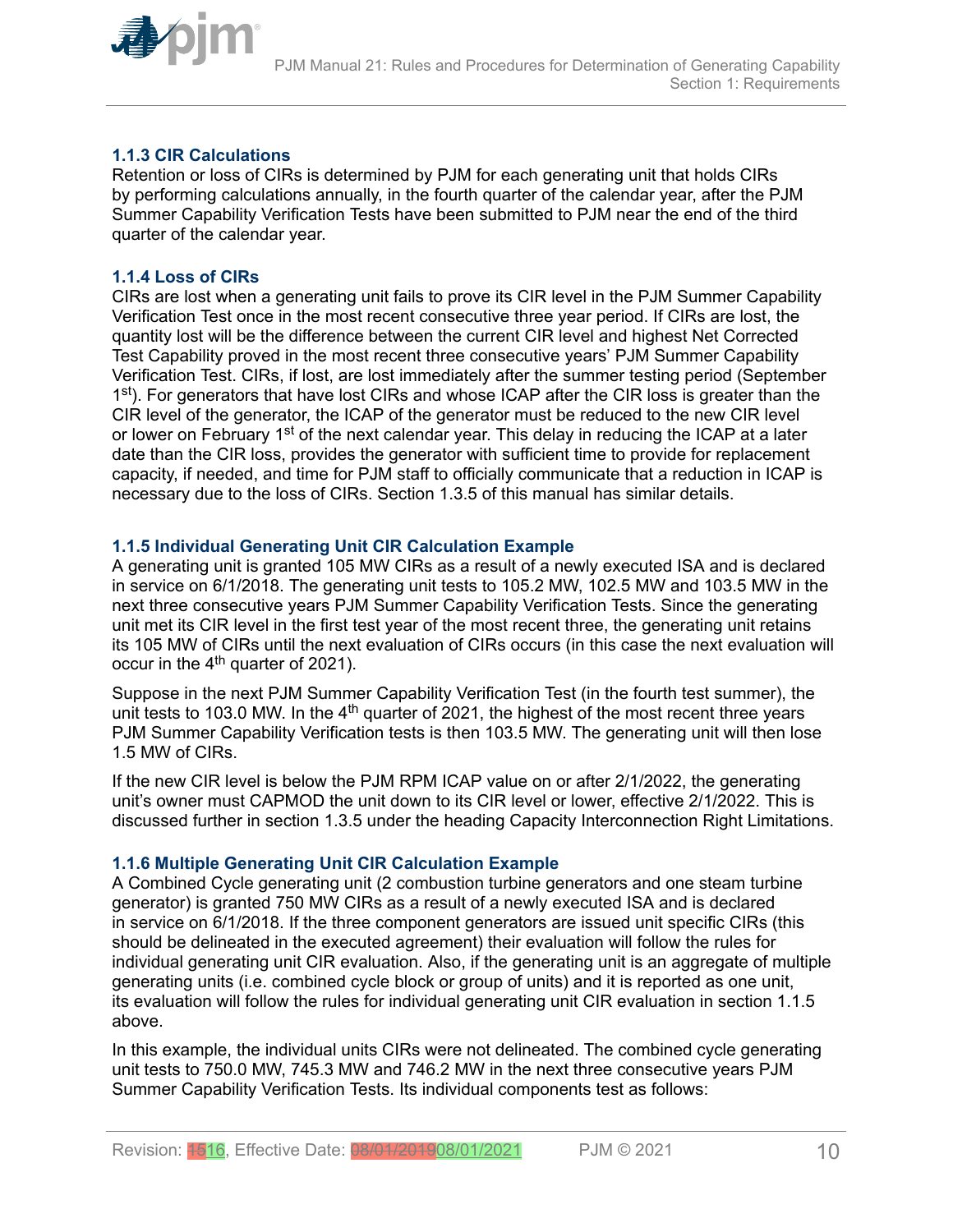<span id="page-10-0"></span>

| Unit            | Summer 2018 Test | Summer 2019 Test | Summer 2020 Test | Summer 2021 Test |
|-----------------|------------------|------------------|------------------|------------------|
| CT <sub>1</sub> | 201.0            | 200.0            | 199.0            | 200.0            |
| CT <sub>2</sub> | 199.0            | 199.0            | 199.0            | 201.0            |
| <b>ST</b>       | 350.0            | 346.3            | 348.2            | 349.0            |
| Total           | 750.0            | 745.3            | 746.2            | 750.0            |

Since the generating unit met or exceeded its CIR level in the first test year of the most recent three, the generating unit retains its 750 MW of CIRs until the next evaluation of CIRs occurs (in this case the next evaluation will occur in the 4th quarter of 2021). The CIRs for each component have now been established after the third year of testing. CT1 has 201.0 MW of CIRs; CT2 has 199.0 MW of CIRs; ST1 has 350.0 MW CIRs; these CIRs in aggregate total 750.0 MW.

Suppose in the next PJM Summer Capability Verification Test (in the fourth test summer), the unit tests to 750.0 MW as shown above. In the 4th quarter of 2021, the highest of the most recent three years PJM Summer Capability Verification Tests is then determined on the individual components of the combined cycle unit rather than the combined components. The CIRs are then evaluated as follows:

The CT1 CIR level was 201.0 MW and its highest test in the most recent three years is 200.0 MW; it loses 1.0 MW of CIRs; its new CIR level is 200.0 MW

The CT2 CIR level was 199.0 MW and its highest test in the most recent three years is 201.0 MW; it loses no CIRs; it retains its existing CIRs of 199.0 MW

The ST CIR level was 350.0 MW and its highest test in the most recent three years is 349.0 MW; it loses 1.0 MW of CIRs; its new CIR level is 349.0 MW

The combined cycle in aggregate now has 748.0 MW of CIRs.

If the new CIR level is below the PJM RPM ICAP value on or after 2/1/2022, the generating unit's owner must CAPMOD the unit down to its CIR level or lower on each component, effective 2/1/2022. This is discussed further in section 1.3.5 under the heading Capacity Interconnection Right Limitations.

### **1.1.7 CIR Calculations for Wind and Solar Resources**

CIR calculations for wind and solar resources are based on the summer peak hour capacity factor of each wind/solar resource. CIRs are retained when a wind or solar units highest summer capacity factor of the most recent thee summer periods meets or exceeds the capacity factor associated with its CIRs. If a wind or solar units highest capacity factor of the most recent three summers does not meet or exceed the capacity factor associated with its CIRs, the wind or solar unit will lose CIRs in the amount associated with the difference between the highest capacity factor of the most recent three years and the capacity factor associated with its CIRs. For example, if a wind unit with a 100 MW installed capacity is granted 18 MW of CIRs associated with a 18% capacity factor in its ISA or WMPA, and the wind unit, in its first three summers of operation, respectively, produced at capacity factors of 18%, 16% and 17%, there will be no loss of CIRs since the unit achieved its CIR level capacity factor in its first summer of operation. If, in the next summer, it only produces at a 15% capacity factor, it will then lose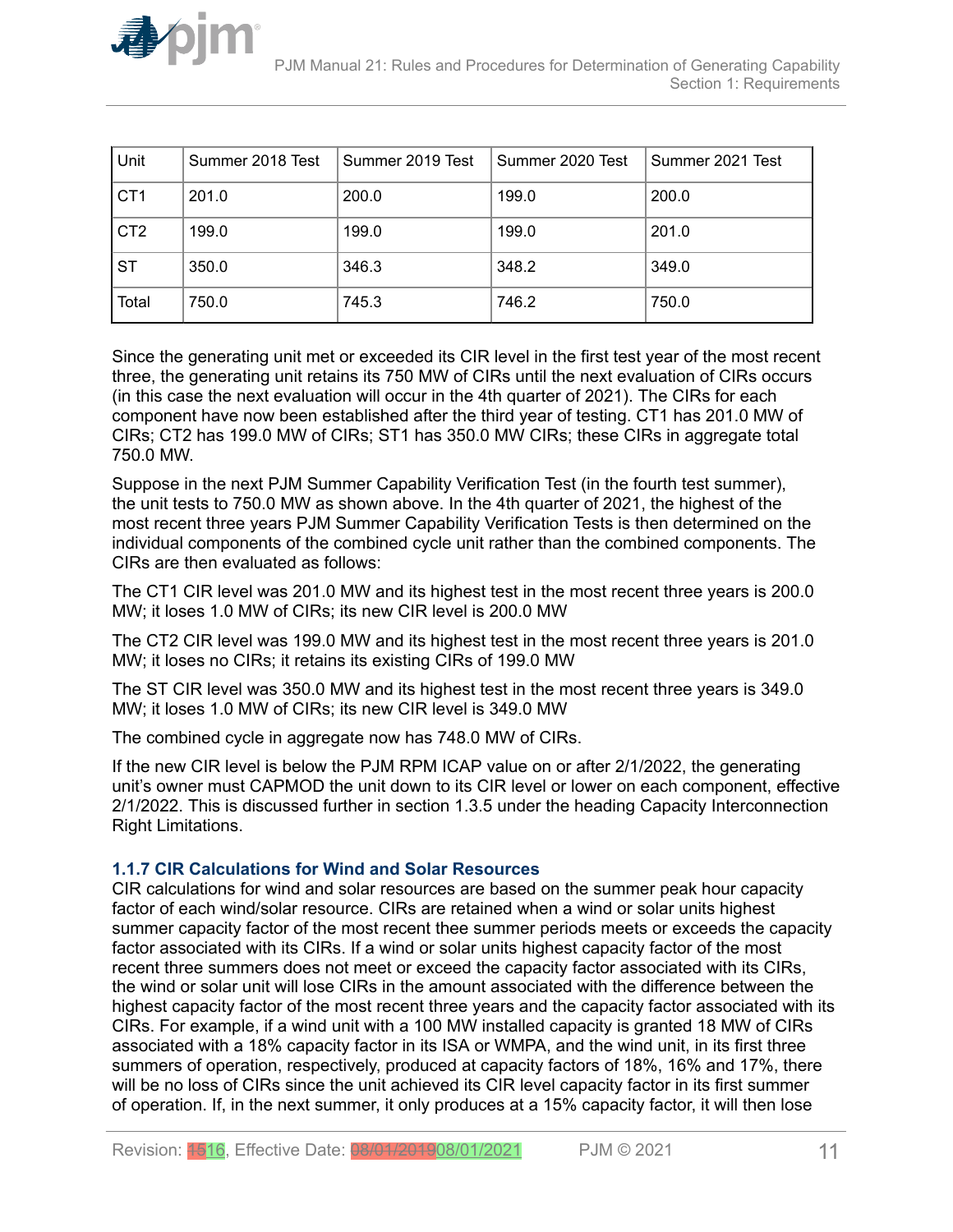<span id="page-11-0"></span>

the difference between the 18% CIR capacity factor and the highest capacity factor of the three most recent years (17%), multiplied by the installed capacity (100 MW); hence the next year, the new CIR level will be 17 MW.

# **1.2 Installed Capacity (ICAP)**

Installed Capacity (ICAP) of a generation resource is defined as the summer net capability of a generating unit as determined in accordance with PJM manual *M-21, Rules and Procedures for Determination of Generation Capability* and within the capacity interconnection right limits of the bus to which it is connected. The ICAP for any generating unit is the sum of the summer based capacity modifications (CAPMODs) in the RPM Capacity Markets system for that date. The ICAP is equivalent to the claimed installed capacity in PJM eGADS and the Summer Net Capability defined in section 2.2 of this document.

ICAP is also the capability of the generating unit at the expected time of the PJM Summer Peak. This is also referred to as the "rated capability" or "rated ICAP." Rated capability or rated ICAP is determined by adjusting the generators capability for generator site conditions coincident with the dates and times of the last 15 years PJM summer peaks. *Generator site conditions coincident with the last 15 years' PJM summer peaks are also known as summer conditions.* Summer Conditions are specifically defined in section 2.2, item 2 of this manual. Generator capability corrected to summer conditions is a proxy for a generators capability at future PJM summer peaks. All generators that are affected by generator site conditions that participate in the PJM Markets must correct their generators capability to summer conditions. Some generating units may not be affected by any of the conditions below; hence, they do not have to correct their capability to those conditions. Generator site conditions include, but are not limited to, dry bulb temperature, relative humidity, wet bulb temperature, dew point temperature, barometric pressure and cooling body (intake) water temperature. It is assumed that all generators have already adjusted their capability for their respective elevation. Simply put, if generator capability has not been adjusted for barometric pressure under summer/ winter conditions it is expected that it has been adjusted for standard barometric pressure at its elevation. Calculating a generators capability at sea level standard barometric pressure is improper if the generator is not located at zero elevation. Additionally, streamflow and forebay (reservoir) elevation (head) are generator site conditions specific to hydroelectric units and state of charge is a generator site condition applicable to battery storage units.

Calculation of ICAP must also take into consideration station service power use and other load, such as, but not limited to, host process load (including steam, mechanical and electrical loads), scrubber load, cooling load, supplemental cooling load and any other load that supports the generating unit.

Station service and auxiliary loads should be commensurate with those experienced coincident with the most recent 15 years PJM summer peaks (i.e. under summer conditions). Additionally, if other load is used only under extreme conditions, and those conditions existed during any of the most recent 15 years PJM summer peaks, that load must be accounted for in the ICAP calculation. For example, if supplemental cooling load has been used during 10 of the 15 most recent PJM summer peaks, then two thirds of that load (the average supplemental cooling load used during the 10 years) should be removed from the generators ICAP to account for the expected supplemental cooling load. Additionally, if there is common load that is split among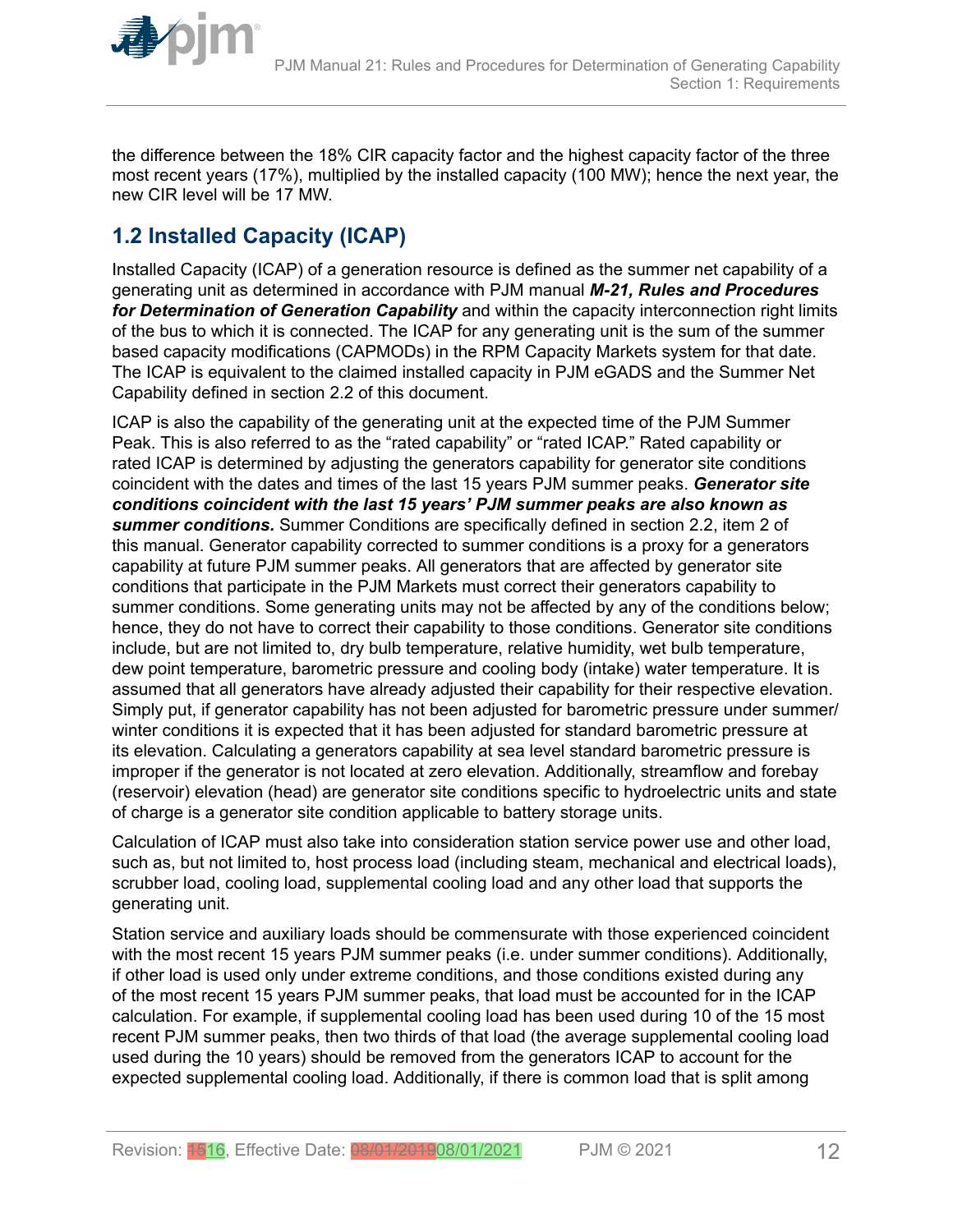

<span id="page-12-0"></span>

the generators at a plant, such as, but not limited to, scrubber load, that load must also be accounted for in the determination of ICAP.

In addition to consideration of station service, auxiliary and other load that is used to support the operation of the generating unit, the ICAP of a generation resource must also take into consideration host/process load that is located behind the generation resource's Point of Interconnection. Such load must be removed from the generator's ICAP and must be measured and reported separately for the generation resource net of station service load and other load that supports the operation of the generation resource. Co-Generators and generators supplying energy to industrial complexes typically have host and/or process loads.

It is important to remember, if a generators rated ICAP is determined by using a particular set of generator site conditions, the summer/winter capability verification tests, CAPMOD tests and acceptance tests must be corrected for the same set of generator site conditions under summer/winter conditions. In other words, if a generator's rated ICAP is determined using only dry bulb temperature and relative humidity, then the generators summer/winter capability verification tests, CAPMOD tests and acceptance test must use only dry bulb temperature and relative humidity to correct the tests to summer/winter conditions. If it is desired that additional generator site conditions be used to correct summer/winter capability verification tests, CAPMOD tests and acceptance tests, then the rated capability (rated ICAP) must be redetermined to include those additional generator site conditions. The generator site conditions under which a generators rated ICAP is determined are known as rated conditions. Specifically, rated conditions such as, but not limited to, rated temperature, rated relative humidity and rated intake water temperature are typically submitted with all tests. Observed conditions, those generator site conditions under which the test was performed, are also submitted with all tests.

Regarding Wind and Solar Capacity Resources, the information regarding the calculation of their capacity value can be found in Appendix B of this manual.

#### **1.2.1 Determining Rated Capability (Rated ICAP, Claimed Installed Capacity, etc.)**

- 1. Steam Units
	- a. Steam units with only once through or multipass cooling must have their ICAP determined by adjusting for cooling body (intake) water temperature under summer conditions.
	- b. Steam units with only wet cooling towers must have their ICAP determined by adjusting for wet bulb temperature under summer conditions. Basically this is an adjustment for temperature and relative humidity; however, barometric pressure can affect the wet bulb temperature and adjustments for barometric pressure are permitted and encouraged.
	- c. Steam units with only dry cooling towers must have their ICAP determined by adjusting for dry bulb temperature under summer conditions.
	- d. Steam units with both wet and dry cooling towers must have their ICAP determined by adjusting appropriately for the generator site conditions listed in (b) and (c) above under summer conditions.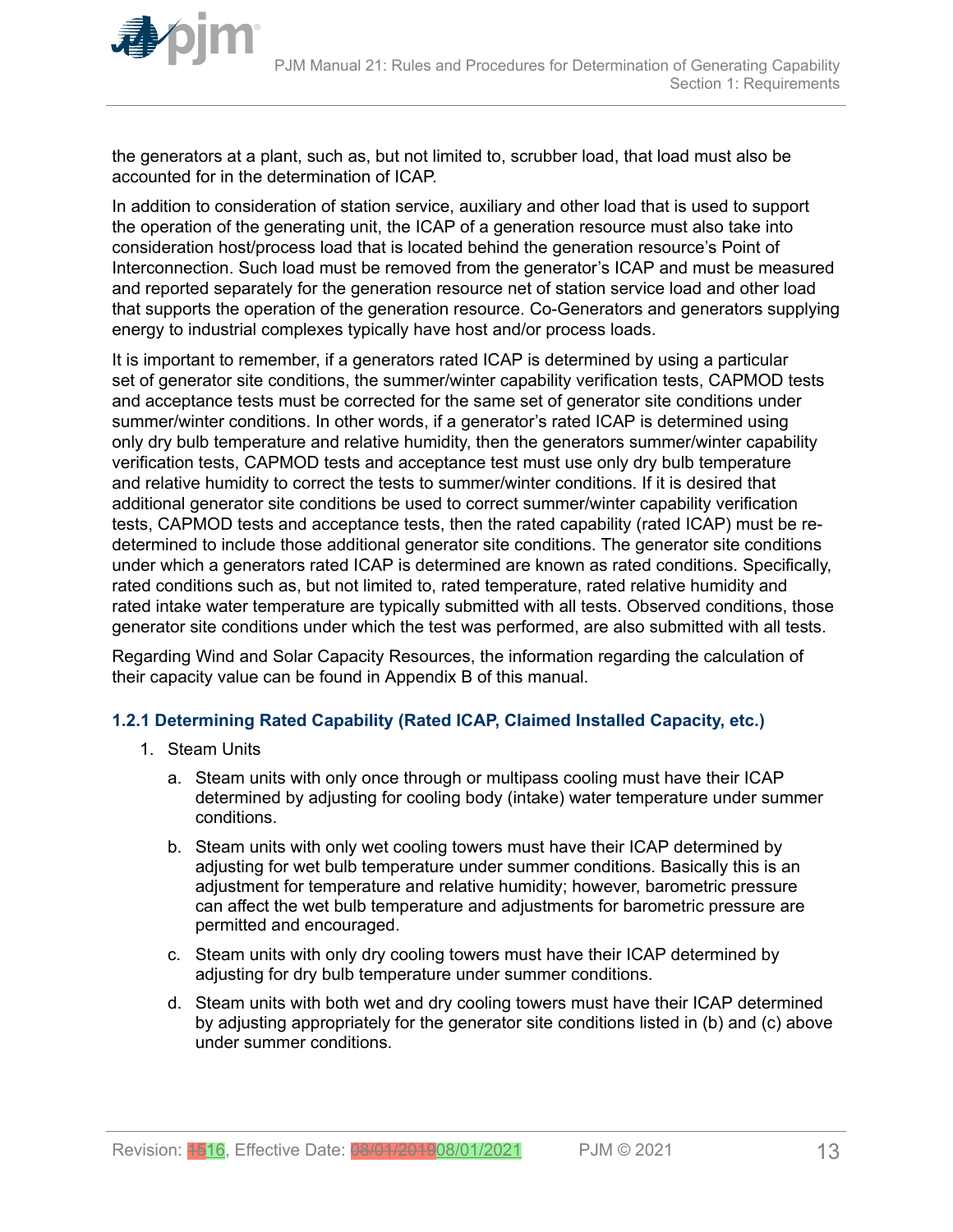

- e. Steam units with a combination of once through/multipass cooling and wet cooling towers must have their ICAP determined by adjusting appropriately for the generator site conditions in (a) and (b) above under summer conditions.
- 2. Nuclear Units
	- a. Nuclear units with only once through/multipass cooling must have their ICAP determined by adjusting for cooling body (intake) water temperature under summer conditions.
	- b. Nuclear units with only wet cooling towers must have their ICAP determined by adjusting for wet bulb temperature under summer conditions. Basically this is an adjustment for temperature and relative humidity; however, barometric pressure can affect the wet bulb temperature and adjustments for barometric pressure are permitted and encouraged.
	- c. Nuclear units with a combination of once through/multipass cooling and wet cooling towers must have their ICAP determined by adjusting appropriately for the generator site conditions in (a) and (b) above under summer conditions.
- 3. Combustion Turbine Units
	- a. Combustion turbine units with no compressor inlet cooling or conditioning must have their ICAP determined by adjusting for dry bulb temperature under summer conditions. However, adjustments for relative humidity are permitted and encouraged.
	- b. Combustion turbine units with compressor inlet cooling or conditioning must have their ICAP determined by adjusting for wet bulb temperature under summer conditions. Basically this is an adjustment for temperature and relative humidity; however, barometric pressure can affect the wet bulb temperature and adjustments for barometric pressure are permitted and encouraged. Compressor inlet cooling or conditioning includes, but is not limited to, evaporative cooling, use of chillers, fogging and wet compression. In cases where these units have performance info such as charts/graphs/equations/tables that use only dry bulb temperature and relative humidity to determine performance, it is proper to use the aforementioned performance information to determine their ICAP, if and only if, the performance information includes the effects of the inlet cooling or conditioning on generator output.
- 4. Combined Cycle Units
	- a. Combined cycle units with no combustion turbine compressor inlet cooling or conditioning must have their combustion turbine ICAP determined by adjusting for dry bulb temperature under summer conditions.
	- b. Combined cycle units with compressor inlet cooling or conditioning must have their combustion turbine ICAP determined by adjusting for wet bulb temperature under summer conditions. Basically this is an adjustment for temperature and relative humidity; however, barometric pressure can affect the wet bulb temperature and adjustments for barometric pressure are permitted and encouraged. Compressor inlet cooling or conditioning includes, but is not limited to, evaporative cooling, use of chillers, fogging and wet compression. In cases where these units have performance info such as charts/graphs/equations/tables that use only dry bulb temperature and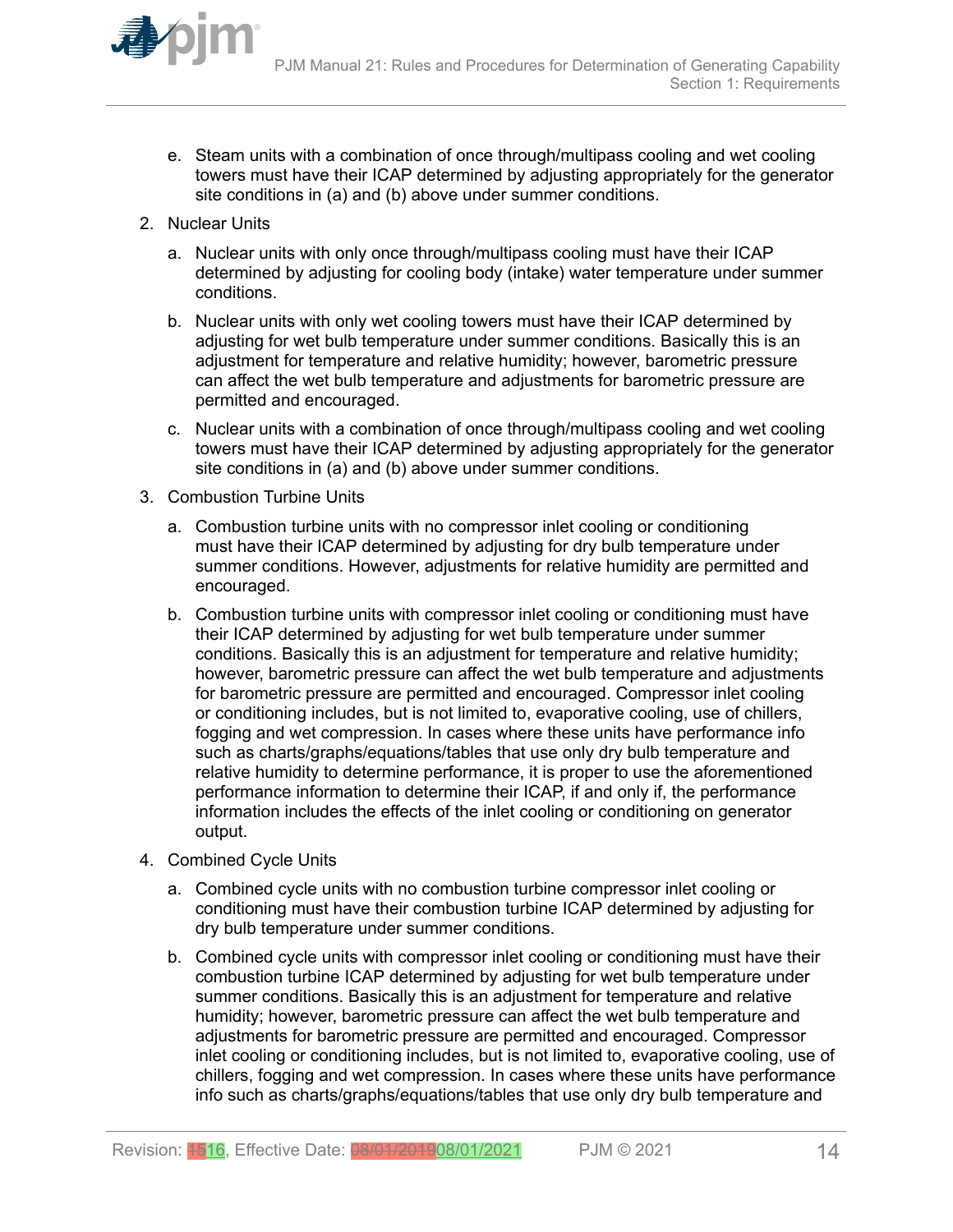

relative humidity to determine performance, it is proper to use the aforementioned performance information to determine their ICAP, if and only if, the performance information includes the effects of the inlet cooling or conditioning on generator output.

- c. Combined cycle units with only once through/multipass cooling on the steam components must have their steam unit ICAP determined by adjusting for cooling body (intake) water temperature under summer conditions.
- d. Combined cycle units with only wet cooling towers on the steam components must have their steam unit ICAP determined by adjusting for wet bulb temperature under summer conditions. Basically this is an adjustment for temperature and relative humidity; however, barometric pressure can affect the wet bulb temperature and adjustments for barometric pressure are permitted and encouraged.
- e. Combined cycle units with only dry cooling towers on the steam components must have their steam unit ICAP determined by adjusting for dry bulb temperature under summer conditions.
- f. Combined cycle units with both wet and dry cooling towers on the steam components must have their steam unit ICAP determined by adjusting for the generator site conditions listed in (d) and (e) above under summer conditions.
- 5. Diesel and Reciprocating Engine Units
	- a. Diesel and reciprocating engine units do not need to have their ICAP adjusted for summer conditions since they are rarely affected sufficiently to warrant adjustments for generator site conditions.
- 6. Fuel Cell Units
	- a. Fuel cell units do not need to have their ICAP adjusted for summer conditions since they are rarely affected sufficiently to warrant adjustments for generator site conditions.
- 7. Pumped Storage Hydroelectric Units
	- a. Pumped storage hydroelectric units must have their ICAP determined by adjusting for head (reservoir level/elevation) under summer conditions.
- 8. Run of River Hydroelectric Units (with pooling/storage/dispatch capability)
	- a. Run of river hydroelectric units (with pooling/storage/dispatch capability) must have their ICAP determined by adjusting for forebay inflows and head (reservoir level/ elevation) under summer conditions.
- 9. Run of River Hydroelectric Units (without pooling/storage/dispatch capability)
	- a. Run of river hydroelectric units (without pooling/storage/dispatch capability) must have their ICAP determined by adjusting for forebay inflows and head (reservoir level/elevation) under summer conditions.
- 10. Battery Storage Units
	- a. Battery storage units must have their ICAP determined by adjusting for state of charge under summer conditions. Also, all units at the plant must have their rated ICAP based on simultaneous operation.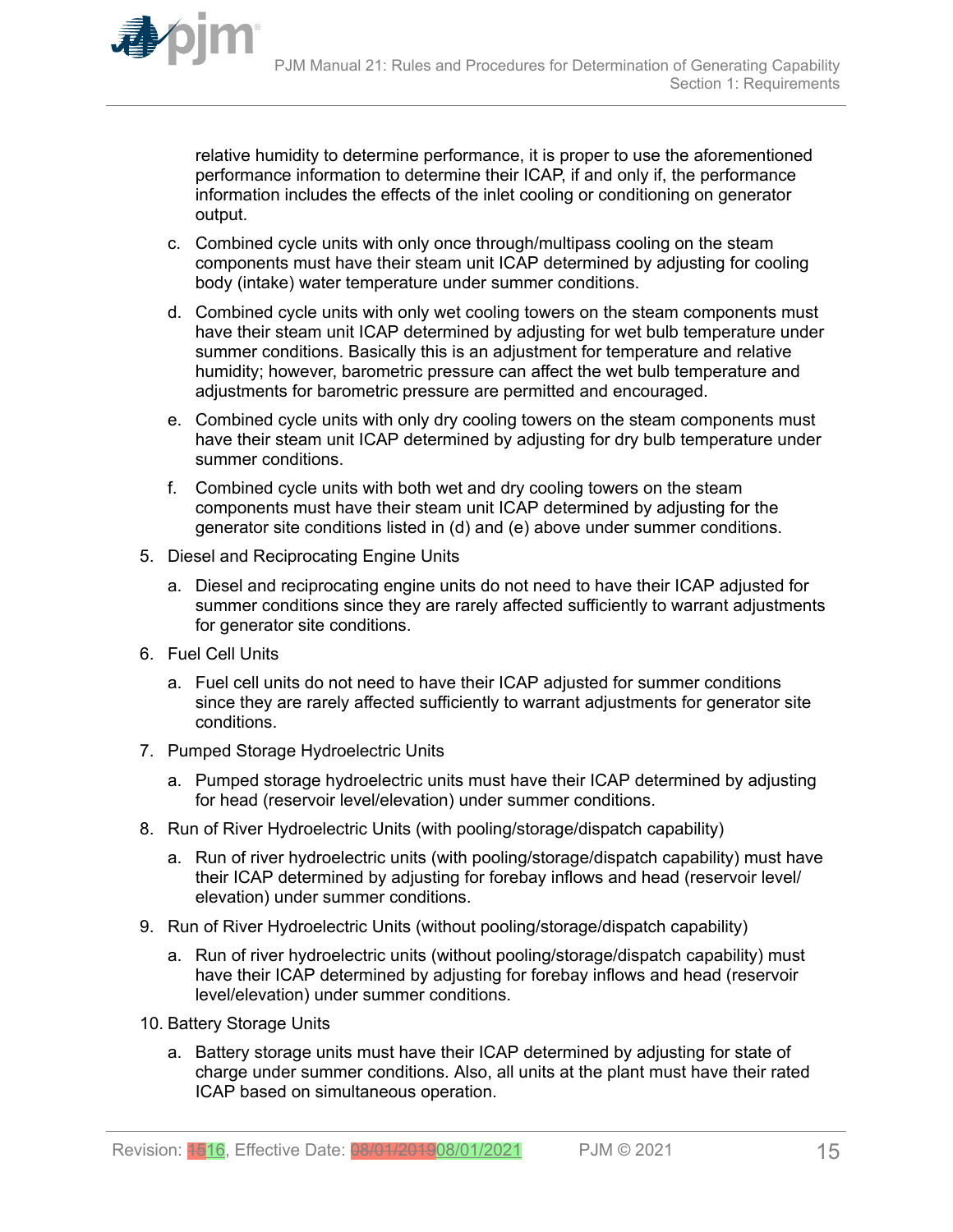<span id="page-15-0"></span>

# **1.3 Testing**

There are three types of testing required of generating units in PJM: Acceptance testing, CAPMOD testing and Capability Verification testing. Acceptance testing is required of all newly constructed generators in PJM. CAPMOD testing is required of all generators that increase their ICAP values in the PJM Capacity Markets. Capability Verification testing is required of all generators that participate in the PJM RPM Capacity Markets or have a commitment in those markets. Capability Verification testing is recommended for those generators that hold Capacity Interconnection Rights (CIRs) and do not participate in the PJM RPM Capacity Markets.

### **1.3.1 Acceptance Testing**

- 1. Acceptance tests for newly constructed generating units must be completed prior to any new generating unit's CAPMOD effective date in the PJM Capacity Markets. These acceptance tests can be performed simultaneously with vendor/architect/engineering firm acceptance tests; however, the initial CAPMOD effective date must follow successful vendor/architect/engineering firm acceptance tests and successful emissions testing. In other words, the unit must have a valid emissions permit and have been released to the generator owner by the vendor/architect/engineering firm for participation in the PJM Markets. These tests must be corrected to summer conditions (pursuant to Section 2 of this document) and must meet or exceed the newly constructed generating units ICAP and this ICAP cannot exceed the CIR level delineated in the generating units ISA or WMPA.
- 2. The newly constructed generators ICAP (Rated ICAP) value must be determined in accordance with section 1.2 of this manual.
- 3. In cases when a newly constructed generating unit's participation in the PJM Capacity Markets increases by a series of CAPMODs, subsequent acceptance test(s) must be conducted prior to any subsequent CAPMOD effective date(s). Failure to meet or exceed the ICAP in any acceptance test will be remedied by entering a CAPMOD that causes the PJM RPM Markets ICAP value to be equal to or lower than the Net Corrected Test Capacity in the Acceptance test; however, the ICAP value must not exceed the CIR level delineated in the generating units ISA or WMPA.
- 4. A final acceptance test, conducted within the summer test period, will also be accepted as the Summer Capability Verification test for that year as long as it is corrected for summer conditions (pursuant to section 2 of this document) and meets the requirements of section 1.3.4 of this manual.

### **1.3.2 CAPMOD Testing**

- 1. In cases when a generating unit's ICAP increases in the PJM Capacity Market by a CAPMOD, a CAPMOD test must be conducted within 30 days of the CAPMOD effective date.
- 2. A CAPMOD test is required to accompany any existing generating unit being included in the PJM capacity markets for the first time, returning to the PJM capacity markets after an absence, or returning the PJM capacity markets from a "mothballed" state. The included test must meet or exceed the requested ICAP and the ICAP of the generating unit cannot be greater than the generating unit's capacity interconnection rights.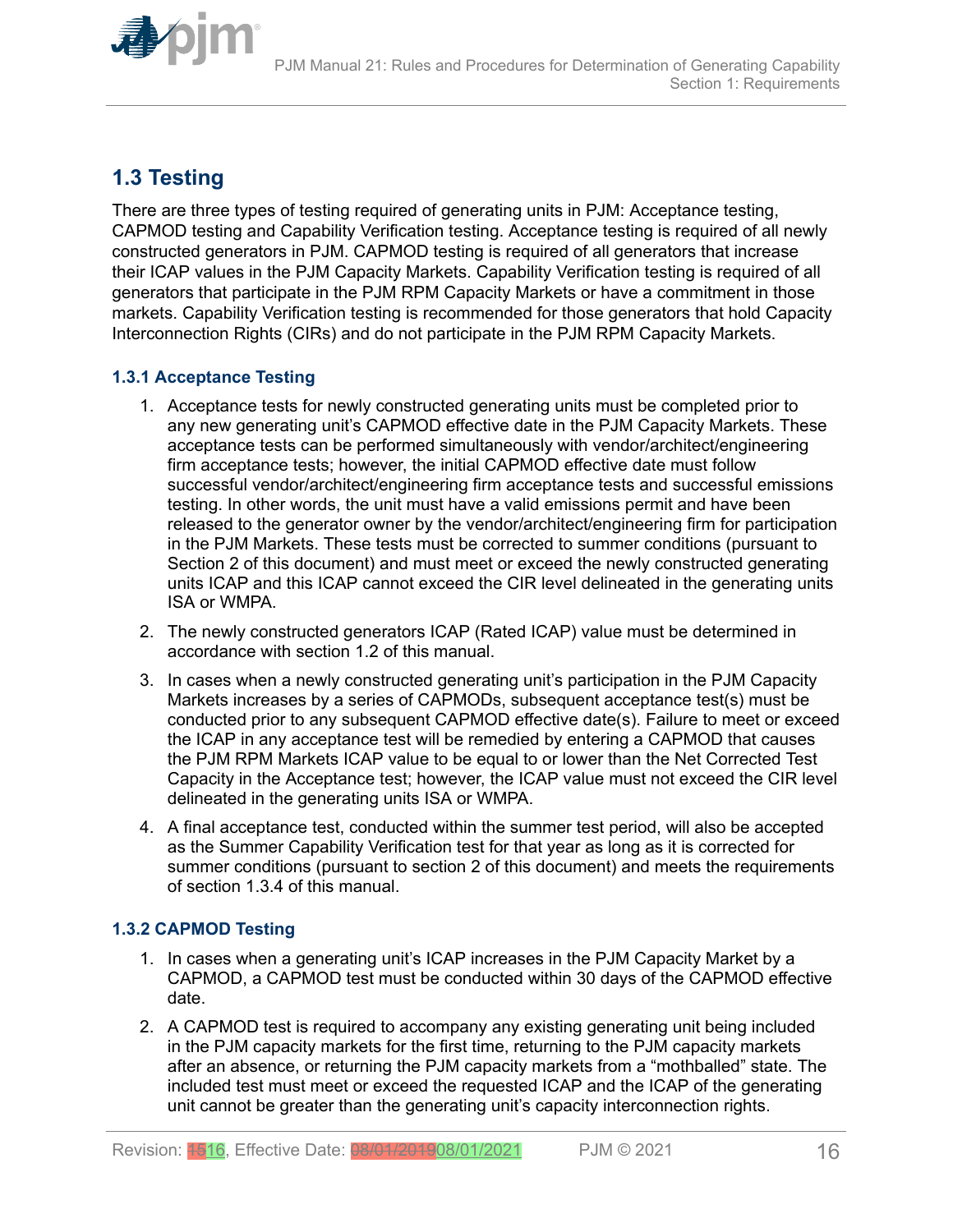<span id="page-16-0"></span>

- 3. The new ICAP (the sum of the CAPMODs to date) must be determined in accordance with section 1.2 of this manual.
- 4. This excludes new generating units that have submitted acceptance tests in, or prior to, the summer test period. Units in this category must follow the acceptance test guidelines in section 1.3.1 above.
- 5. A Summer/Winter Capability Verification test performed within the last 12 months can be used to prove a CAPMOD increasing the Summer/Winter ICAP of a generating unit. This test must meet or exceed the requested ICAP and the ICAP of the generating unit cannot be greater than the generating unit's capacity interconnection rights.
- 6. A failed test that does not meet or exceed the ICAP after a CAPMOD must be remedied by a CAPMOD down for the shortfall, effective as soon as practical. Also, a derating event for the shortfall must be entered into the PJM eGADS system that starts and ends on the respective CAPMOD effective dates.
- 7. In items (1) and (2) above, if the CAPMOD effective date is within the summer test period (June 1-August 31) the summer capability verification test (pursuant to section 2 of this document) can be used in lieu of a separate CAPMOD test. This test needs to be corrected for summer conditions (pursuant to section 2 of this document) and if the Corrected Net Test Capacity does not meet or exceed the ICAP, a CAPMOD in the amount of the difference must be entered into the RPM system effective as soon as practical. Also, a derating event for the difference must be entered into the PJM eGADS system that starts and ends on the respective CAPMOD effective dates.

### **1.3.3 Capability Verification Testing**

- 1. Verification tests for all PJM capacity resources (other than hydro, wind and solar) are to be submitted for both summer and winter test periods. Hydroelectric generators need only submit summer verification tests and hydroelectric generating units have only one test period, the summer test period, during the year. Wind and solar units' capability verification are discussed in Appendix B of this manual.
- 2. The summer test period starts at June 1 @0000 hours local plant time and ends at September 1 @0000 hours local plant time.
- 3. The winter test period starts at December 1  $@0000$  hours local plant time and ends at March 1 @0000 hours local plant time.

#### **1.3.4 Summer Capability Verification Testing Requirements**

- 1. Steam and Nuclear Units
	- a. For units with once through/multipass cooling only, tests should be conducted when the observed generator site cooling body (intake) water temperature is within 5°F of rated cooling body (intake) water temperature. Rated cooling body (intake) water temperature is equal to the average generator site cooling body (intake) water temperature coincident with the last 15 years PJM summer peaks. Tests need to be corrected for performance due to the difference between observed and rated cooling body (intake) water temperatures. The correction should be delineated separately on the test form in PJM eGADS; both the observed cooling body (intake)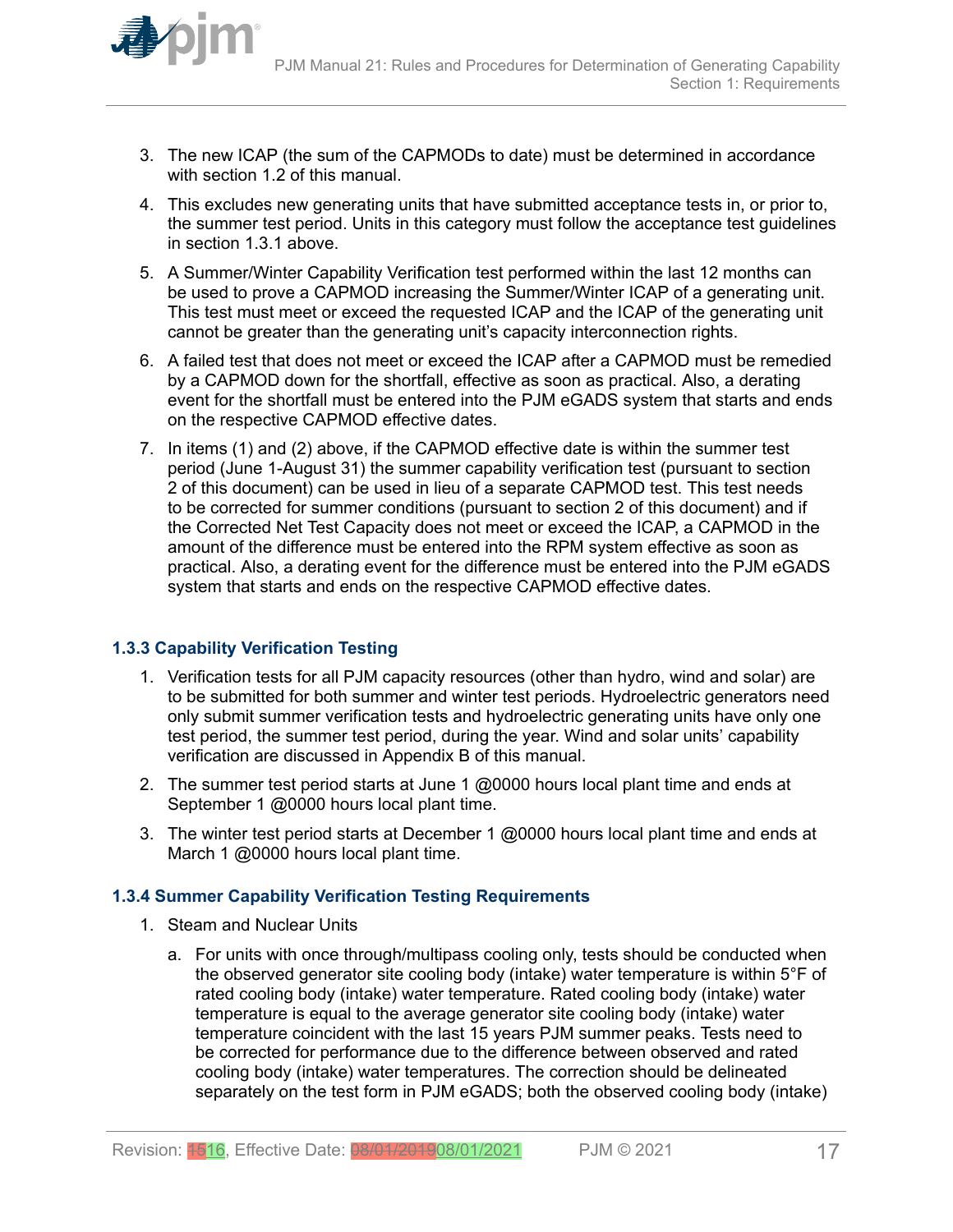

water temperature and the rated cooling body (intake) water temperature should be submitted.

- b. For units with only wet cooling towers, tests should be conducted when the observed generator site wet bulb temperature is within 10°F of rated wet bulb temperature. Rated wet bulb temperature is equal to the average generator site wet bulb temperature coincident with the last 15 years PJM summer peaks. Tests need to be corrected for performance due to the difference between observed and rated wet bulb temperatures. The correction should be delineated separately on the test form in PJM eGADS; the dry bulb temperature, relative humidity and the wet bulb temperature should be submitted for both observed and rated conditions.
- c. For units with only dry cooling, tests should be conducted when the observed generator site dry bulb temperature is within 20°F of rated dry bulb temperature. Rated dry bulb temperature is equal to the average generator site dry bulb temperature coincident with the last 15 years PJM summer peaks. Tests need to be corrected for performance due to the difference between observed and rated dry bulb temperatures. The correction should be delineated separately on the test form in PJM eGADS; the dry bulb temperature should be submitted for both observed and rated conditions.
- d. For units with a combination of once through/multipass cooling and wet cooling towers, tests should be conducted when the observed generator site cooling body (intake) water temperature is within 5°F of rated cooling body (intake) water temperature. Rated cooling body (intake) water temperature is equal to the average generator site cooling body (intake) water temperature coincident with the last 15 years PJM summer peaks and rated wet bulb temperature is equal to the average generator site wet bulb temperature coincident with the last 15 years PJM summer peaks. Tests need to be corrected for performance due to the difference between observed and rated cooling body (intake) water temperatures and observed and rated wet bulb temperatures. This correction should be delineated separately on the test form in PJM eGADS; the dry bulb temperature, relative humidity, wet bulb temperature and cooling body (intake) water temperature should be submitted for both observed and rated conditions.
- 2. Combustion Turbine Units
	- a. For units with compressor inlet cooling (chillers, fogging, evaporative cooling, wet compression, etc.), tests should be conducted when the observed generator site wet bulb temperature is within 10°F of rated wet bulb temperature. Rated wet bulb temperature is equal to the average generator site wet bulb temperature coincident with the last 15 years PJM summer peaks. Tests need to be corrected for performance due to the difference between observed and rated wet bulb temperatures. The correction should be delineated separately on the test form in PJM eGADS; the dry bulb temperature, relative humidity and the wet bulb temperature should be submitted for both observed and rated conditions.
	- b. For units without compressor inlet cooling, tests should be conducted when the observed generator site dry bulb temperature is within 20°F of rated dry bulb temperature. Rated dry bulb temperature is equal to the average generator site dry bulb temperature coincident with the last 15 years PJM summer peaks. Tests need to be corrected for performance due to the difference between observed and rated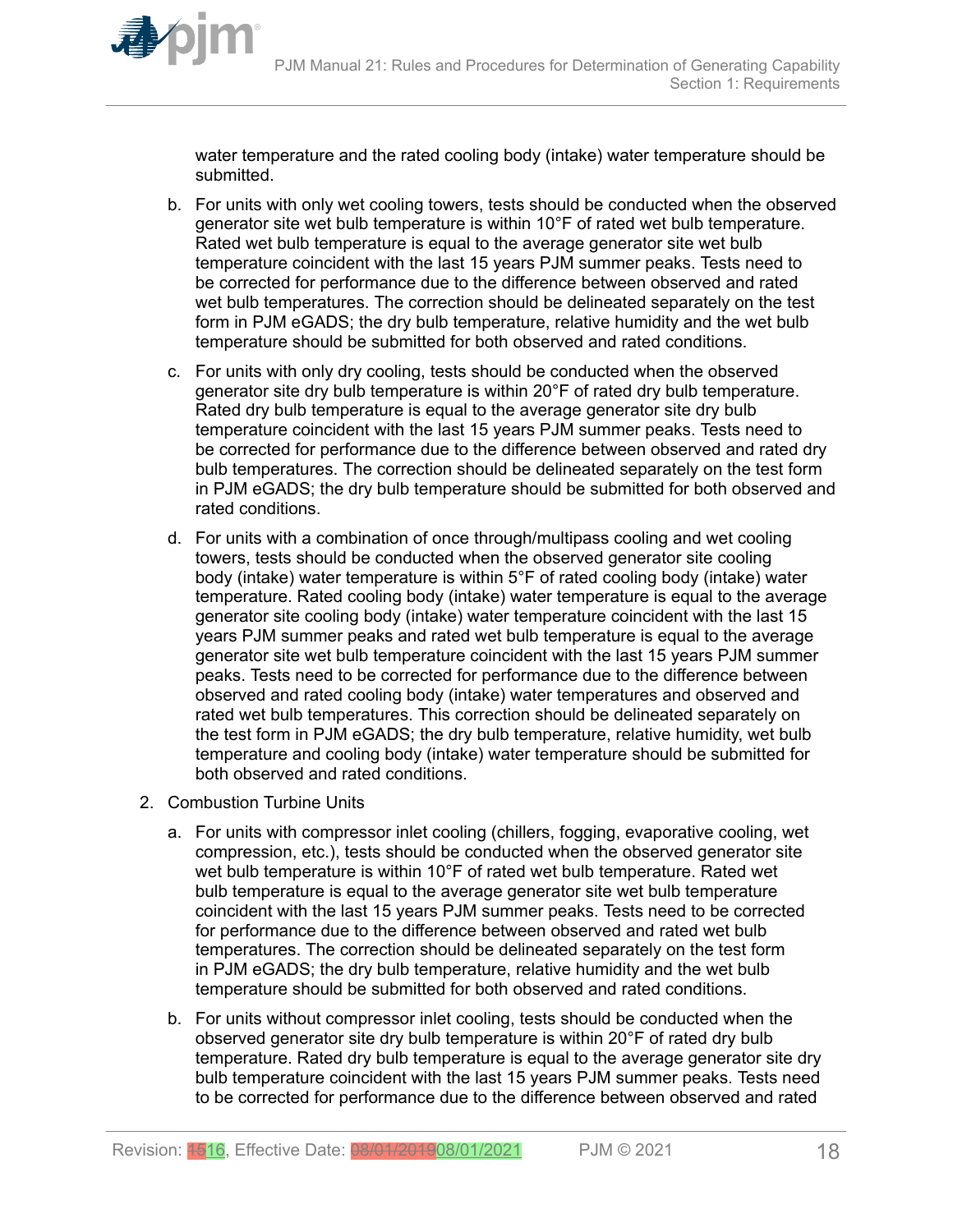

dry bulb temperatures. If corrections for relative humidity are desired, corrections for both can be calculated as long as rated conditions include both dry bulb temperature and relative humidity and they are calculated in accordance with section 1.2 of this manual. The corrections should be delineated separately on the test form in PJM eGADS; the dry bulb temperature and relative humidity should be submitted for both observed and rated conditions.

- 3. Combined Cycle Units
	- a. For combustion turbine components with compressor inlet cooling (chillers, fogging, evaporative cooling, wet compression, etc.), tests should be conducted when the observed generator site wet bulb temperature is within 10°F of rated wet bulb temperature. Rated wet bulb temperature is equal to the average generator site wet bulb temperature coincident with the last 15 years PJM summer peaks. Tests need to be corrected for performance due to the difference between observed and rated wet bulb temperatures. The correction should be delineated separately on the test form in PJM eGADS; the dry bulb temperature, relative humidity and the wet bulb temperature should be submitted for both observed and rated conditions.
	- b. For combustion turbine components without compressor inlet cooling or conditioning, tests should be conducted when the observed generator site dry bulb temperature is within 20°F of rated dry bulb temperature. Rated dry bulb temperature is equal to the average generator site dry bulb temperature coincident with the last 15 years PJM summer peaks. Tests need to be corrected for performance due to the difference between observed and rated dry bulb temperatures. It is encouraged and permitted to also correct for both observed and rated relative humidity although it is not mandatory and if corrections for relative humidity are desired, they need to be calculated in accordance with section 1.2 of this manual. The correction(s) should be delineated separately on the test form in PJM eGADS; the dry bulb temperature and relative humidity should be submitted for both observed and rated conditions.
	- c. For steam components with once through/multipass cooling only, tests should be conducted when the observed generator site cooling body (intake) water temperature is within 5°F of rated cooling body (intake) water temperature. Rated cooling body (intake) water temperature is equal to the average generator site cooling body (intake) water temperature coincident with the last 15 years PJM summer peaks. Tests need to be corrected for performance due to the difference between observed and rated cooling body (intake) water temperatures. The correction should be delineated separately on the test form in PJM eGADS; both the observed cooling body (intake) water temperature and the rated cooling body (intake) water temperature should be submitted.
	- d. For steam components with a combination of once through/multipass cooling and wet cooling towers, tests should be conducted when the observed generator site cooling body (intake) water temperature is within 5°F of rated cooling body (intake) water temperature. Rated cooling body (intake) water temperature is equal to the average generator site cooling body (intake) water temperature coincident with the last 15 years PJM summer peaks and rated wet bulb temperature is equal to the average generator site wet bulb temperature coincident with the last 15 years PJM summer peaks. Tests need to be corrected for performance due to the difference between observed and rated cooling body (intake) water temperatures and observed and rated wet bulb temperatures. This correction should be delineated separately on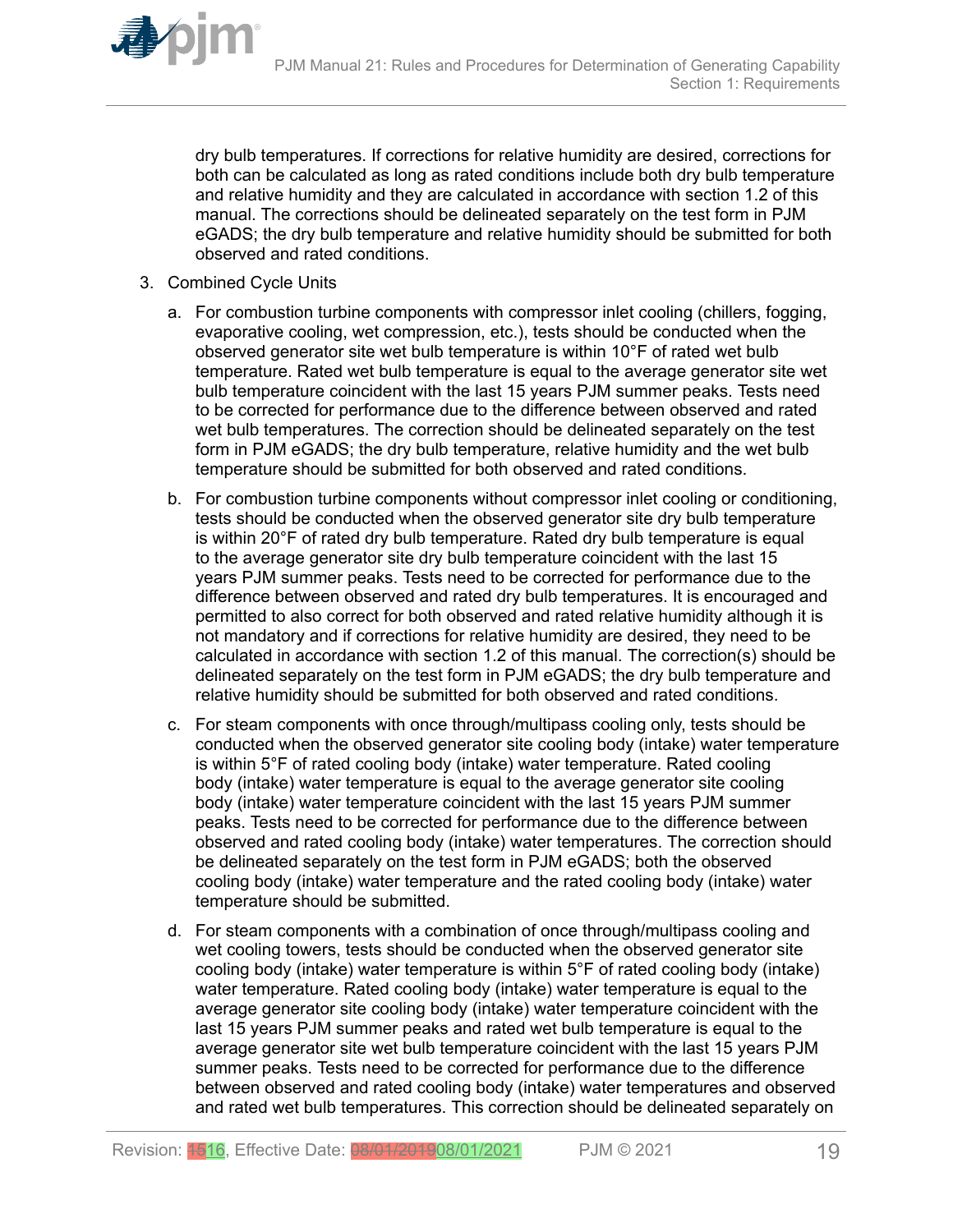the test form in PJM eGADS; the dry bulb temperature, relative humidity, wet bulb temperature and cooling body (intake) water temperature should be submitted for both observed and rated conditions.

- e. For steam components with wet cooling towers, tests should be conducted when the observed generator site wet bulb temperature is within 10°F of rated wet bulb temperature. Rated wet bulb temperature is equal to the average generator site wet bulb temperature coincident with the last 15 years PJM summer peaks. Tests need to be corrected for performance due to the difference between observed and rated wet bulb temperatures. The correction should be delineated separately on the test form in PJM eGADS; the dry bulb temperature, relative humidity and the wet bulb temperature should be submitted for both observed and rated conditions.
- f. For steam components with dry cooling, tests should be conducted when the observed generator site dry bulb temperature is within 20°F of rated dry bulb temperature. Rated dry bulb temperature is equal to the average generator site dry bulb temperature coincident with the last 15 years PJM summer peaks. Tests need to be corrected for performance due to the difference between observed and rated dry bulb temperatures. The correction should be delineated separately on the test form in PJM eGADS; the dry bulb temperature should be submitted for both observed and rated conditions.
- 4. In cases where multiple conditions must be met on any generating unit, the following observed generator site condition test correction hierarchy must be followed:
	- a. If there is once through/multipass cooling, the test must be performed within 5°F of rated cooling body (intake) water temperature.
	- b. If there is no once through cooling and there is wet cooling, the test must be performed within 10°F of rated wet bulb temperature.
	- c. If there is dry cooling and no compressor inlet cooling, the test must be performed within 20°F of rated dry bulb temperature.
- 5. All Units in section 1.3.4.1, 1.3.4.2 and 1.3.4.3 above
	- a. If it is impractical to test the unit types above, within the observed temperature and humidity limits delineated above, testing can occur without adherence to the aforementioned temperature and humidity limits as long as the testing start time is 10 am or later (local plant time) and the testing end time is 10 pm or earlier (local plant time) on any day from July 7th through August 31st.
	- b. If testing has been completed per section 1.3.4.5.a above and at a later date, within the summer test period, the generator can meet the temperature requirements listed in sections 1.3.4.1, 1.3.4.2 or 1.3.4.3 above, a re-test is not required.
	- c. For the purposes of this document "wet cooling" shall mean any wet cooling used in cooling circulating water or combustion turbine inlet cooling of any type.
- 6. Units other than those cited in sections 1.3.4.1, 1.3.4.2 and 1.3.4.3 above
	- a. All units other than those cited in sections 1.3.4.1, 1.3.4.2 and 1.3.4.3 above can test in any set of hours as long as the test start time is on or after June 1  $@0000$  hours and the test end time is on or before September 1 @0000 hours.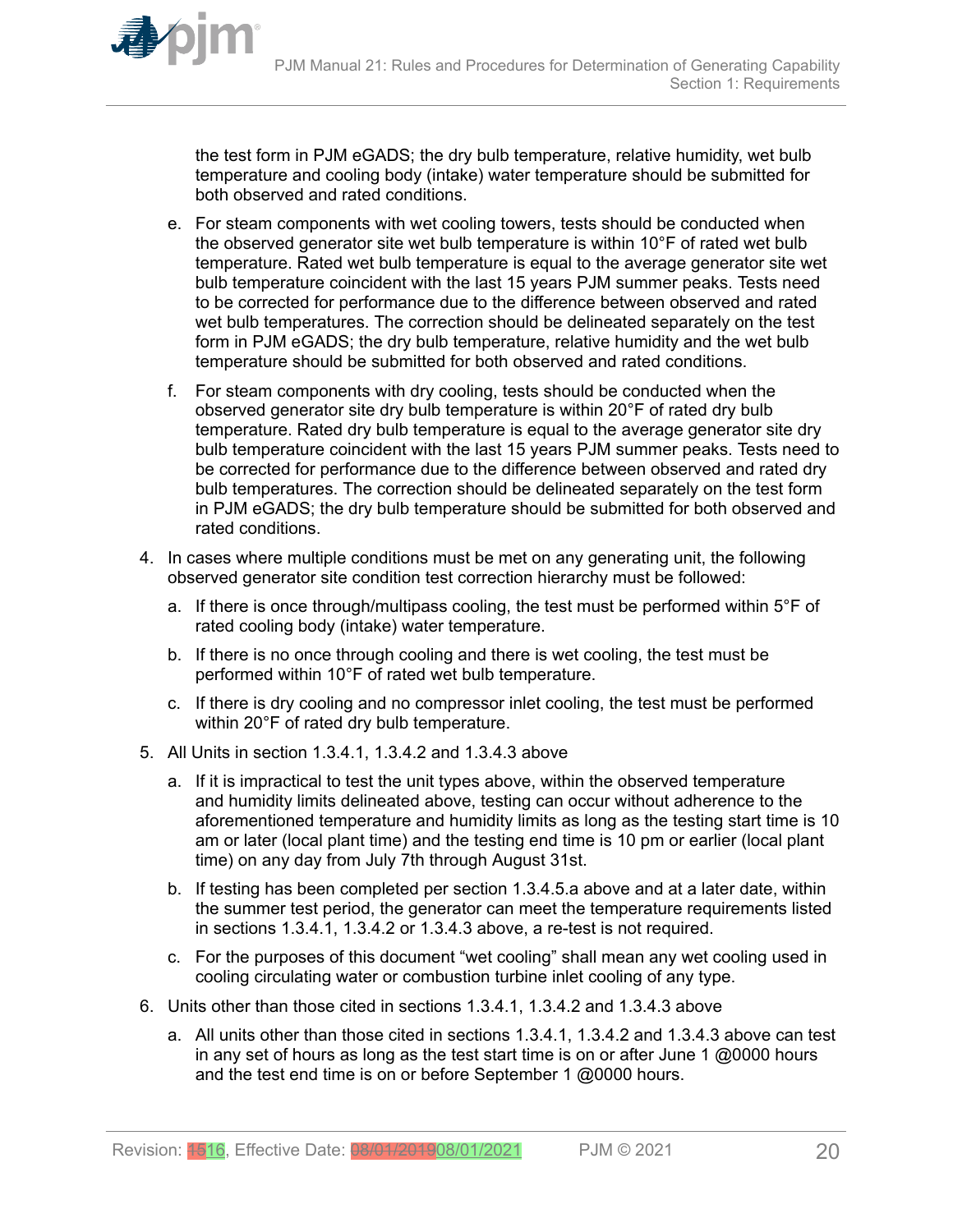<span id="page-20-0"></span>

### **1.3.5 Capacity Interconnection Right Limitations**

1. All increases in capability are subject to limitations of capacity interconnection rights (CIRs) to the bus to which the generating unit is currently or about to be connected as verified by the Resource Adequacy Department of the PJM Interconnection. If CIRs for the generating unit(s) were issued on a revenue meter basis, then Net Capability testing must be verified on all generating units behind that respective revenue meter, simultaneously. For the purposes of capability testing only, a project, that is issued CIRs with multiple generating units behind a single revenue meter, will be considered a single generating unit. CIR retention is determined based on the largest Corrected Net Test Capacity of the most recent three years' summer verification tests. If the largest Corrected Net Test Capacity of a generating unit's summer verification test of the prior three years falls short of the existing CIR value for that generating unit, the generating unit will lose the difference in CIRs effective September 1. However, the generator will be required to reduce the ICAP of the unit to the new CIR level or lower with a CAPMOD effective the next February 1. This delay is intended to allow generators to arrange for replacement capacity, if so desired, and to ensure PJM has sufficient time to determine CIR retention; PJM will officially notify generators of lost CIRs that require CAPMODs prior to the end of the calendar year. CIR retention will be analyzed based on only those summer verification tests performed within the summer test period. Results of out of period tests cannot be used in CIR retention calculations. Any increase in CIRs can only be attained by initiating an Interconnection Request and executing a new ISA or WMPA. (see section 1.1 of this document for complete details on CIRs)

### **1.3.6 Impacts of Test Results**

- 1. **Successful Test Result** –A successful test result is one in which the Corrected Net Test Capacity is equal to or greater than the claimed installed capacity (ICAP) for the applicable test period and conducted within the respective test period.
- 2. **Failed Test** A failed test is one in which the Corrected Net Test Capacity is less than the claimed installed capacity (ICAP) for the applicable test period. This case will result in a forced outage or derating in the amount of the difference between the claimed installed capacity (ICAP) and the Corrected Net Test Capacity being applied to the generating unit in question, retroactive from the beginning of the respective test period and lasting until either a) a successful out of period test is conducted, b) a reduction in the claimed installed capacity (ICAP) of the generating unit is in effect (if and only if the capability is not to be restored, in accordance with section 2.1, item 4 of this document), or c) the beginning of the next test period. Out of period tests cannot be performed to remedy a shortfall caused by lack of resources or environmental constraints, such as, but not limited to, streamflow, head, lack of fuel, opacity, thermal discharge limits or emissions limits. Also, a Generation Resource Rating Test Failure Charge, per PJM Manual 18, PJM Capacity Market, will be assessed if a verification test shortfall is not accompanied by a derating in the eGADS system and a derate event was not submitted by the generating units owner or agent. Examples of applying the failed test rules using the summer test period are:
	- a. **A notice of a Capacity Modification (CAPMOD) is received and approved for reducing the claimed installed capacity of the generating unit to the Corrected Net Test Capacity effective August 31 @0000 hours.** A forced outage or derating as described above is entered for the generating unit starting June 1@0000 hours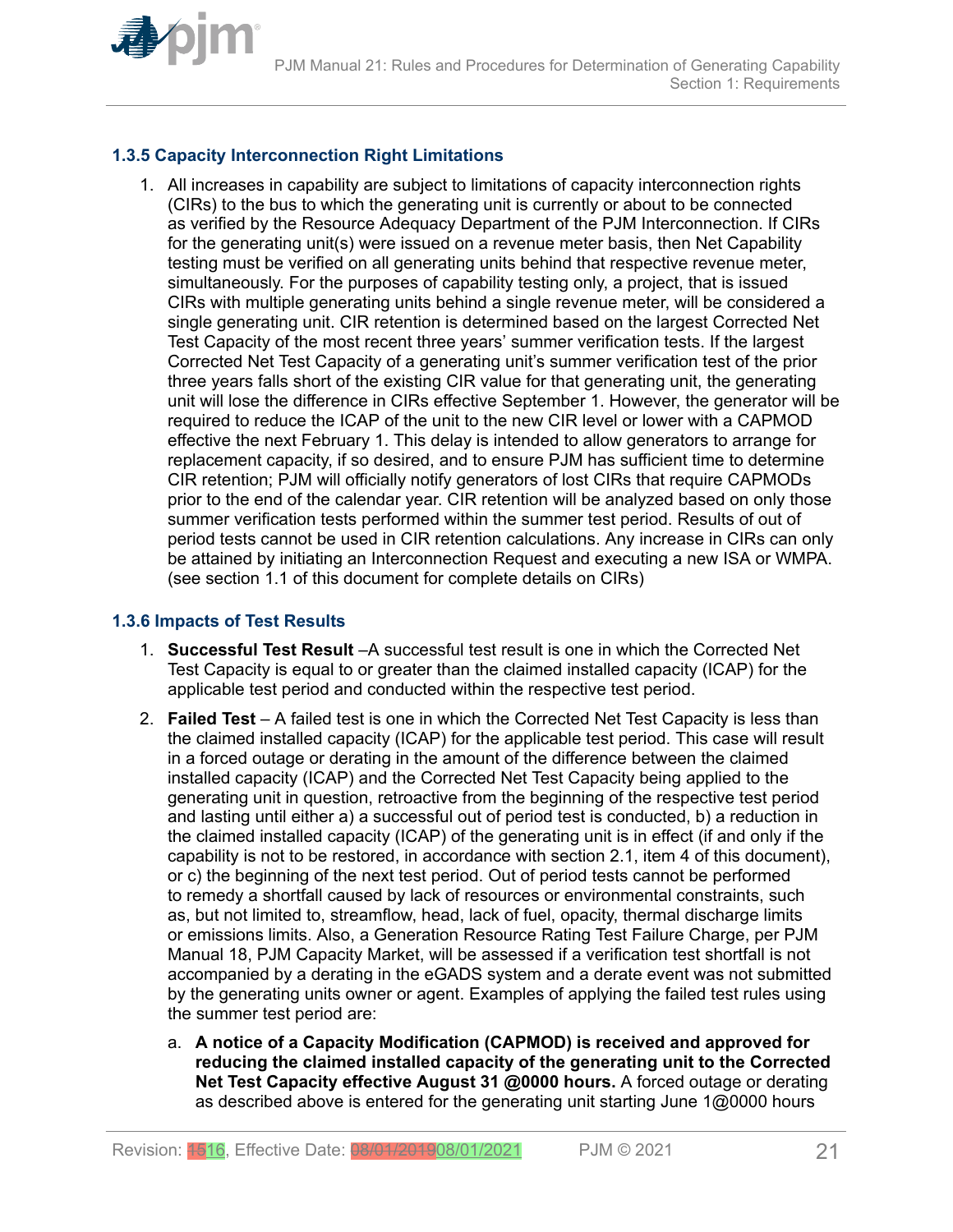

and ending August 31 @0000 hours (the outage or derating ends when the CAPMOD begins).

- b. **The beginning of the next test period.** No test outside the test period (June-July-August) or CAPMOD are received. A forced outage or derating as described above is applied to the generating unit starting June 1 @0000 hours and ending December 1 @0000 hours (December 1 begins the winter test period).
- c. **An out of period test is conducted.** A successful out of period test is conducted on October 15 commencing at 1700 hours and ending at 1900 hours. A forced outage or derating as described above is applied to the generating unit starting June 1 @0000 hours and ending October 15 @1900 hours.
- 3. **Failure to Submit Test** Failure to submit a verification test (conducted within the respective test period), unless exempted by GADS support personnel, will result in a full forced outage being applied to the generating unit in question retroactively from the beginning of the applicable test period and will remain in effect until either a successful out of period test is conducted or the next test period begins. For example, a generating unit not submitting a verification test for the summer test period will have a full forced outage applied retroactively starting June 1 @0000 hours of the year of the test period and ending December 1 @0000 hours of that same year (ending December 1, the beginning of the winter test period), unless a test is received prior to December 1. The results of this outage will be applied going forward and no retroactive adjustments to PJM Markets will be made. Also, a Generation Resource Rating Test Failure Charge, per PJM manual, M-18, PJM Capacity Market, will be assessed if a verification test shortfall is not accompanied by a derating in the eGADS system and the event was not submitted by the generating units owner or agent.
- 4. **Late Data Submittal Charges** In accordance with Schedule 6 (Plans to Meet Capacity Obligations), Schedule 12 (Data Submittals) and Schedule 13 (Data Submission Charges) of the Reliability Assurance Agreement, a data submission charge of \$500/day can be applied to any data not submitted in accordance with published deadlines. The deadlines for verification test result submittal are September 20 for the summer test period and March 20 for the winter test period.
- 5. **RPM Resources that are aggregates of multiple generating units** Typically, units that are thermally dependent (Combined Cycle and Cross Compound units) are tested simultaneously as one generating unit even though there are multiple generators associated with the unit as a whole. This allows the aggregated unit to pass the capability verification test in aggregate even though one or more individual components may not. This allows the excess of units in the aggregate to offset the deficiency of the other units in the aggregate. This is allowed so that thermally dependent units do not have to take a component derate for test failures as specified in section 1.3.6.2 of this manual. This has been specifically for units that are thermally dependent and test simultaneously. This treatment is allowed for any aggregated RPM resource that has interdependency as long as all resource components (i.e. all units at the plant) are tested simultaneously. Typically, these resource types are hydroelectric units that get their energy from a common water source (streamflow and/or head) or landfill gas generators that get their landfill gas from a common landfill gas collection system. However, once an aggregate test is performed, the units in that aggregate must continue to test in aggregate for all future capability verification tests until they disaggregate in RPM.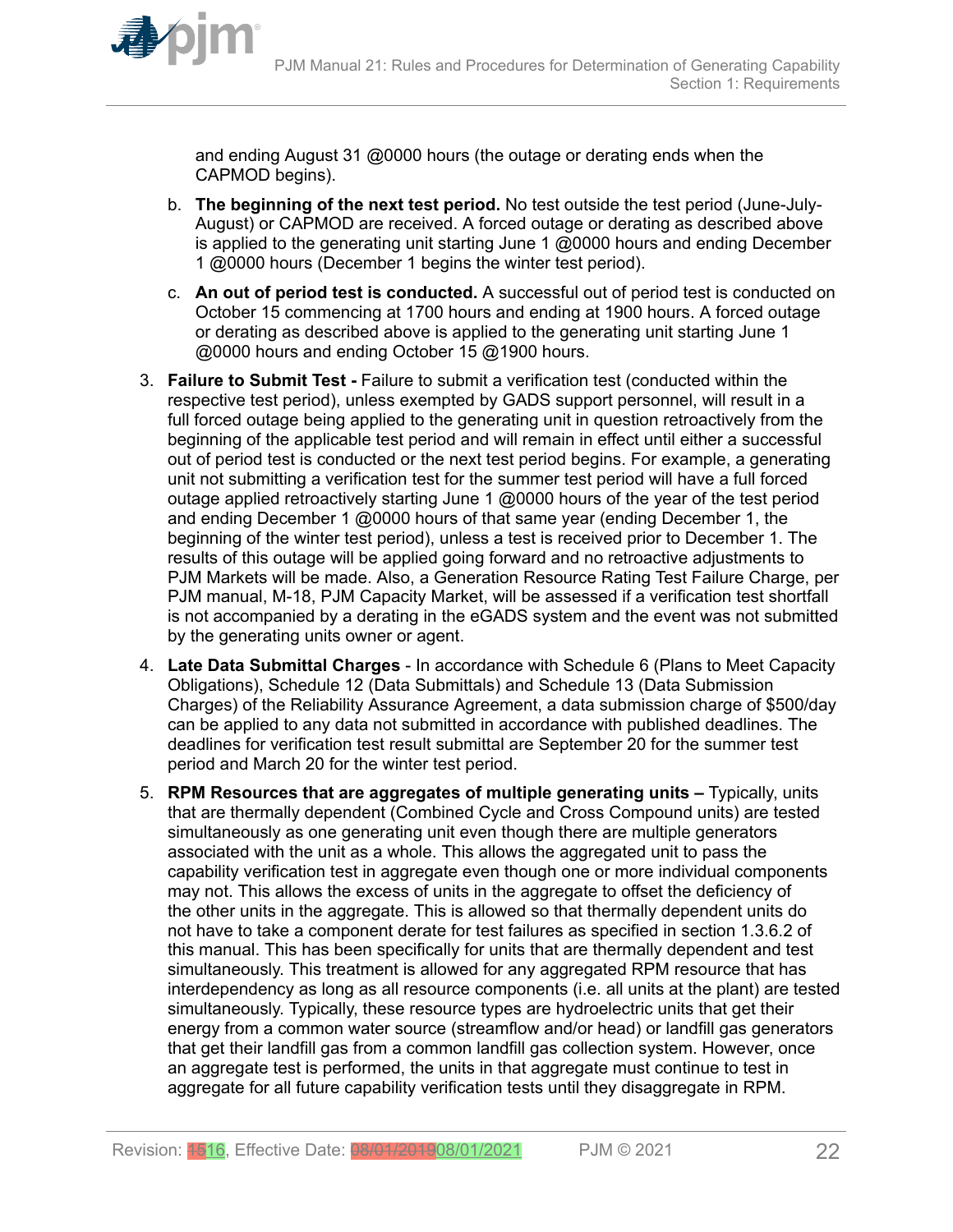<span id="page-22-0"></span>

# **1.4 Testing Changes Commencing Delivery Year 2022/2023**

The following changes in this section will become effective on June 1, 2022 and they are being delineated here as a reminder that these requirements will be in effect for any generating unit that participates in any auction for Delivery Year 2022/2023 and later.

### **1.4.1 PJM Required Simultaneous Multiple Unit Capability Verification Testing**

- 1. PJM, at its discretion, can require multiple generating units to perform simultaneous Capability Verification tests during the Summer Test Period. This is to ensure that all shared auxiliary, common and process load is accounted for during Capability Verification tests. This also ensures proper testing for units with common cooling intakes and that share cooling water and auxiliary equipment.
- 2. PJM will limit the number of plants subject to simultaneous testing to a maximum not to exceed ten per summer test period and notify (no later than April  $15<sup>th</sup>$  annually) each plant owner/agent prior to the summer test period which generating units and plant(s) have been chosen for simultaneous testing. PJM will also specify a period of time in which the simultaneous tests must be performed. This period of time will be no less than a contiguous fourteen day period for each set of generating units.
- 3. Keep in mind, that CIR retention calculations for units that are subject to simultaneous multiple unit Capability Verification testing for three or more consecutive summer test periods, are based on sum of the multiple generating units Net Corrected Test Capacities (the actual corrected summer test value) and the sum of multiple generating units CIRs (see Section 1.1.2 of this manual).
- 4. Coordination between PJM Dispatch and the Generator Owner will be necessary for testing units whether they are scheduled day ahead or real time and it is important for both the Generator Owner and the PJM Dispatcher to maintain open communications. It is also incumbent upon the Generation Owner to ensure its preparation for the generator/plant testing has been executed properly. PJM will facilitate test coordination with other dependent resources, e.g. run of river hydro units. There may be times that testing cannot be accommodated by PJM Dispatch because of constraints or other system issues. If PJM Dispatch cannot accommodate the testing, extension of the delineated testing period in the PJM required simultaneous testing request can be granted only for those capacity verification tests specifically delineated under section 1.4.1 of Manual 21. If an extension is needed because PJM Dispatch could not accommodate simultaneous testing under Manual 21, section 1.4.1, please email gadssupport@pjm.com and request an extension of the delineated time period.

#### **1.4.2 CIR retention for units subject to PJM Required Simultaneous Multiple Unit Capability Verification Testing**

In cases where simultaneous multiple unit testing (discussed in section 1.4.1 above) was required of the same set of units for three consecutive summer test periods, CIR retention will be determined on the sum of the multiple unit Net Corrected Test Capacities and the sum of the multiple unit CIRs. CIR evaluation will then occur based on the highest test year of the three and the individual unit Net Corrected Test Capacities of that highest year will be used.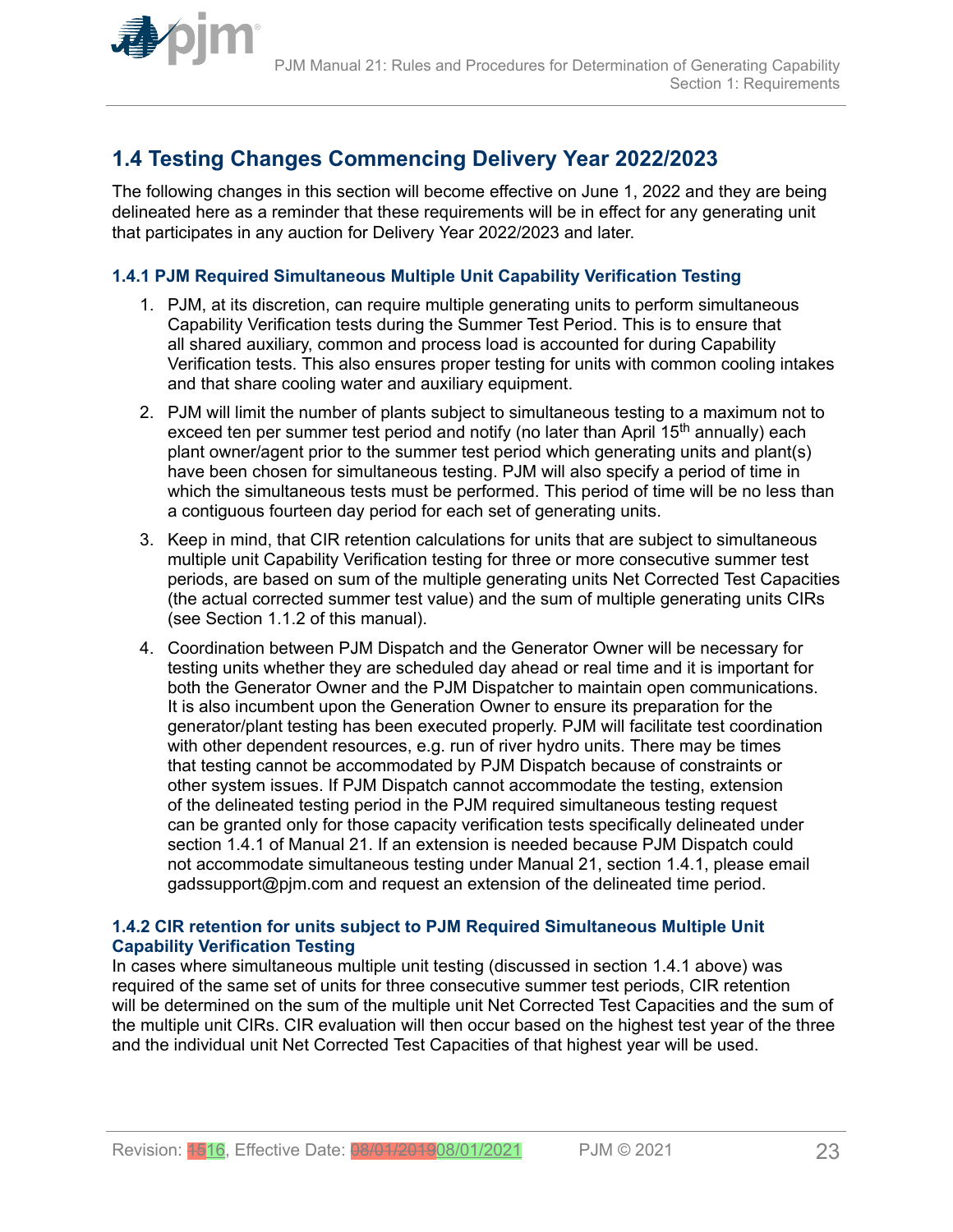<span id="page-23-0"></span>

### **1.4.3 Simultaneous testing for Capacity Storage and Intermittent Units**

Capacity Storage and Intermittent units, as defined in Manual 18, located at the same plant must perform their summer and winter capability verification tests simultaneously. This excludes Wind and Solar units. There may be additional testing parameters that are collected with the summer and winter verification tests for the aforementioned units types. These parameters are, but are not limited to: forebay elevation(s), discharge rate(s), tailwater elevation(s), reservoir elevation(s) and volume(s), state(s) of charge, etc..

#### **1.4.4 Generator Rating Requirements**

Section 1.2 of this manual states that ICAP is the capability of a generating unit at the expected time of the PJM Summer Peak. It is intended that adjusting ICAP to summer conditions is a proxy for a generators ICAP during future PJM summer peaks. By definition, rating all generators at a plant based on conditions coincident with the last 15 years' PJM summer peaks, all generators should then be rated coincident with those conditions and hence, be rated for simultaneous operation. However, this is not specifically delineated in section 1.2 of this manual. Commencing Delivery Year 2022/2023 all generating units at a plant must be rated for simultaneous operation. This is to account for shared auxiliary loads and any interdependence therein.

### **1.5 Changes for ELCC Resources Commencing Delivery Year 2023/2024**

Requirements for the following resource types below, which are covered in this manual, will expire on June 1, 2023 as they are being transitioned to Manual 21A. Commencing Delivery Year 2023/2024, Manual 21A will become the official manual for the rules and procedures for determination of ELCC resource capability.

- 1. Capacity Storage Units
	- a. Pumped Storage Units
	- b. Battery Units
- 2. Run of River Hydroelectric Units (with pooling/storage/dispatch capability)
- 3. Intermittent Units
	- a. Wind Units
	- b. Solar Units
	- c. Landfill Gas Units (without backup or supplemental fuel)
	- d. Run of River Hydroelectric Units (without pooling/storage/dispatch capability)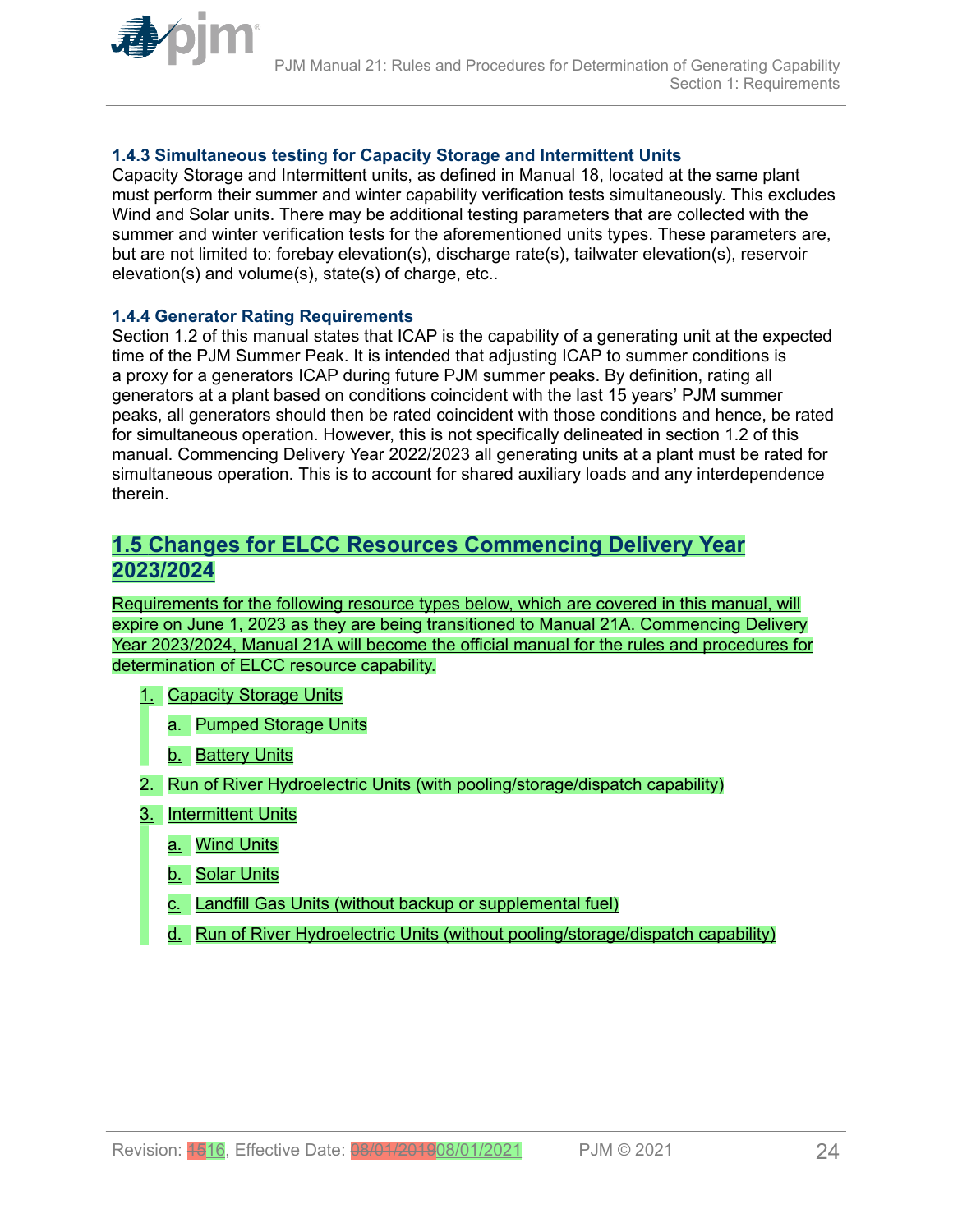<span id="page-24-0"></span>

# **Section 2: Net Capability**

# **2.1 General**

- 1. Net Capability shall mean the number of megawatts of electric power which can be delivered by an electric generating unit without restriction by the owner under the conditions and criteria specified herein and shall be determined as the gross output of the unit less power used for unit auxiliaries and other station use required for electrical generation and any power required to serve host process load. In the case where auxiliary load, station use and/or process load is apportioned across multiple units at a plant, the apportioned auxiliary load, station use and/or process load during the test must be commensurate with the apportioned auxiliary load, station use and/or process load during summer conditions (summer conditions are delineated in section 2.2, item 2 of this document). As mentioned in section 1.2, Net Capability is equivalent to rated ICAP and the claimed installed capacity in PJM eGADS.
- 2. Without restriction means that Net Capability values so determined are available for utilization at the request of PJM for supply of operating capacity and energy before any operating procedures are placed in effect anticipatory to a voltage reduction on the PJM system except as such utilization may at times be limited in duration by water or fuel availability. If the Net Capability, at times, is limited by water or fuel availability, the Net Capability should be based on the expected streamflow or expected fuel availability at the time of the summer PJM peak.
- 3. After a unit is in operation, its Net Capability shall be based on current operating performance or test results. Specifically, once a generator has historical operating data, it is expected that the data be used to render more appropriate rated ICAP values by updating them no less than once every five years (refer to section 2.2, item 2 of this manual). It is preferred that the rated ICAP values be updated more often, when changes to rated ICAP are realized. Both Summer and Winter Net Capability values shall be confirmed annually. If adequate data is available from normal operation to confirm Net Capability during the summer or winter test period, no test is required to be performed, as long as actual operating data from the respective test period is used. Units for which the foregoing data is not available shall be tested to confirm Summer and Winter Net Capability. Winter Net Capability Tests may utilize the latest Summer Net Capability test data corrected for winter conditions. When a known change occurs in the Net Capability of a unit, or is indicated by operating data or test results, it shall become effective as soon as possible except as noted in items 4 and 7 below.
- 4. The Net Capability of a unit shall not be reduced to reflect unplanned deratings or temporary capacity restrictions provided it is the intention of the owner to restore the reduced capability. The time of this restoration may depend on availability of parts and scheduling of an outage required for repairs. If the owner does not intend to restore the reduced capability by the end of the next Delivery Year, a reduced Net Capability value (CAPMOD down) may become effective at the request of the owner. The owner shall make the required changes via the Capacity Modifications (CAPMOD) process of the PJM Capacity Market.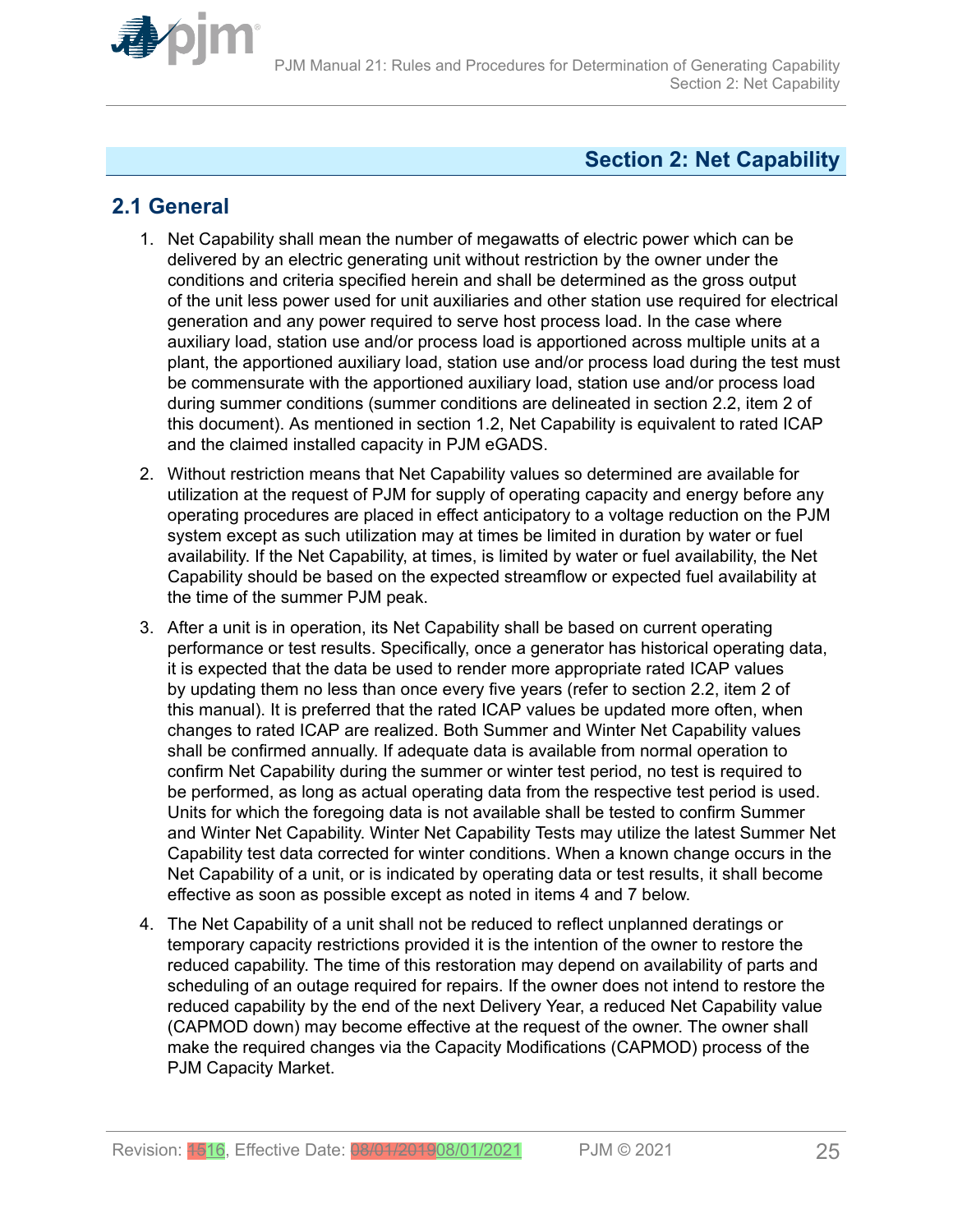- <span id="page-25-0"></span>5. All or any part of a unit's capability that can be sustained for a number of hours of continuous operation commensurate with PJM load requirements, specified as 10 hours, shall be considered as unlimited energy capability. All or any part of a unit's capability that cannot be sustained for a number of hours of continuous operation commensurate with PJM load requirements, specified as 10 hours, shall be considered as limited energy capability. Such limited energy capability will be used to meet the energy requirements of PJM and depending on the extent to which it meets these requirements such capability may be reduced as provided in Schedule 9 of the Reliability Assurance Agreement (RAA).**[Reserved]**
- 6. Each generation owner shall be responsible for the determination and reporting of Summer and Winter Net Capability. The first notification is through completion of Attachment N of the Open Access Transmission Tariff (Form of Feasibility Study Agreement) and sending this application to the Interconnection Analysis Department of PJM. The second notification, if approval is received, is via the CAPMOD procedures of the PJM Capacity Market. The Resource Adequacy Planning Department of the PJM RTO shall be responsible for the establishment of test procedures required to confirm such values including any amount which could be treated as limited energy capability.
- 7. The Net Capability reported for a generating unit shall in no case exceed an amount determined by the owner in accordance with items 1, 2 and 5 above but for PJM accounting purposes may initially be less than that amount. The extent of any such reduction in reported capability may be determined by the company in such manner as will permit the most effective use of its own resources.

### **2.1.1 Generator Site Conditions and Weather Data**

- 1. Both observed and rated generator site conditions shall be based on plant weather station records or local weather bureau records.
- 2. Rated generator site conditions (summer/winter) shall be based on weather data coincident with the dates and times of the last 15 years' summer/winter PJM peaks, updated no less than once every five years.
- 3. Observed generator site conditions shall be those experienced at the generator site during the capability verification tests.
- 4. Both rated and observed generator site conditions shall be obtained from the same weather data source.
- 5. All generators at the same plant shall use the same weather data source.
- 6. If rated generator site conditions are obtained from the respective plants weather station, it is permissible to use local weather bureau records in lieu of plant weather data records, if plant weather data history is incomplete. This typically occurs when a new generator comes online and has little or no historical plant weather data. It is expected that the plant weather records will replace the local weather bureau records as the plant weather station accumulates weather data history.
- 7. Local weather bureau records should be obtained for a locale that is a good surrogate for the ambient conditions at the plant. In other words, the local weather bureau station should experience similar ambient conditions as the generator site. The weather station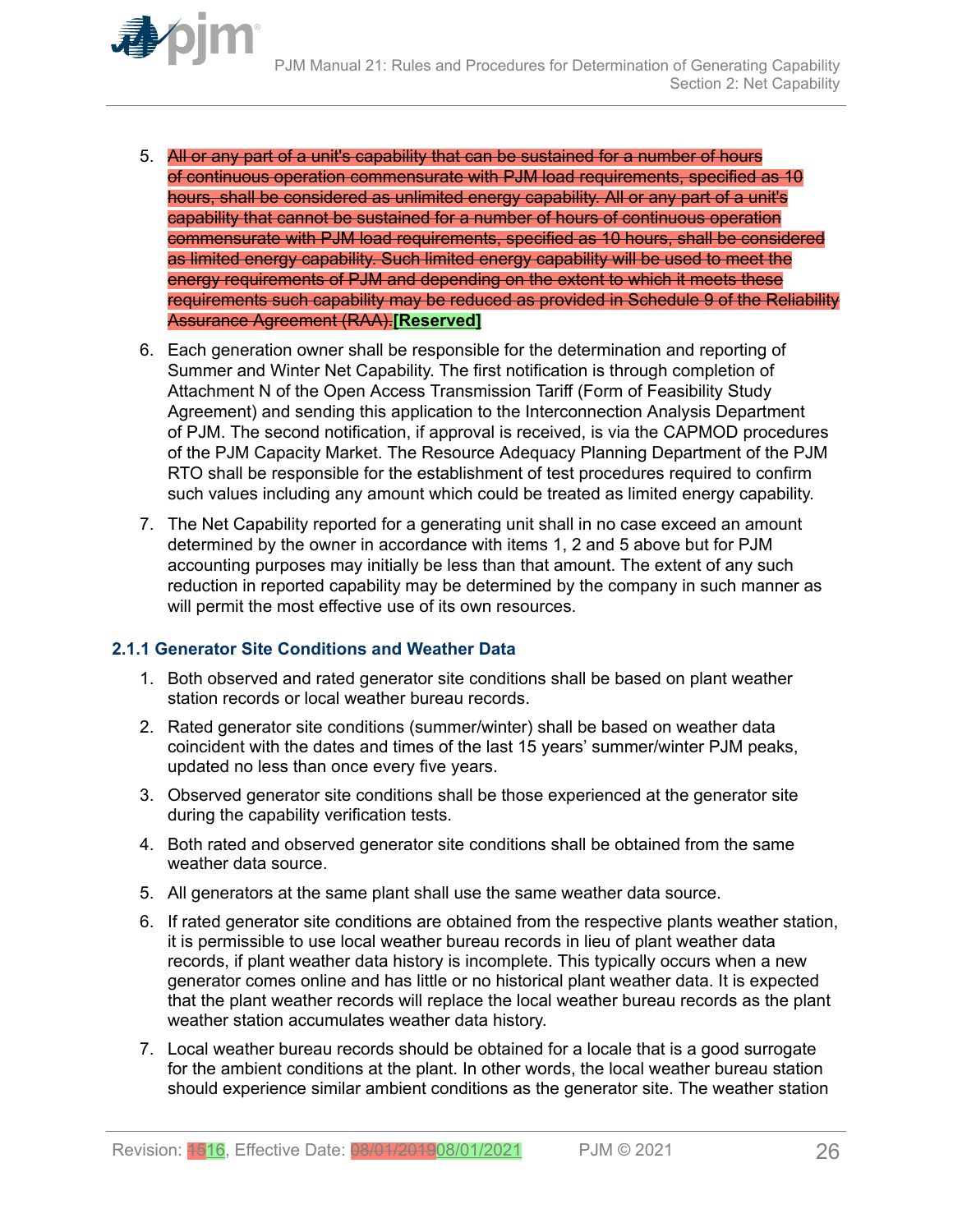<span id="page-26-0"></span>

selected does not necessarily need to be the weather station that is closest in proximity to the plant.

- 8. Irrespective of the weather data used or its source, barometric pressure values (both observed and rated) must be corrected to plant elevation. This includes any barometric pressure values that are used to:
	- a. determine the rated ICAP
	- b. determine any test corrections
	- c. determine the rated conditions coincident with the most recent 15 years' PJM summer peaks.
- 9. Local weather bureau records can be attained from, organizations such as NOAA, the National Weather Service, universities, colleges and weather service organizations. It is expected that the weather data used comes from weather collection devices/systems that are proven and calibrated by certified personnel on a regular basis.

### **2.1.2 Conventional Generating Units**

- 1. Adjustments for generator site conditions (delineated in section 1.2 of this manual) under summer and winter conditions must be used to determine generator Net Capability (rated ICAP).
- 2. The determination of the Net Capability (rated ICAP) of a combined-cycle unit will depend on the structure of the complete unit and its components. The steam turbine and combustion turbines shall adhere to the existing guidelines set forth in this reporting manual. In the case of thermally dependent components, the determination of the Net Capability shall require the operation of both combustion turbine and steam components simultaneously. The output of the components can be netted to determine the combinedcycle unit net capability.
- 3. The determination of the Net Capability (rated ICAP) of a steam unit shall recognize the use of any procedures for increasing unit output such as turbine over-pressure, boiler overrating, cycle modification or any others which are normally utilized in operation. If these procedures are used for determining Net Capability (Rated ICAP), then they should also be used for their respective Summer/Winter Capability Verification tests.
- 4. The determination of the Net Capability (rated ICAP) of a nuclear unit shall recognize its nuclear fuel management program and any restrictions (except as noted in section 2.1, item 4 above) imposed by regulatory authority.
- 5. The determination of Net Capability (rated ICAP) for a combustion turbine unit shall be consistent with the owner's policy with respect to maximum outputs.
- 6. The determination of Net Capability (rated ICAP) for a reciprocating engine unit or fuel cell unit shall be consistent with the owner's policy with respect to maximum outputs and on the type(s) of fuel used.
- 7. The Net Capability (rated ICAP) of a planned steam or combined-cycle unit shall be based on the manufacturer's guarantee or estimate of performance corrected for the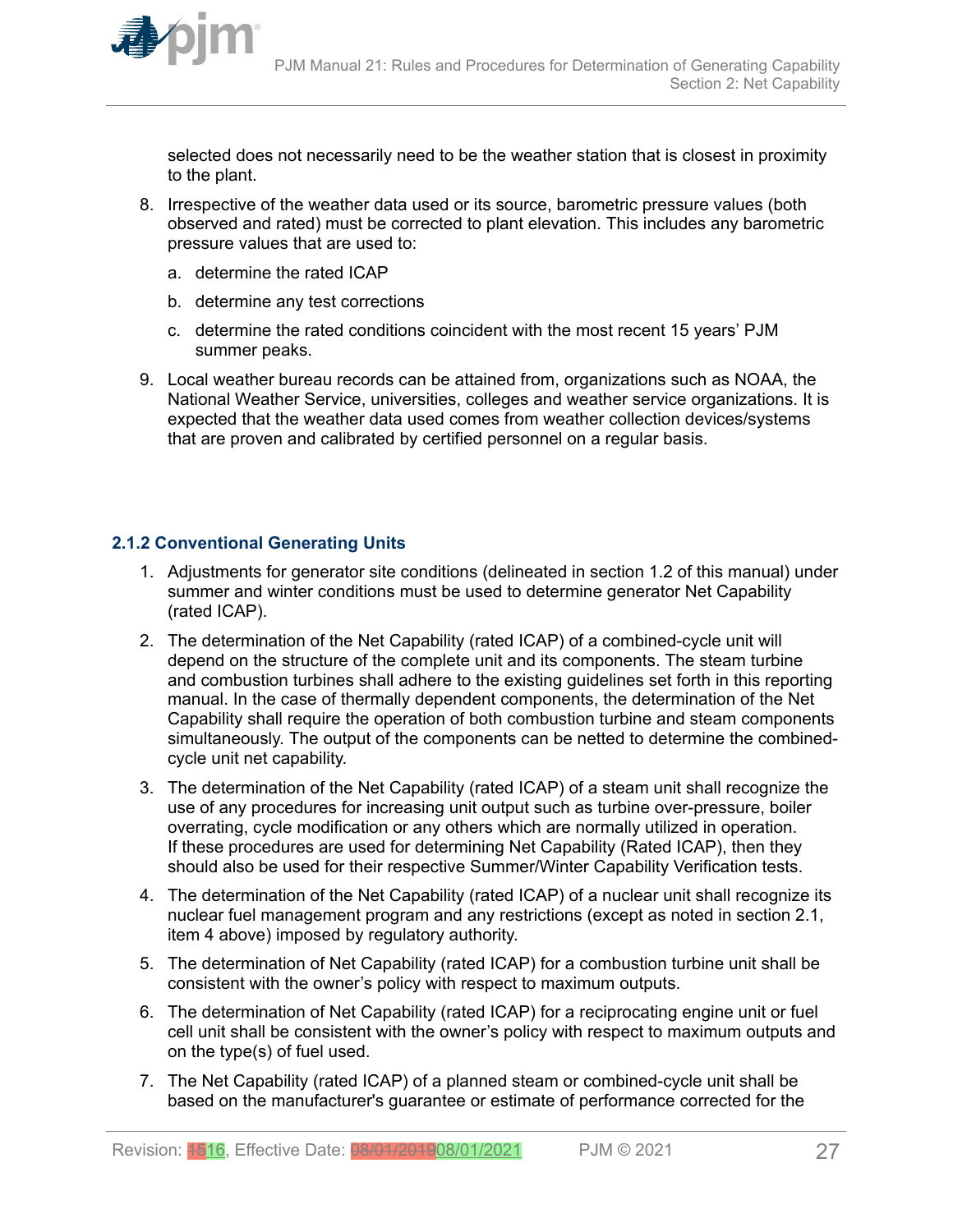

<span id="page-27-0"></span>expected site conditions coincident with the last 15 years' PJM summer peaks (i.e. under summer conditions pursuant to section 1.2 of this manual).

- 8. The Net Capability (rated ICAP) of a planned combustion turbine or combined-cycle unit shall give recognition to the elevation of the unit location, the type of fuel available for use, and the owner's policy with respect to the maximum output and the expected site conditions coincident with the last 15 years PJM summer peaks (i.e. under summer conditions pursuant to section 1.2 of this manual).
- 9. The Net Capability (rated ICAP) of a planned reciprocating engine unit or fuel cell unit shall be consistent with the owner's policy with respect to maximum outputs and on the type(s) of fuel used.

#### **2.1.3 Capacity Storage Units**

- 1. The determination of Net Capability (rated ICAP) for a hydro (with storage and/or pooling capability) or pumped storage unit shall recognize the head available giving proper consideration to operating restrictions and the reservoir storage program during a normal cycle at the expected time of the PJM peak under summer conditions.
- 2. The determination of Net Capability (rated ICAP) for a storage (non-hydro) unit shall recognize the MWH energy available, giving proper consideration to other market activities for which the storage (non-hydro) unit may be committed during the expected time of the PJM peak. All units at the respective plant must be rated for simultaneous operation under the expected site conditions coincident with the last 15 years PJM summer peaks (i.e. under summer conditions pursuant to section 1.2 of this manual).
- 3. The Net Capability (rated ICAP) of a planned hydro (with storage and/or pooling capability) or pumped storage unit shall be based on the expected head and/or streamflow in accordance with item 1 above. All units at the respective plant must be rated for simultaneous operation under the expected site conditions coincident with the last 15 years PJM summer peaks (i.e. under summer conditions pursuant to section 1.2 of this manual).
- 4. The Net Capability (rated ICAP) of a planned storage (non-hydro) unit shall be based on the MWH energy available, given proper consideration to other market activities in which the unit may be participating at the expected time of the PJM peak under summer conditions. All units at the respective plant must be rated for simultaneous operation under the expected site conditions coincident with the last 15 years PJM summer peaks (i.e. under summer conditions pursuant to section 1.2 of this manual).

#### **2.1.4 Run of River Hydroelectric Units (with pooling/storage/dispatch capability)**

- 1. The determination of Net Capability (rated ICAP) for a run of river hydro unit (with pooling/storage/dispatch capability) shall recognize the head available giving proper consideration to operating restrictions and the reservoir storage program during a normal cycle at the expected time of the PJM peak under summer conditions.
- 2. The Net Capability (rated ICAP) of a planned run of river hydro unit (with pooling/ storage/dispatch capability) shall be based on the expected head and/or streamflow in accordance with item 1 above. All units at the respective plant must be rated for simultaneous operation under the expected site conditions coincident with the last 15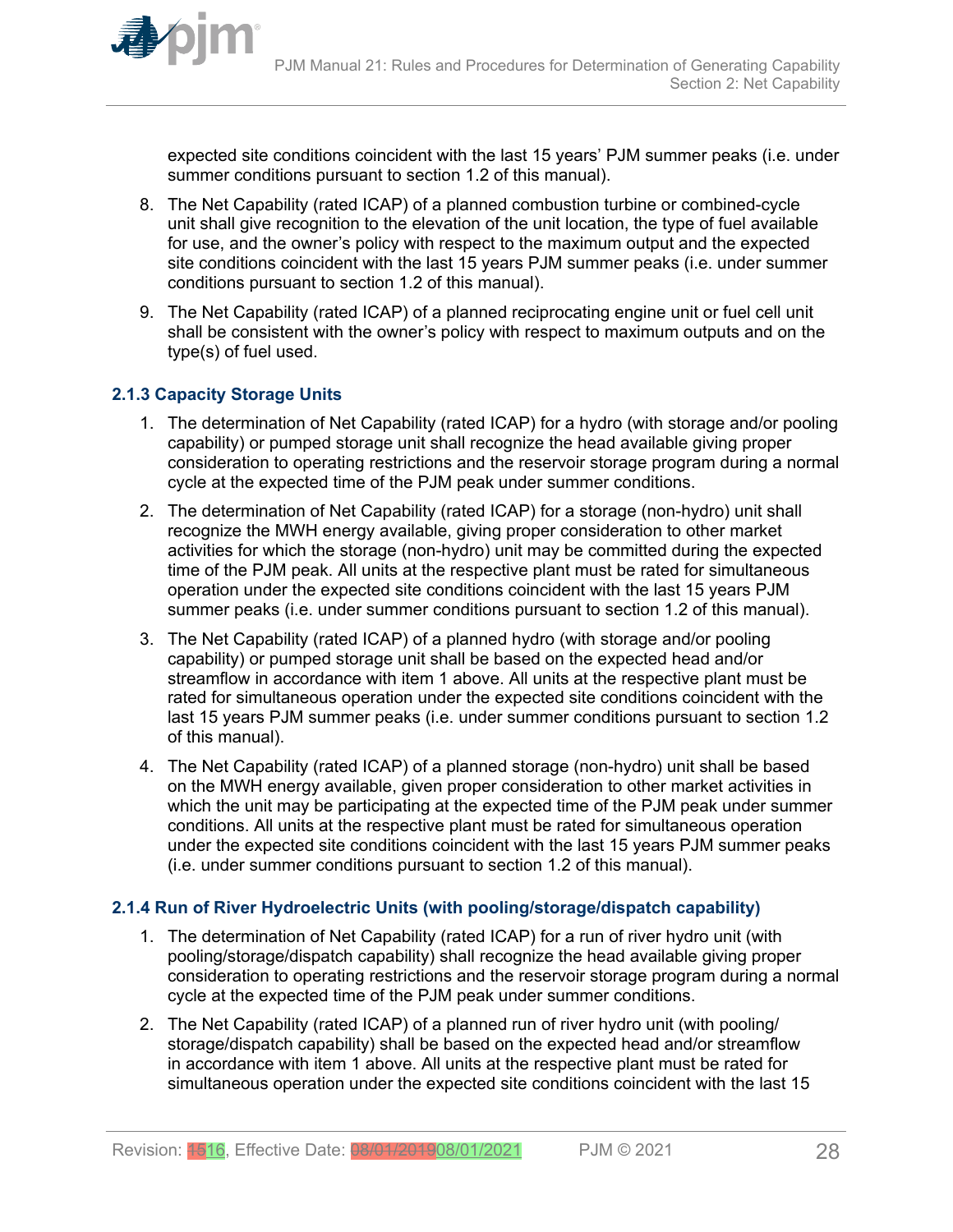<span id="page-28-0"></span>

years PJM summer peaks (i.e. under summer conditions pursuant to section 1.2 of this manual).

### **2.1.5 Intermittent Units (other than wind and solar)**

- 1. The determination of Net Capability (rated ICAP) for a hydro unit (without storage and pooling capability) shall be based on the expected head and streamflow at the expected time of the PJM peak under summer conditions.
- 2. The Net Capability rated ICAP) of a generating unit consuming landfill gas shall be based on the availability of landfill gas at the expected time of the PJM peak under summer conditions.
- 3. The Net Capability (rated ICAP) of a planned hydro unit (without storage and pooling capability) shall be based on the expected head and streamflow at the expected time of the PJM peak under summer conditions. All units at the respective plant must be rated for simultaneous operation for the expected site conditions coincident with the last 15 years PJM summer peaks (i.e. under summer conditions pursuant to section 1.2 of this manual).
- 4. The Net Capability (rated ICAP) of a planned generating unit consuming landfill gas shall be based on the availability of landfill gas at the expected time of the PJM peak under summer conditions. All units at the respective plant must be rated for simultaneous operation under the expected site conditions coincident with the last 15 years PJM summer peaks (i.e. under summer conditions pursuant to section 1.2 of this manual).

# **2.2 Summer Net Corrected Test Capability**

- 1. The Summer Net Corrected Test Capability of each generating unit shall be based on the actual generator site conditions observed at the time of the summer test.
- 2. Summer conditions shall reflect the 50% probability of occurrence (approximated by the mean) of generator site conditions coincident with the dates and times of the last 15 years' summer PJM peaks. Generator site conditions and weather data are discussed in section 2.1.1 of this manual. Generator site conditions shall be based on plant records or local weather records coincident with the dates and times of the last 15 years' summer PJM peaks, updated no less than once every five years. When local weather records are not available, the values shall be estimated from the best data available. Generator site conditions include, but are not limited to, dry bulb temperature, relative humidity, wet bulb temperature, dew point temperature, cooling body (intake) water temperature and barometric pressure. If tests are corrected using any of the above parameters observed during the test, rated site conditions must also include those same parameters. In other words, if only wet bulb temperature and barometric pressure are used to render a correction, the rated ICAP must be determined using only wet bulb temperature and barometric pressure coincident with the dates and times of the last 15 years' PJM summer peaks. These conditions under which rated ICAP is determined are known as rated conditions.
- 3. The Summer Net Corrected Test Capability is the Summer Net Test Capability plus the correction (if any) for observed generator site conditions (those conditions present at the generator site at the time of the test).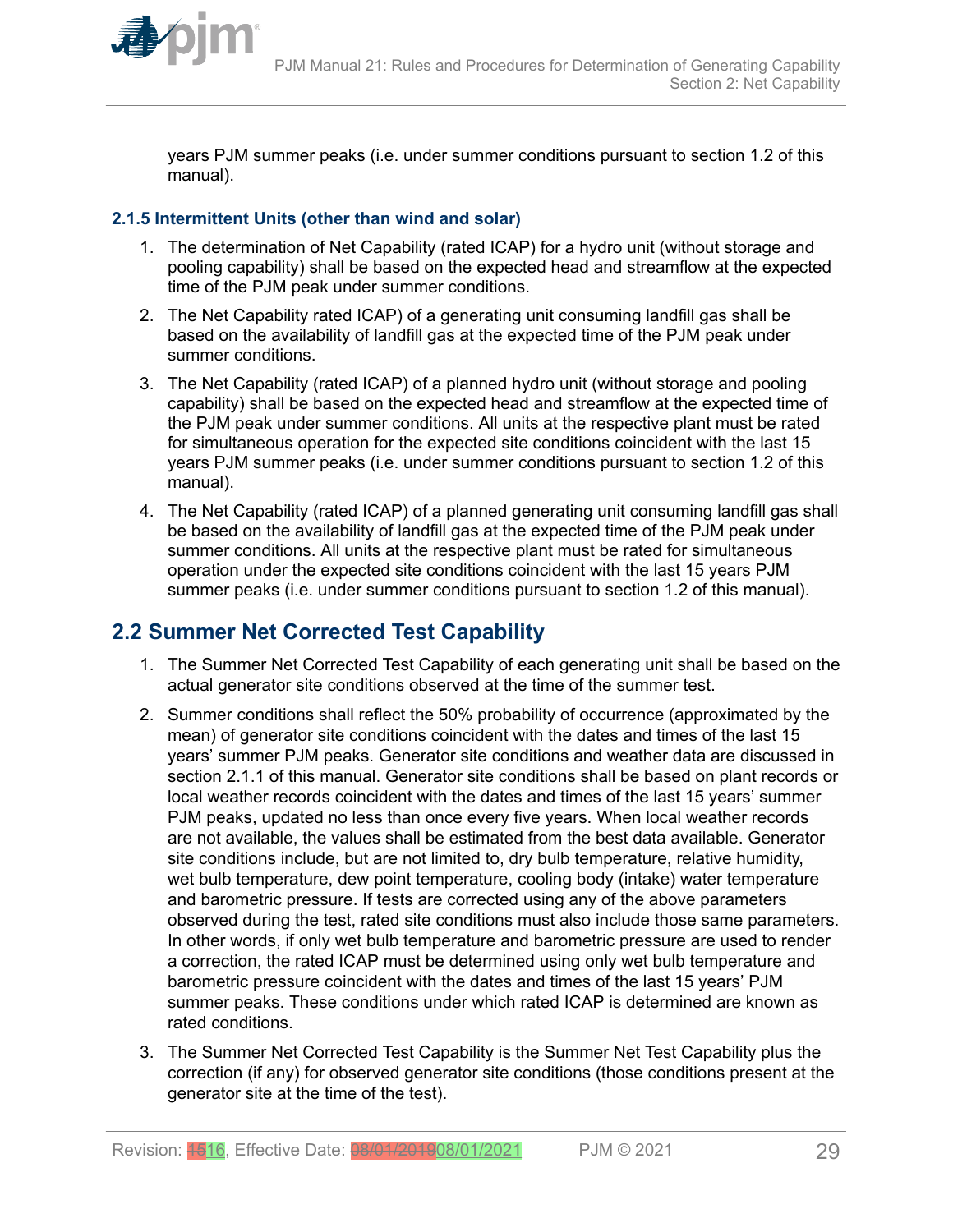<span id="page-29-0"></span>

#### **2.2.1 Conventional Generators**

- 1. The determination of the Summer Net Corrected Test Capability of fossil and nuclear steam units shall be based on, where applicable, the actual observed condenser intake water temperature, the actual observed temperature of once-through and/or open cooling systems as well as the actual observed performance of cooling towers during the summer test
- 2. The determination of the Summer Net Corrected Test Capability of combustion turbine units shall be based on, where applicable, actual observed generator site conditions during the summer test.
- 3. The determination of Summer Net Corrected Test Capability of combined-cycle units shall be based on, where applicable, the actual observed intake water temperature of once-through or open cooling systems and/or the actual observed performance of cooling towers and combustion turbines during the summer test.
- 4. The determination of the Summer Net Corrected Test Capability of reciprocating engine units or fuel cell units shall be based on operational data or test results taken once each PJM delivery year during the summer test.

#### **2.2.2 Capacity Storage Units**

- 1. The determination of the Summer Net Corrected Test Capability of pumped storage units shall be based on operational data or test results taken once each PJM delivery year during the summer test. The Summer Net Corrected Test Capability shall be based on the actual head and/or streamflow during the summer test.
- 2. The determination of the Summer Net Corrected Test Capability of storage (non-hydro) units shall be based on the actual inventory of energy given other market activities for which the storage (non-hydro) unit may be committed and the actual state of charge during the summer test.

#### **2.2.3 Run of River Hydroelectric Units (with pooling/storage/dispatch capability)**

1. The determination of the Summer Net Corrected Test Capability of run of river hydro units (with pooling/storage/dispatch capability) shall be based on operational data or test results taken once each PJM delivery year during the summer test. The Summer Net Corrected Test Capability shall be based on the actual head and/or streamflow during the summer test

#### **2.2.4 Intermittent Units (excluding wind and solar)**

- 1. The determination of the Summer Net Corrected Test Capability of hydro units (without storage and/or pooling capability) shall be based on operational data or test results taken once each PJM delivery year during the summer test. The Summer Net Corrected Test Capability shall be based on the actual head and/or streamflow during the summer test.
- 2. The determination of the Summer Net Corrected Test Capability of units consuming landfill gas shall be based on operational data or test results taken once during the summer test. The Summer Net Corrected Test Capability shall be based on the actual landfill gas production during the summer test. If the generating unit is a combustion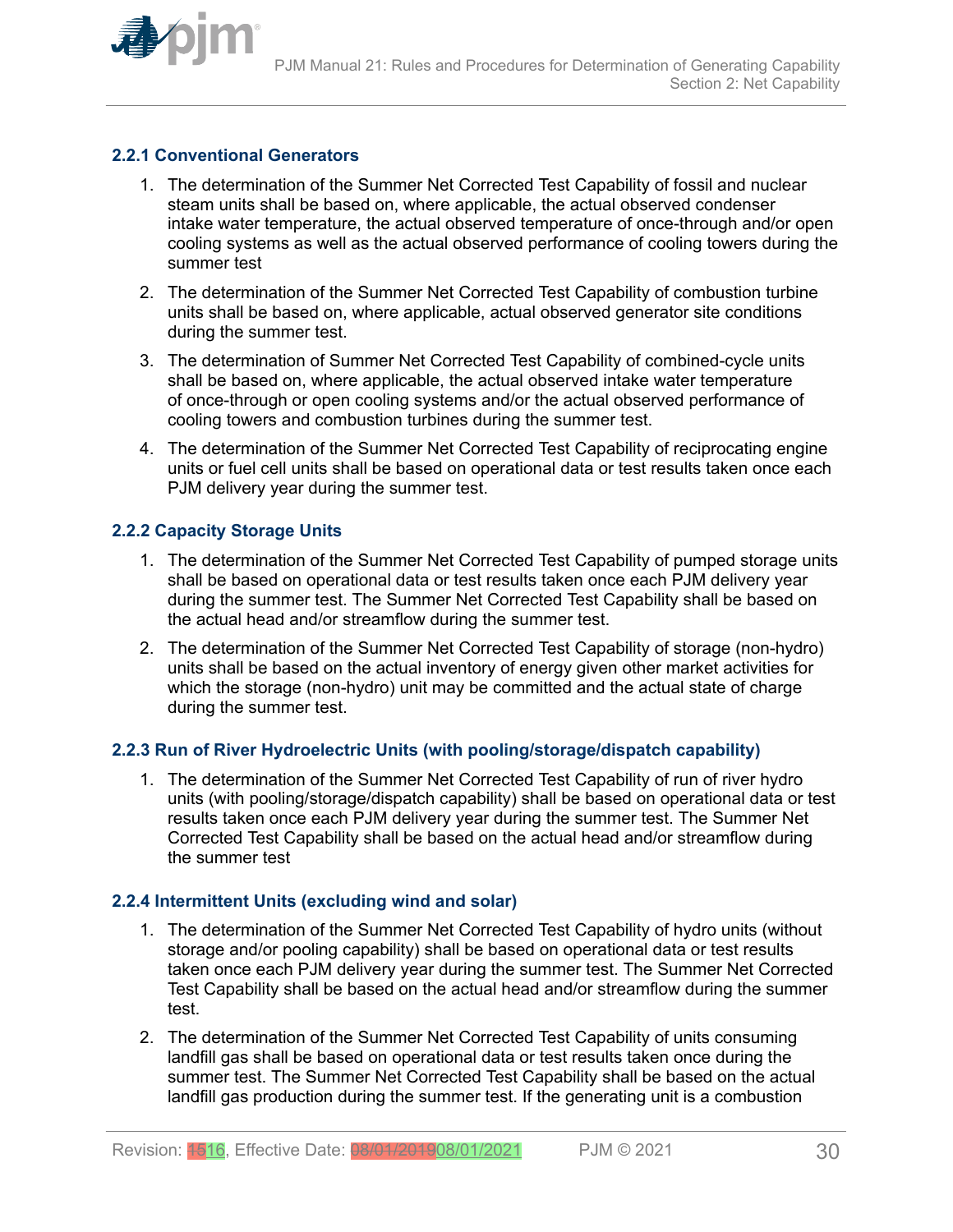<span id="page-30-0"></span>

turbine it shall also be based on, where applicable, actual generator site conditions during the summer test.

# **2.3 Winter Net Corrected Test Capability**

- 1. The Winter Net Corrected Test Capability of each generating unit shall be based on the actual generator site conditions observed at the time of the winter test.
- 2. Winter conditions shall reflect the 50% probability of occurrence (approximated by the mean) of generator site conditions at the time of the last fifteen years' winter PJM peaks. Generator site conditions and weather data are discussed in section 2.1.1 of this manual. Generator site conditions shall be based on plant records or local weather bureau records coincident with the dates and times of the last 15 years' winter PJM peaks, updated no less than once every five years. When local weather records are not available, the values shall be estimated from the best data available. Generator site conditions include, but are not limited to, dry bulb temperature, relative humidity, wet bulb temperature, dew point temperature, cooling body (intake) water temperature and barometric pressure. If tests are corrected using any of the above parameters observed during the test, rated site conditions must also include those same parameters. In other words, if wet bulb temperature and barometric pressure are used to render a correction, the rated conditions must also be based on wet bulb temperature and barometric pressure coincident with the last 15 years' PJM winter peaks.
- 3. The Winter Net Corrected Test Capability is the Winter Net Test Capability plus the correction (if any) for observed generator site conditions (those conditions present at the generator site at the time of the test).
- 4. Winter capability verification tests can be satisfied by correcting the most recent summer capability verification tests to winter conditions.

### **2.3.1 Conventional Generators**

- 1. The determination of the Winter Net Corrected test Capability of fossil and nuclear steam units shall be based on, where applicable, the actual observed condenser intake water temperature during the winter test, the actual observed temperature of once-through or open cooling systems during the winter test as well as the actual observed performance of cooling towers during the winter test.
- 2. The determination of the Winter Net Corrected Test Capability of combustion turbine units shall be based on, where applicable, the actual observed generator site conditions during the winter test.
- 3. The determination of Winter Net Corrected Test Capability of combined-cycle units shall be based on, where applicable, the actual observed intake water temperature of once-through or open cooling systems during the winter test and/or the actual observed performance of cooling towers and combustion turbines during the winter test
- 4. The determination of the Winter Net Corrected Test Capability for reciprocating engine units or fuel cell units shall be based on operational data or test results taken once each PJM delivery year during the winter test.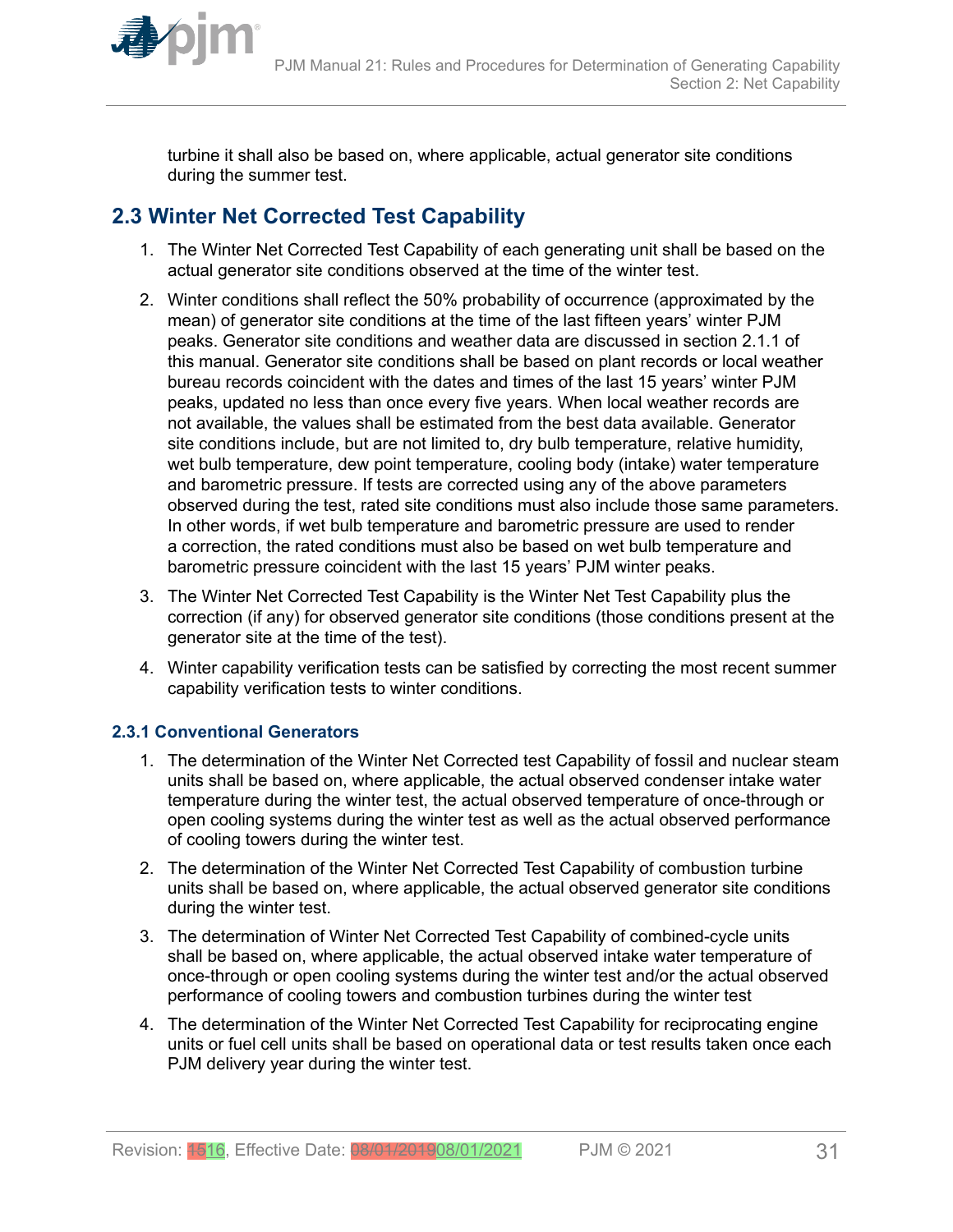<span id="page-31-0"></span>

### **2.3.2 Capacity Storage Units**

- 1. The determination of the Winter Net Corrected Test Capability shall be waived for pumped storage units.
- 2. The determination of the Winter Net Corrected Test Capability of storage (non-hydro) units shall be based on the actual inventory of energy given other market activities for which the storage (non-hydro) unit may be committed and the actual state of charge during the winter test.

#### **2.3.3 Run of River Hydroelectric Units (with pooling/storage/dispatch capability)**

1. The determination of the Winter Net Corrected Test Capability shall be waived for run of river hydro units (with pooling/storage/dispatch capability).

#### **2.3.4 Intermittent Units (excluding Wind and Solar)**

- 1. The determination of the Winter Net Corrected Test Capability shall be waived for hydroelectric (without storage and/or pooling capability) units.
- 2. The determination of the Winter Net Corrected Test Capability of units consuming landfill gas shall be based on operational data or test results taken once during the winter test. The Winter Net Corrected Test Capability shall be based on the actual landfill gas production during the winter test. If the generating unit is a combustion turbine it shall also be based on, where applicable, the actual observed generator site conditions during the winter test.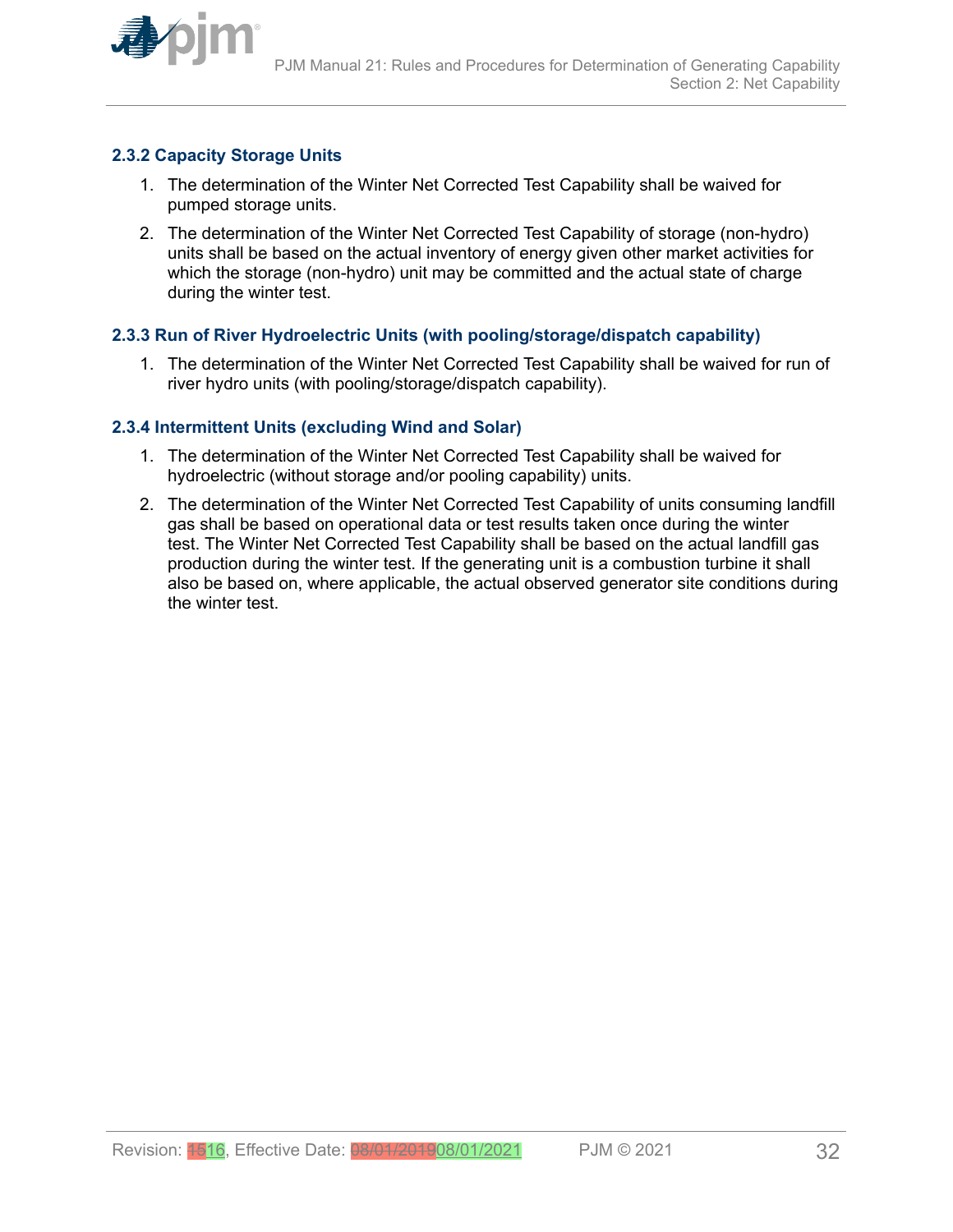<span id="page-32-0"></span>

# **Appendix A: Net Capability Verification Guidelines**

# **A.1 Purpose**

These guidelines are to supplement the requirements set forth in the PJM manual, *M-21, Rules* and Procedures for Determination of Generating Capability by setting forth requirements for Net Capability verification, reporting and review of results to ensure uniform and consistent compliance.

- 1. Philosophy of Net Capability Verification
	- a. Responsibility
		- i Generation owners are responsible to comply with these requirements at their own expense.
		- ii Test data are to be submitted to the Resource Adequacy Planning department (RAP) of PJM via the PJM eGADS system. This requirement applies to both discrete tests and to tests that use actual operating data.
	- b. Exceptions and Deviations.
		- i Exceptions to and deviations from these Net Capability verification guidelines shall be by RAP approval. These exceptions shall be requested in writing by the generating entity prior to the end of the respective test period for known occurrences such as, but not limited to, environmental restrictions and fuel limitations.
- 2. Net Capability Verification
	- a. Net Capability verification is to demonstrate the Net Capability of each unit(s) and for CIR retention. If that Net Capability was not demonstrated during the test period, a reduction or derating in PJM eGADS shall be enacted to account for the deficiency. CIR retention is determined based on the largest Corrected Net Test Capacity of the prior three years' summer verification tests conducted during the summer test period. If the Corrected Net Test Capacity in any of the three prior years meets or exceeds the CIR level, CIRs are retained. Results of out of period tests cannot be used in CIR retention calculations. See section 1.1 of this manual for complete CIR details.
	- b. Both Summer and Winter Net Capability shall be confirmed annually during the respective test periods:
		- i The summer test period shall be the first day of June through the last day of August.
		- ii The winter test period shall be the first day of December through the last day of February. Alternatively, data used to satisfy the Summer Capability Verification test may be used to satisfy the Winter Capability Verification test requirements after adjustment to the appropriate winter conditions.
	- c. If adequate data is available from normal operation to confirm Net Capability values and to satisfy the reporting requirements during the respective test period, data from normal operation can be used for that period's capability verification test. Units for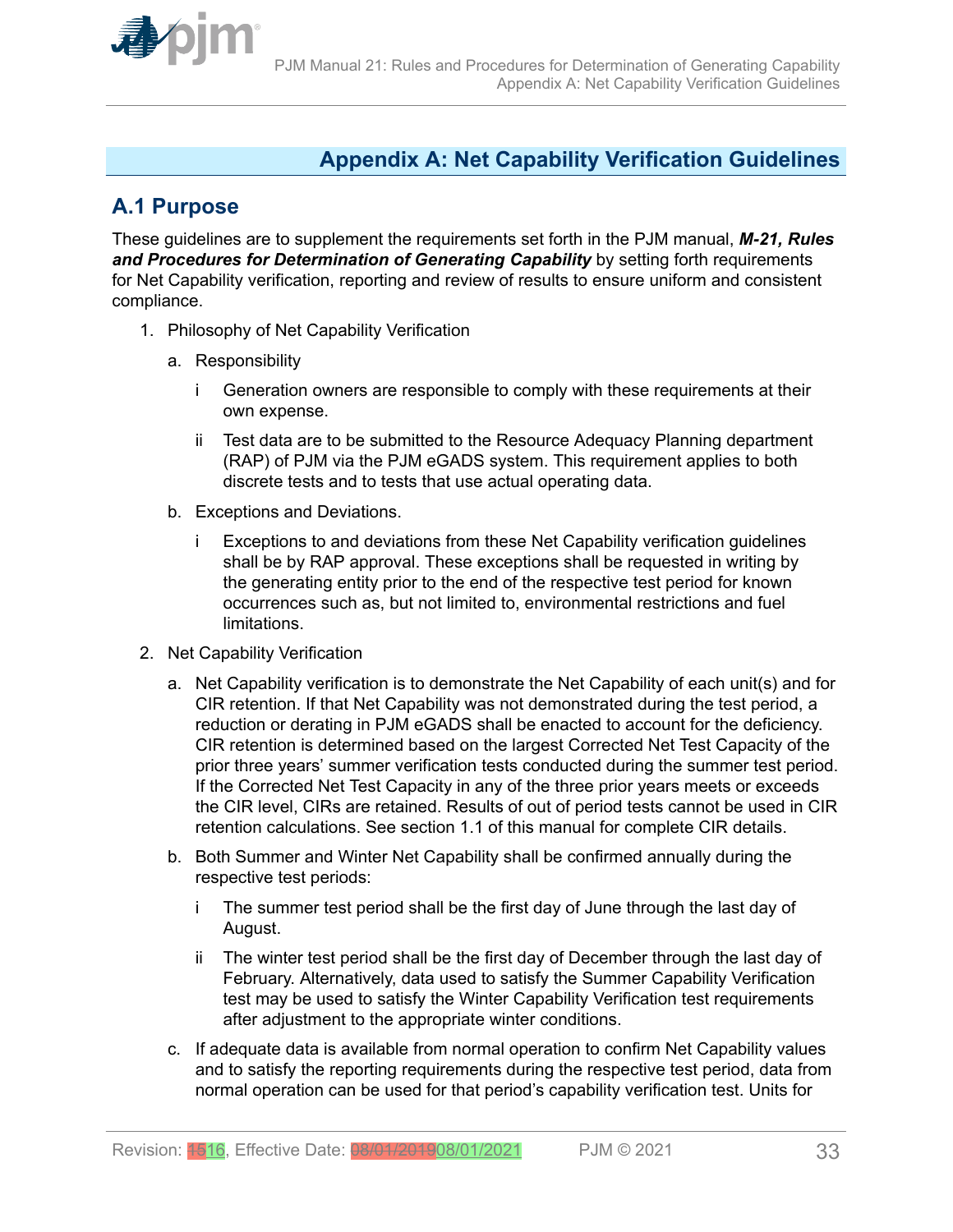which the foregoing data is not available shall be required to specifically test to confirm Summer Net Capability values. A test shall include any unit brought on-line or a unit that is on-line and its mode of operation altered for the specific purpose of capability verification. All capability verification tests, including those based on actual operating data, shall be corrected for the respective summer or winter conditions. The updated peaks, called the PJM Peak Hour History, are published by the Resource Adequacy Planning department after each respective test period and are posted on this PJM webpage: [http://www.pjm.com/planning/resource-adequacy](http://www.pjm.com/planning/resource-adequacy-planning/resource-reports-info.aspx)[planning/resource-reports-info.aspx](http://www.pjm.com/planning/resource-adequacy-planning/resource-reports-info.aspx)

- d. The duration of acceptance, CAPMOD and capability verification tests shall be two (2) contiguous hours for nuclear, fossil steam and combined-cycle units. The duration of acceptance, CAPMOD and capability verification tests shall be one (1) contiguous hour for hydro, pumped storage, non-hydro storage, simple cycle combustion turbine, fuel cell, and diesel (including other reciprocating engine type) units. If actual operating data is used for any acceptance, CAPMOD or capability verification test, the data must be contiguous for the aforementioned unit types and durations.
- e. If a unit does not meet its stated Summer or Winter Net Capability (rated ICAP) due to a temporary condition that existed prior to the conduct of the test, the deficiency shall be covered by an appropriate reduction (outage or derating) from the date of the problem. If a capability deficiency is uncovered during this verification, a reduction (outage or derating) covering the deficiency shall be entered into the PJM eGADS system retroactive from June 1 or December 1 for summer and winter test periods, respectively.
- f. Net Capability verification is required outside of the test period when a reduction (outage or derating) in PJM eGADS occurred prior to or during the test period which prevented demonstration of maximum Net Capability. The Net Capability shall be demonstrated by either actual operating data or by performing a test outside of the respective test period. Any unit may remedy a test shortfall using an out of period test provided that a) the original test was not caused by a lack of fuel availability or other restriction(s) agreed upon in the generating unit's operating licenses or agreements, or b) the original test was not caused by lack of head, streamflow or other restriction(s) agreed upon in the generating unit's operating licenses or agreements.
	- i If an out of period test is to be conducted for the summer test period, the out of period test must be conducted between September 1 @0000 hours and December 1 @0000 hours. Likewise, if actual operating data is used in lieu of a formal test, the actual operating data used in the test must be within the aforementioned dates.
	- ii If an out of period test is to be conducted for the winter test period, the out of period test must be conducted between March 1 @0000 hours and June 1 @ 0000 hours. Likewise, if actual operating data is used in lieu of a formal test, the actual operating data used in the test must be within the aforementioned dates.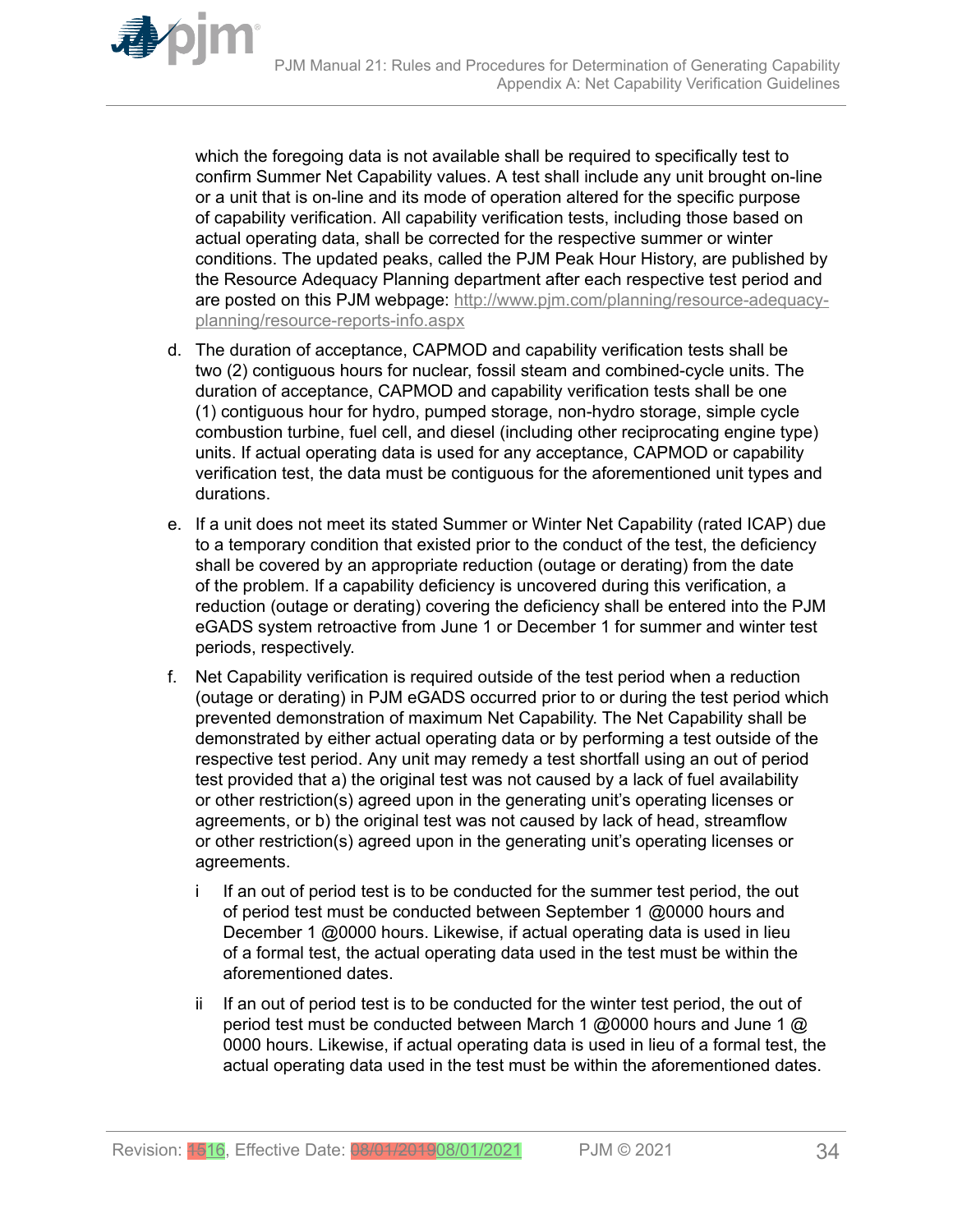

- g. Net Capability of multiple generating units that are connected behind a single revenue meter and have CIRs issued based on that single revenue meter, must be determined by the simultaneous testing of all generating units behind a single revenue meter for the aforementioned durations.
- 3. Reporting
	- a. Reporting is accomplished through the PJM eGADS reporting system as described in Appendix B: PJM Net Capability Verification Test User of the *eGADS User Guide. The eGADS User Guide can be found at this link:* [http://www.pjm.com/-/media/etools/](http://www.pjm.com/-/media/etools/egads/egads-user-guide.ashx?la=en) [egads/egads-user-guide.ashx?la=en](http://www.pjm.com/-/media/etools/egads/egads-user-guide.ashx?la=en)
	- b. There is also a set of frequently asked questions (FAQs) about testing at this link: *[https://www.pjm.com/-/media/planning/res-adeq/pjm-capacity-verification](https://www.pjm.com/-/media/planning/res-adeq/pjm-capacity-verification-testing-frequently-asked-questions.ashx)[testing-frequently-asked-questions.ashx](https://www.pjm.com/-/media/planning/res-adeq/pjm-capacity-verification-testing-frequently-asked-questions.ashx)*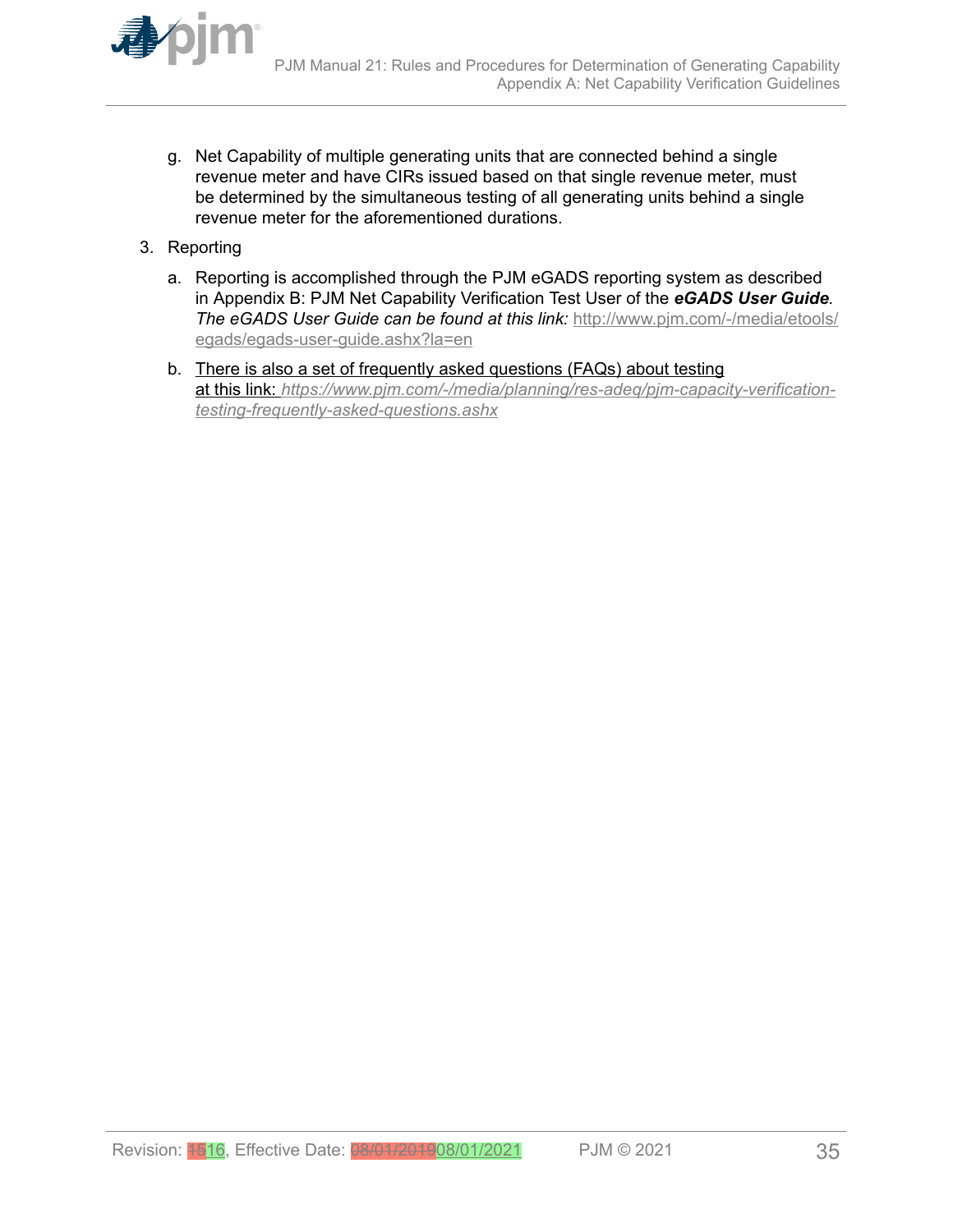<span id="page-35-0"></span>

# **Appendix B: Calculating Capacity Values for Wind and Solar Capacity Resources**

# **B.1 Purpose**

This appendix describes the procedure for the calculation of capacity values for all wind and solar capacity resources. This procedure is done in place of verification tests.

# **B.2 Definitions**

- 1. The Capacity Value for a wind or solar capacity resource represents that amount of generating capacity, expressed in MW that it can reliably contribute during summer peak hours and which can be offered as unforced capacity into the PJM capacity markets.
- 2. The "Capacity Factor" for a wind or solar capacity resource is a factor based on historical operating data and/or the Class Average Capacity Factor, and is used in the calculation that determines a wind or solar capacity resource's Capacity Value.
- 3. The wind or solar capacity resource's "Net Maximum Capacity" is the manufacturer's output rating less the Station Load where "Station Load" refers to the amount of energy that is consumed to operate all auxiliary equipment and control systems.
- 4. Wind or solar capacity resources with three or more years of applicable operational data are referred to as "Mature." Those with fewer than three years of data are "Immature."
- 5. "Class Average Capacity Factor" is a factor that is used only in the calculations for the Capacity Value of an immature wind or solar capacity resource. Class average capacity factors shall be determined and periodically updated by PJM based upon review of operating data for similar units and/or engineering studies for future installations.
- 6. "Hourly output" is the average of the metered outputs, in MW, integrated over a one-hour period.
- 7. "Summer Day" is defined as any day from June 1 through August 31, inclusive.
- 8. "Summer Period" is the period from June 1 through August 31, inclusive.
- 9. "Peak Hours" are those ending 3, 4, 5, and 6 PM Local Prevailing Time.
- 10. "Summer Peak Hours" means all "Peak Hours" for all of the "Summer Days".
- 11. "Summer Calculation Hours" means all "Summer Peak Hours" for which PJM did not direct the resource to reduce its output.

# **B.3 Calculation Procedure**

1. General Approach - The calculation of a capacity value for a particular wind or solar capacity resource for a particular year is performed by first computing its unique single year capacity factors for each of the prior three summers. Single year capacity factors are based upon operating data for each of those summers, or in the case of an immature wind or solar capacity resource, the single year capacity factor is assigned the value of the Class Average Capacity Factor delineated in the resources ISA or WMPA for each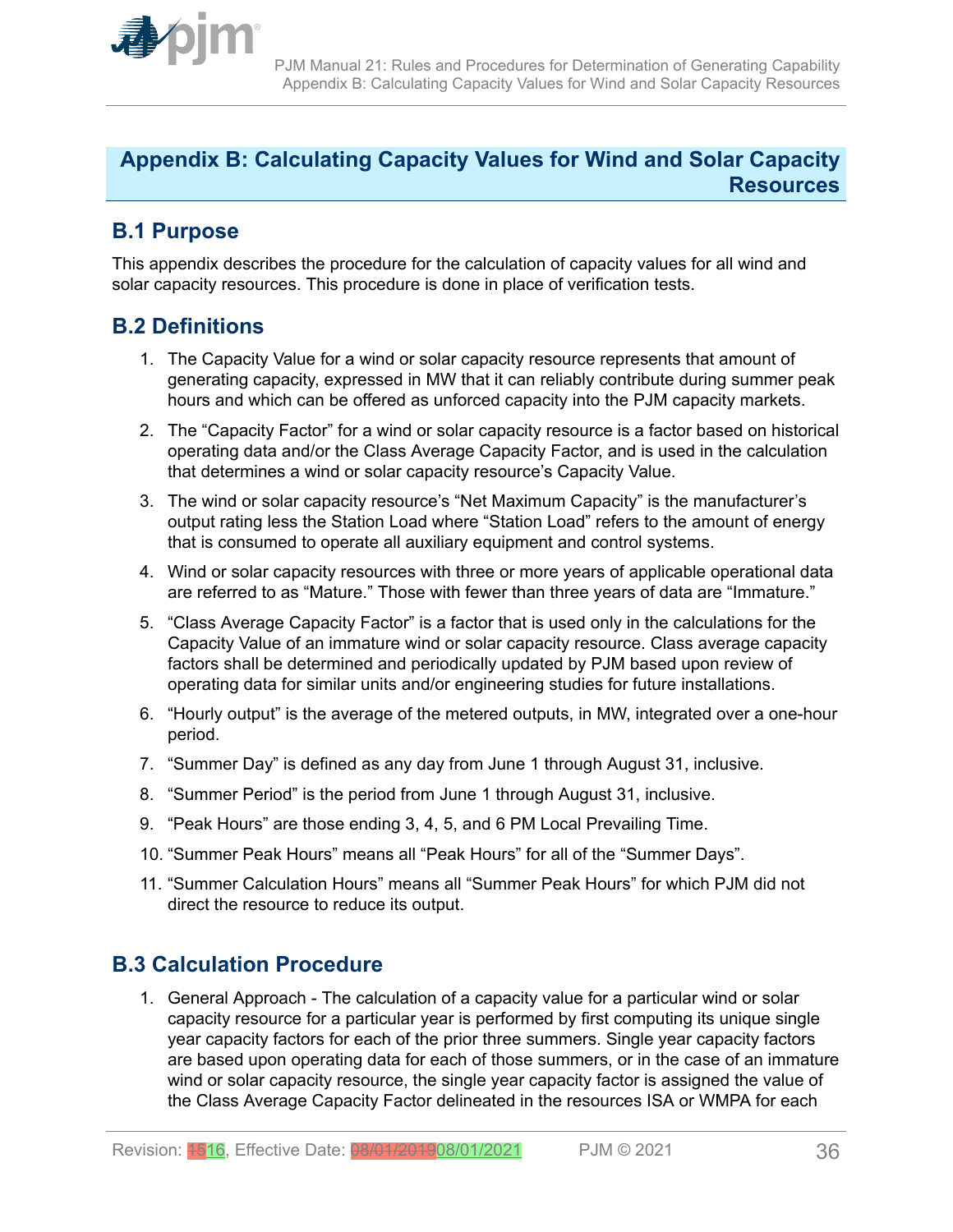

summer where there is no or incomplete data. The mean of single year capacity factors for each of the prior three years results in a Capacity Factor representative of the three prior years. That Capacity Factor, when multiplied by the current Net Maximum Capacity yields the current capacity value (UCAP) for that wind or solar capacity resource. This two- step process accommodates any changes in the Net Maximum Capacity that may have occurred during the prior three summers of operation.

- 2. A detailed outline of this approach (addressing both mature and immature wind or solar capacity resources) is as follows:
	- a. Sum all of the "hourly generation" for each of the summer calculation hours in the year that is three years prior to the current year.
	- b. Then, for each of those same summer calculation hours, sum the Net Maximum Capacity values.
	- c. For solar resources, any hour in which the output of the solar resource has been reduced, wholly or in part, due to a constraint on the transmission or distribution system or by order of the PJM system operator, both the hourly output and the Net Maximum Capacity for the constrained hour will be omitted. The resource owner must notify the PJM Resource Adequacy Planning department of those curtailed hours via email to GADSSUPPORT@pjm.com by September 30 each year.
	- d. For wind resources, any hour in which the output of the wind resource has been reduced, wholly or in part, due to a constraint on the transmission or distribution system or by order of the PJM system operator, the hourly data for the curtailed hours will be replaced, in part, with 5 minute data from the PJM state estimator for each 5 minute period without constraints and, for the five minute periods with constraints, values will be determined by linear interpolation using the nearest 5 minute data surrounding the constrained period(s).
	- e. The quotient of the summed summer calculation hour outputs (a) divided by the summed summer calculation hour Net Maximum Capacities (b) will yield a single year capacity factor for that year.
	- f. If there is no or incomplete operating data for one or more of the summers (immature wind or solar capacity resource) then the single year capacity factor for each of those years is assigned the value of the Class Average Capacity Factor.
	- g. Repeating steps (a) through (d) above for each of the two intervening years (current year minus 2, and current year minus 1) will generate two more single year capacity factors, one for each of those years.
- 3. The Capacity Factor to be used in the current year is the mean (arithmetic average) of the three single year capacity factors calculated in steps (c) and (d) above.
- 4. Capacity factors shall be calculated annually following the summer peak period and be applicable for the delivery year beginning the following June.
- 5. Currently effective class average capacity factors are posted to the PJM website on this webpage: [http://www.pjm.com/planning/resource-adequacy-planning/resource](http://www.pjm.com/planning/resource-adequacy-planning/resource-reports-info.aspx)[reports-info.aspx](http://www.pjm.com/planning/resource-adequacy-planning/resource-reports-info.aspx)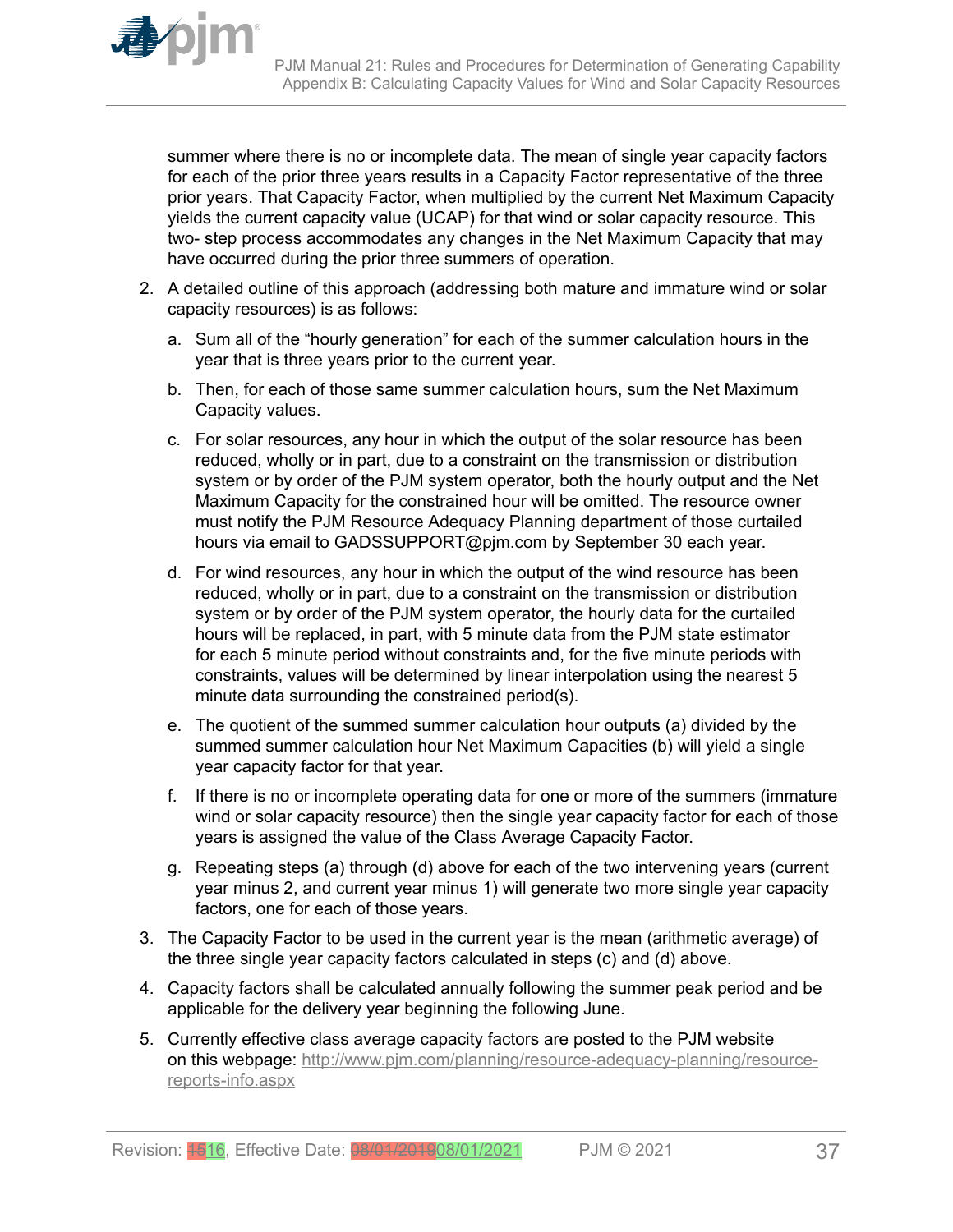

- 6. Owners of immature wind and solar units may substitute an alternate class average capacity factor with suitable documentation and approval by PJM.
- 7. The current Capacity Value is then calculated by multiplying the applicable Capacity Factor from (g) above by the current Net Maximum Capacity of the wind or solar capacity resource.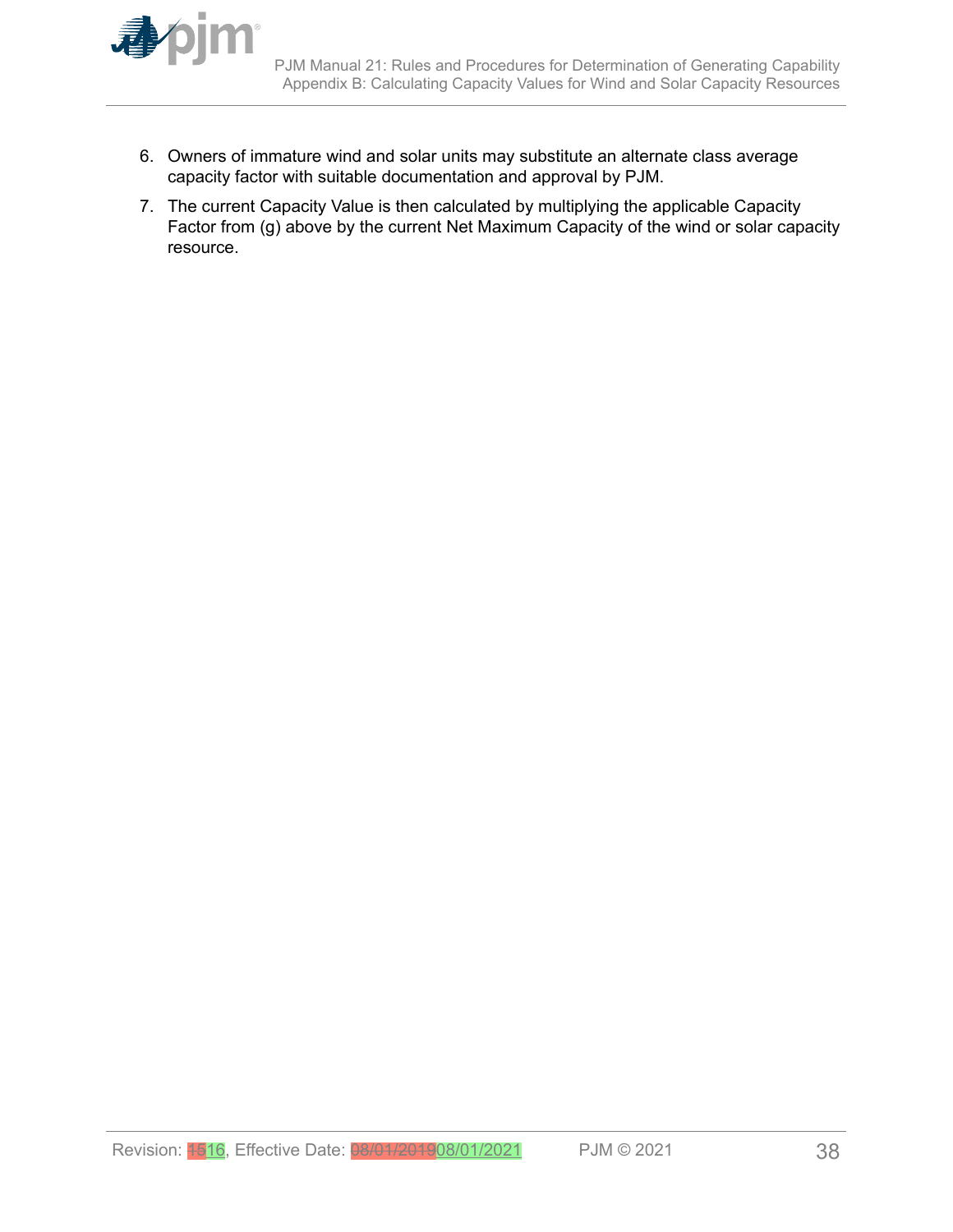<span id="page-38-0"></span>

# **Revision History**

#### **Revision 15 (05/26/2021):**

- Biennial review and minor restructuring
- Proper use of weather data for verification tests

#### **Revision 14 (08/01/2019):**

- Added specific wording, in section 1.1.6, for combined cycle components and other grouped units that report in aggregate pertaining to the CIR evaluation method in section 1.1.5
- Added specific wording for Combined Cycle units with once through cooling in Section 1.3
- Separated run of river hydro units (with pooling/storage/dispatch capability) from the Capacity Storage Resources category to conform to the changes in the OATT

#### **Revision 13 (05/01/2019):**

- Cover to cover periodic review
- Added a specific reference in the introduction that this manual augments the RAA Schedule 9
- Addition of Capacity Interconnection Rights and Testing section
- Required testing within defined temperature limits
- Commencing with Delivery Year 2022/2023, simultaneous testing requirements for all Manual 18 defined Capacity Storage and Intermittent Resources (excluding wind and solar)
- Commencing with Delivery Year 2022/2023, PJM required simultaneous multiple generator and full plant testing

### **Revision 12 (01/01/2017):**

- Cover to Cover Periodic Review
- Added more detail to testing requirements, acceptance testing for newly constructed units and re-wording of Net Capability terms
- Added references to capacity interconnect rights and added testing rules for non-hydro storage
- Removed reference to wind and solar as intermittent units (per Manual 18) to include units other than just wind and solar capacity resources

#### **Revision 11 (03/05/2014):**

• Added general administrative updates. Added requirement that hydro and pumped storage units must perform ratings test during Summer verification window. Added clarification that all generators, with the exception of hydroelectric, pumped storage and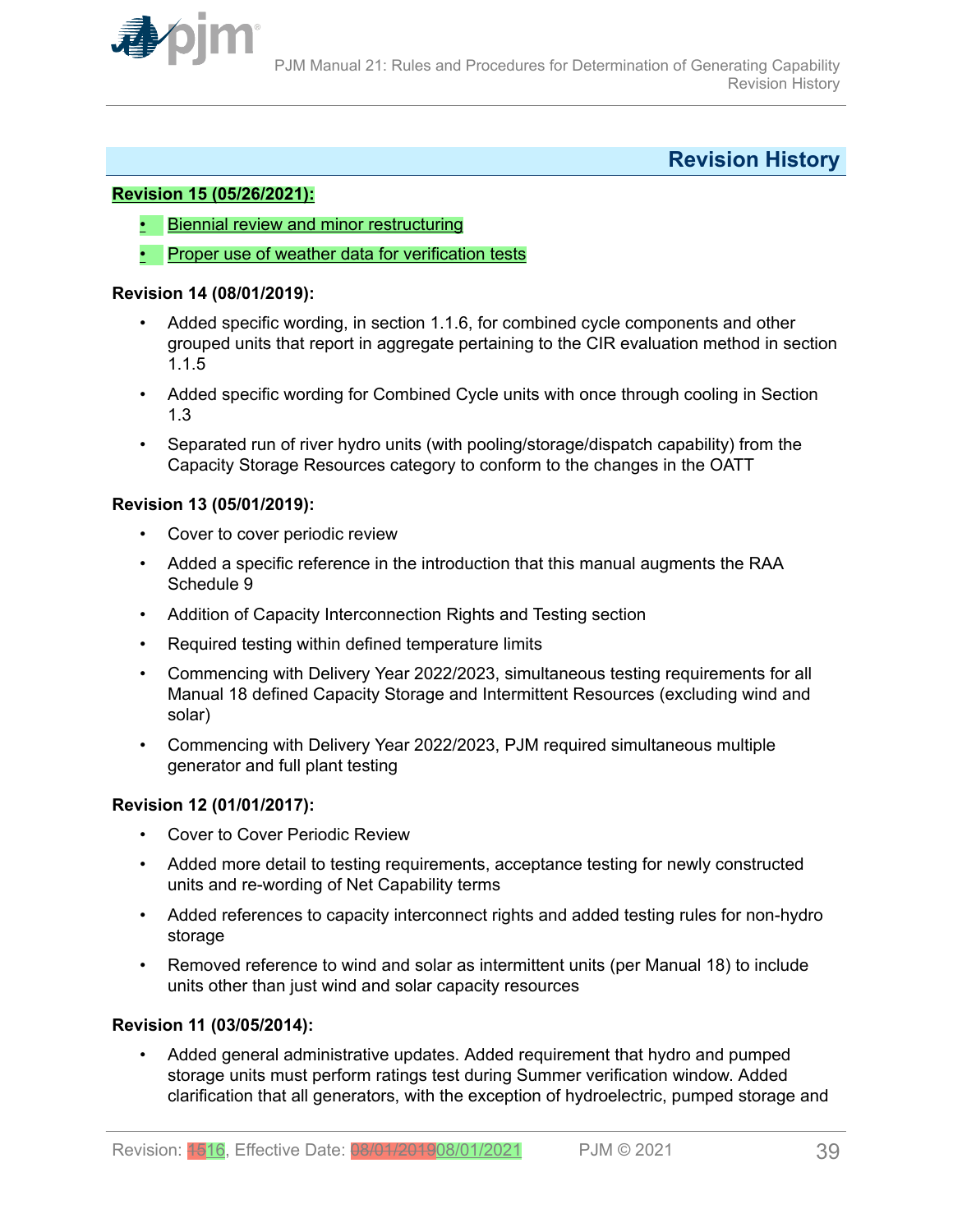

diesel units, must adjust their ratings test for ambient conditions beginning June 1, 2014. Changes were endorsed at the 2/27/14 MRC meeting.

#### **Revision 10 (10/01/2013):**

• Added specific instructions for calculating capacity factors for wind resources when hourly output is constrained over summer peak hours.

#### **Revision 09 (05/01/2010):**

- Added requirement to document cases where unit winter ratings are less than summer ratings.
- Clarified language regarding correction of observed test data to rated site ambient conditions.
- Changes to Appendix B to specify that, in the calculation of an intermittent resource's capacity value, any hours during which PJM directed the resource to reduce its output are excluded.

#### **Revision 08 (01/01/2010):**

- Revisions approved by stakeholders at November 30, 2009 MRC meeting and awaiting FERC approval by February 1, 2010 (received FERC approval in January, 2010):
- Removed all references to the Winter Net Capability Test Exemption Program.
- Revision to Appendix A allowing submission of ambient weather-adjusted data from the summer verification test in place of an actual winter verification test.

### **Revision 07 (06/01/2008):**

- Clarification of capacity verification testing corrections to average ambient conditions described in Section 2.
- Clarification of test duration requirements for various unit types in Appendix A.
- Revision to Appendix B to add Solar Class Average Capacity Factor of 38%.
- Elimination of Appendix B-1 and combination of wind and solar calculation methodology into Appendix B. Update to list of Manuals.

#### **Revision 06 (04/01/2008):**

- Revision to Appendix B-1 to indicate change of Wind Class Average Capacity Factor to 13%.
- Clarification of existing practices regarding performance of seasonal verification tests.

### **Revision 05 (06/01/2007):**

- Revisions for the implementation of the Reliability Pricing Model and general clean-up.
- Added Section 1: Requirements
- *Added Definition of* Installed Capacity (ICAP)